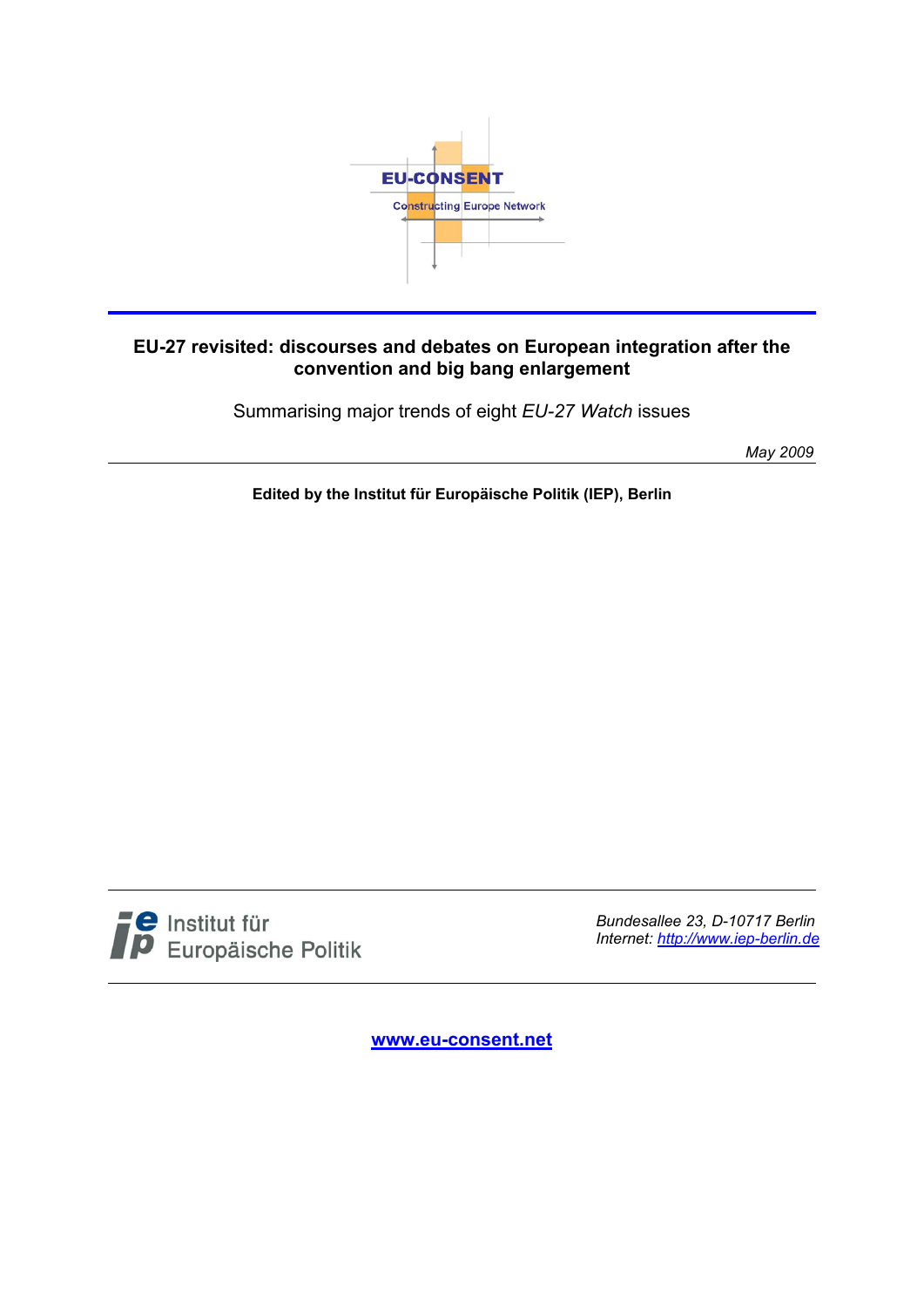## **Table of Contents**

| 1. Deepening and widening of the European Union: developments and national debates |  |
|------------------------------------------------------------------------------------|--|
| Tanja Leppik-Bork and Julian Plottka                                               |  |
| 1.2. Widening: the process of enlargement and the development of a European        |  |
|                                                                                    |  |
|                                                                                    |  |
| 2. Six observations on deepening and widening of the European Union                |  |
| Barbara Lippert                                                                    |  |
|                                                                                    |  |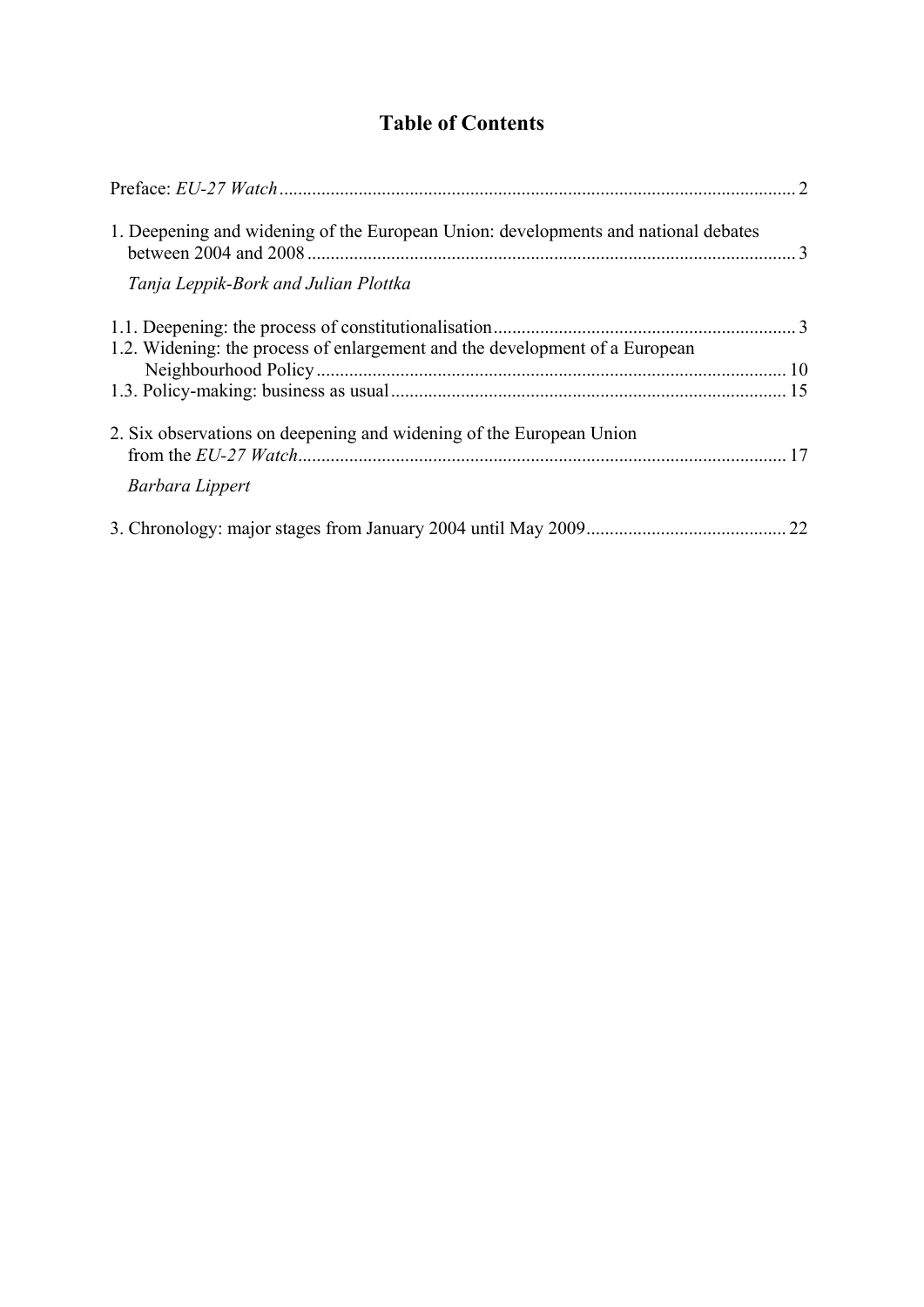## **Preface:** *EU-27 Watch*

*EU-27 Watch*<sup>1</sup> is an English internet publication by the Institut für Europäische Politik (IEP) in Berlin that has been published biannually by the EU-supported network of excellence EU-CONSENT.

The eight issues of the *Watch* provide a rich and unique set of material, collecting national debates from all 27 EU member states and the two candidate states Croatia and Turkey over five years. The country reports are written by researchers from well-known research institutes in the respective countries.

The key objective of the *Watch* has been to follow national debates concerning EU deepening and widening within all EU member states and the two candidate states Croatia and Turkey.

All issues of the *Watch* have therefore been based on joint event-driven questionnaires, which cover main events and topics related to deepening and widening, but also current policies and other issues<sup>2</sup>

Thus, the eight issues of the *Watch* provide insights into the national debates on deepening and widening and on other European topics from Lisbon to Helsinki and from Dublin to Nicosia, reflecting the positions and arguments of actors such as governments, parties, civil society organisations, think tanks, media, and public opinion from January 2004 to December 2008.

Overall, the eight issues of the *Watch* comprise 2,001 pages, including 9,427 footnotes, and cover 54 questions dealing with key European topics.

In the following, we present a comprehensive comparative analysis based on the rich material of the eight issues of the *Watch*:

Tanja Leppik-Bork and Julian Plottka summarise the main events regarding deepening and widening during the last five years of European integration and complement them with insights into the respective national debates as represented in the *Watch* issues, while Barbara Lippert presents six observations on deepening and widening based on the debates collected in the eight *Watch* issues.

We hope to provide an incentive to read and use the issues of the *Watch* for research and wish an inspiring reading.

<sup>&</sup>lt;sup>1</sup> Originally named "EU-25 Watch", the publication has been renamed to take due notice of the accession of Bulgaria and Romania to the EU: after a transitory period in 2007 in which it was called "EU-25/27 Watch" (issues No. 4 and No. 5), its title now reads "EU-27 Watch". In the following, the term *Watch* will be used for all issues. The first issue of the *Watch* has been published before the lifetime of EU-CONSENT by the Institut für Europäische Politik in co-operation with the Trans European Policy Studies Association (TEPSA) and the Centre International de Formation Européenne (CIFE).

<span id="page-2-0"></span><sup>&</sup>lt;sup>2</sup> Cf. also chapter 2 by Barbara Lippert.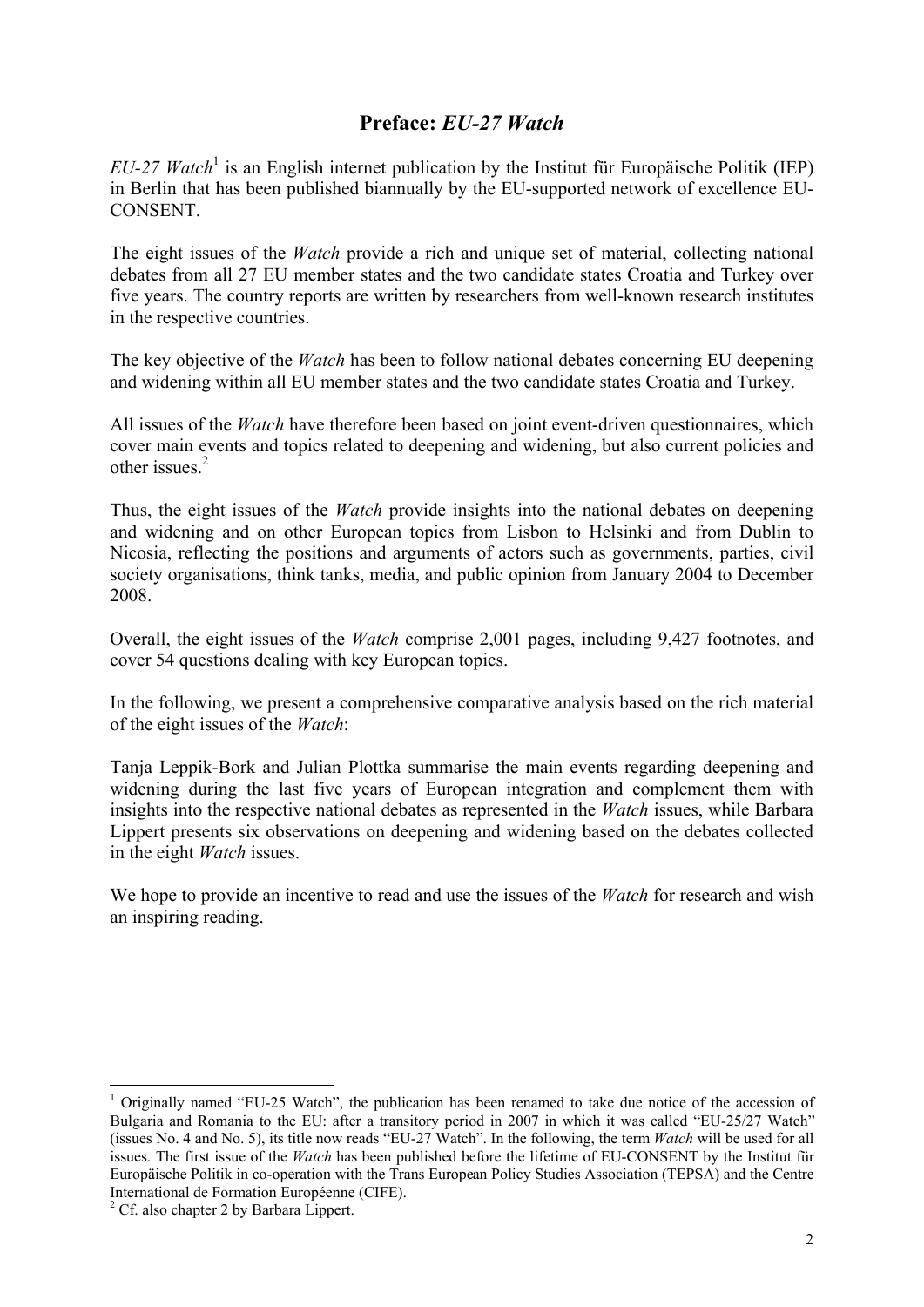## **1. Deepening and widening of the European Union: developments and national debates between 2004 and 2008<sup>3</sup>**

#### *Tanja Leppik-Bork and Julian Plottka*

Five years ago in 2004, major steps were taken towards a deeper and wider EU: the Treaty establishing a Constitution for Europe (TCE) was agreed upon and signed and ten more countries became EU members.

Today, the EU has 27 members, but still no new treaty base: new European treaties have been twice rejected in referenda by citizens of old EU member states and the last five years have been characterised by a continuous process of treaty reforms, the outcome still being uncertain.

#### **1.1. Deepening: the process of constitutionalisation**

The country reports of the first issue of the *Watch* show that most member states welcomed the TCE, agreed on by the Intergovernmental Conference in summer  $2004<sup>4</sup>$  as a fair balance of different positions.<sup>5</sup>

Two weeks after the TCE was signed in Rome on 29 October 2004,<sup>6</sup> Lithuania had already ratified the new treaty.<sup>7</sup>

The ratification process continued in the first half of 2005 with 11 more countries ratifying the TCE, until French<sup>8</sup> and Dutch<sup>9</sup> citizens rejected the TCE in referenda at the end of May and

<sup>&</sup>lt;sup>3</sup> This chapter is based on the eight *Watch* issues and especially on the introductions to these issues written by Barbara Lippert together with Timo Goosmann and Tanja Leppik-Bork respectively. In this context, deepening is understood as a process of formal vertical integration, i.e. as a process of further constitutionalisation of the EU; widening as process of formal horizontal integration, i.e. as a process of further enlargements of the EU and further ties with third countries. These definitions are based on the definitions formulated by EU-CONSENT, see Anne Faber/Wolfgang Wessels: Revisited background paper on the project's theoretical and methodological framework including sets of expectations and yardsticks with indicators, Deliverable 6, 26/04/2006, p. 3.

<sup>&</sup>lt;sup>4</sup> Council of the European Union: Brussels European Council 17 and 18 June 2004. Presidency Conclusions, 10679/2/04, p. 1, available at: http://www.consilium.europa.eu/uedocs/cmsUpload/81742.pdf (last access: 06/05/2009); Conference of the Representatives of the governments of the member states: Meeting of Heads of State or Government, Brussels, 17/18 June 2004, CIG 81/04, available at: http://ue.eu.int/igcpdf/en/04/cg00/cg00081.en04.pdf (last access: 06/05/2009); Conference of the Representatives of the governments of the member states: Meeting of Heads of State or Government, Brussels, 17/18 June 2004, CIG 85/04, available at: http://ue.eu.int/igcpdf/en/04/cg00/cg00085.en04.pdf (last access: 06/05/2009).

 $5$  Cf. the country reports on the Intergovernmental Conference / Treaty establishing a Constitution for Europe (question 1), in: EU-25 Watch, No. 1, December 2004, Berlin, pp. 9-63. 6

Treaty establishing a Constitution for Europe, in: Official Journal of the European Union, No. C 310 from 16/12/2004, pp. 1-474, available at: http://eur-lex.europa.eu/JOHtml.do?uri=OJ:C:2004:310:SOM:EN:HTML (last access: 06/05/2009).

<sup>7</sup> William Metzger/Katrin Pecker: IEP-Ratifizierungssurvey. Der Stand der Ratifizierungsprozesse zur EU-Verfassung in den Mitgliedstaaten und in den Beitrittsländern Bulgarien und Rumänien, p. 17, available at: [http://www.iep-berlin.de/fileadmin/website/09\\_Publikationen/Sonstige/](http://www.iep-berlin.de/fileadmin/website/09_Publikationen/Sonstige/Laenderueberblick.pdf)

Laenderueberblick.pdf (last access: 04/05/2009).

Ministère de l'Intérieur: Scrutin du 29 mai 2005. France Entière (résultats validés par le conseil constitutionnel), available at: http://www.interieur.gouv.fr/sections/a votre\_service/resultatselections/rf2005/000/000.html (last access: 04/05/2009).

<span id="page-3-0"></span>William Metzger/Katrin Pecker: IEP-Ratifizierungssurvey. Der Stand der Ratifizierungsprozesse zur EU-Verfassung in den Mitgliedstaaten und in den Beitrittsländern Bulgarien und Rumänien, pp. 19-21, available at: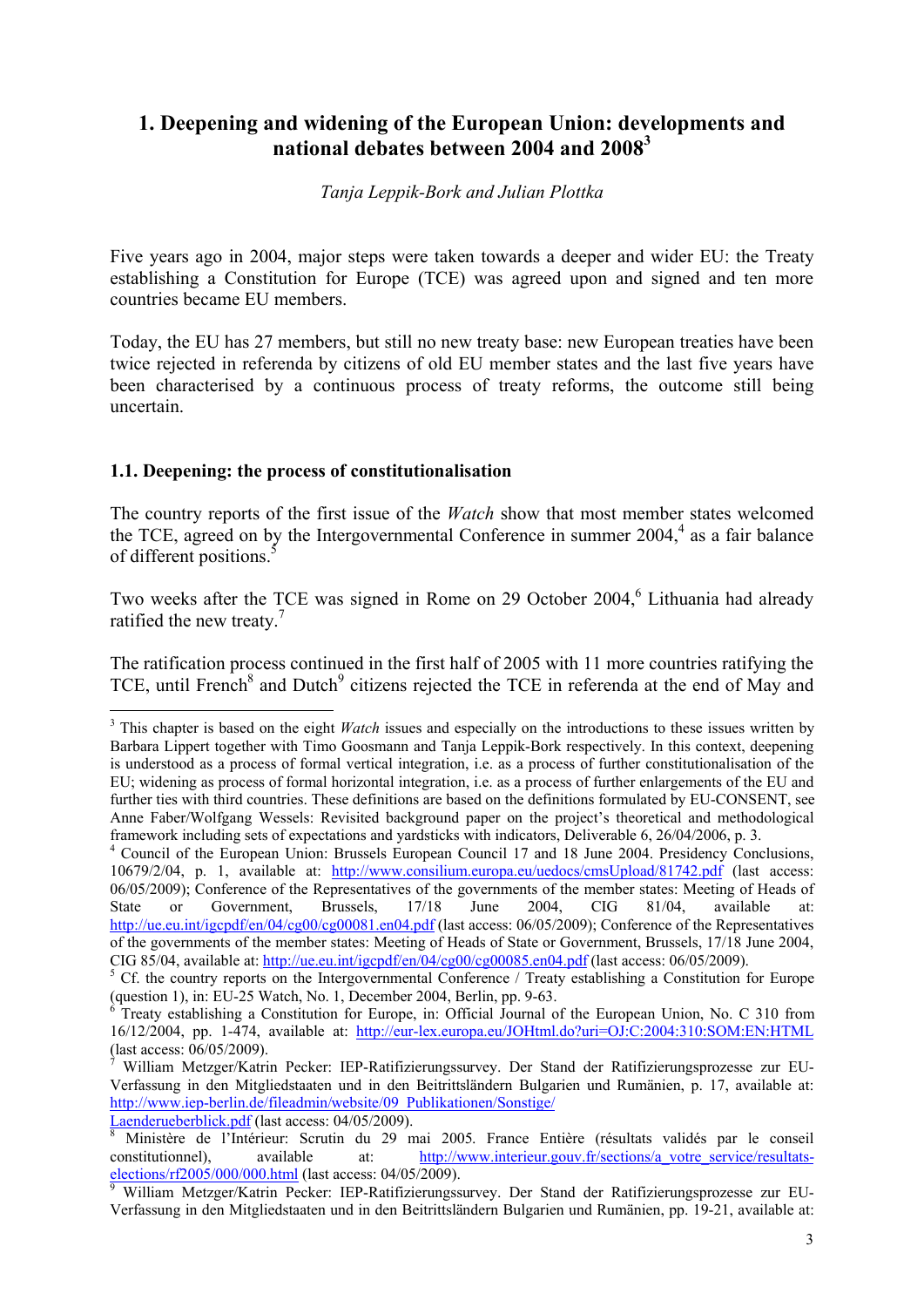beginning of June 2005. This rejection of two founding member states resulted in a 'constitutional crisis'. Yet, as also evident by the country reports of *Watch No. 2*, the governments of the then 25 member states regarded the two 'No's' rather as a "setback",  $^{10}$  a "warning"<sup>11</sup> or a "wake-up call"<sup>12</sup> than as a 'turning point' in European integration.

The following 'period of reflection'<sup>13</sup> has sometimes been described to be characterised by a "sound of silence":<sup>14</sup> the situation was pointedly compared, in a Dutch article, to "a soccer match in which the audience waits impatiently while the players still sit in the dressing room instead of playing the game".<sup>15</sup>

Several ways to overcome the 'constitutional deadlock' have been discussed in *Watch No. 3*. 16 While some countries regarded the TCE as 'dead' (UK) and some stopped the ratification (see table 1), others continued with the ratification, or saw the TCE as the best possible compromise (e.g. Germany, Lithuania, Spain).

A year after the failed referenda, the European Council mandated the German EU Presidency in June 2006 to come up with an instructive "assessment of the state of discussion with regard to the Constitutional Treaty and explore possible future developments".<sup>17</sup>

As can be seen from the country reports of *Watch No. 4*, most member states had great expectations for the German EU Presidency, even though they also acknowledged the narrow margin in which the German government would have to operate.<sup>18</sup>

The meeting of the "friends of the constitution"<sup>19</sup> (the 18 EU member states that had ratified the TCE) in Madrid on 26 January 2007 signalled, as pointed out in the introduction to *Watch* 

http://www.iep-berlin.de/fileadmin/website/09\_Publikationen/Sonstige/Laenderueberblick.pdf (last access:  $\overline{04/05/2009}$ .

<sup>&</sup>lt;sup>10</sup> Cf. e.g. the Finnish, Lithuanian, Slovak, and Slovenian chapters on the Constitutional Crisis (question 1), in: EU-25 Watch, No. 2, January 2006, Berlin.

<sup>&</sup>lt;sup>11</sup> Cf. e.g. the Bulgarian and Croatian chapters on the Constitutional Crisis (question 1), in: EU-25 Watch, No. 2, January 2006, Berlin.

<sup>&</sup>lt;sup>12</sup> Cf. e.g. the Austrian, Cypriot, Irish, and Latvian chapters on the Constitutional Crisis (question 1), in: EU-25 Watch, No. 2, January 2006, Berlin.

<sup>&</sup>lt;sup>13</sup> Declaration by the Heads of State or Government of the member states of the European Union on the ratification of the Treaty establishing a Constitution for Europe (European Council, 16 and 17 June 2005), SN 117/05, p. 2, available at: http://www.consilium.europa.eu/uedocs/cms\_data/docs/pressdata/en/ec/85325.pdf (last access: 06/05/2009).

<sup>&</sup>lt;sup>14</sup> Barbara Lippert/Timo Goosmann: Calming down and setting the sights lower – The EU recovers in the period of reflection, in: EU-25 Watch, No. 3, July 2006, Berlin, pp. 9-14, here p. 11; Barbara Lippert/Timo Goosmann: The State of the Union: Period of Reflection or the Sound of Silence, Análisis del Real Instituto Elcano, No. 29/2006, available at: www.realinstitutoelcano.org/analisis/924.asp (last access: 19/05/2009).<br><sup>15</sup> Dutch chapter on the period of reflection (question 1), in: EU-25 Watch, No. 3, July 2006, Berlin, pp. 47-49,

here p. 47.

<sup>&</sup>lt;sup>16</sup> Cf. the country reports on the period of reflection (question 1), in: EU-25 Watch, No. 3, July 2006, Berlin, pp. 17-61.

<sup>&</sup>lt;sup>17</sup> Council of the European Union: Brussels European Council 15/16 June 2006. Presidency Conclusions, 10633/1/06, **p. 17,** available at:

http://www.consilium.europa.eu/ueDocs/cms\_Data/docs/pressData/en/ec/90111.pdf (last access: 11/05/2009).<br><sup>18</sup> Cf. especially the Danish, Portuguese, and Romanian chapters on expectations for the German Presidency

<sup>(</sup>question 1), in: EU-25/27 Watch, No. 4, January 2007, Berlin. See also Michael Dauderstädt/Barbara Lippert/Andreas Maurer: Die deutsche EU-Ratspräsidentschaft 2007: Hohe Erwartungen bei engen Spielräumen, Friedrich-Ebert-Stiftung, International Policy Analysis Unit, November 2006, available at:<br>http://library.fes.de/pdf-files/id/04140.pdf (last access: 19/05/2009).

In addition to the 18 member states which ratified the Constitutional Treaty Ireland and Portugal sent representatives to the meeting. Cf. Ministère des Affaires étrangères du Grand-Duché de Luxembourg: Traités et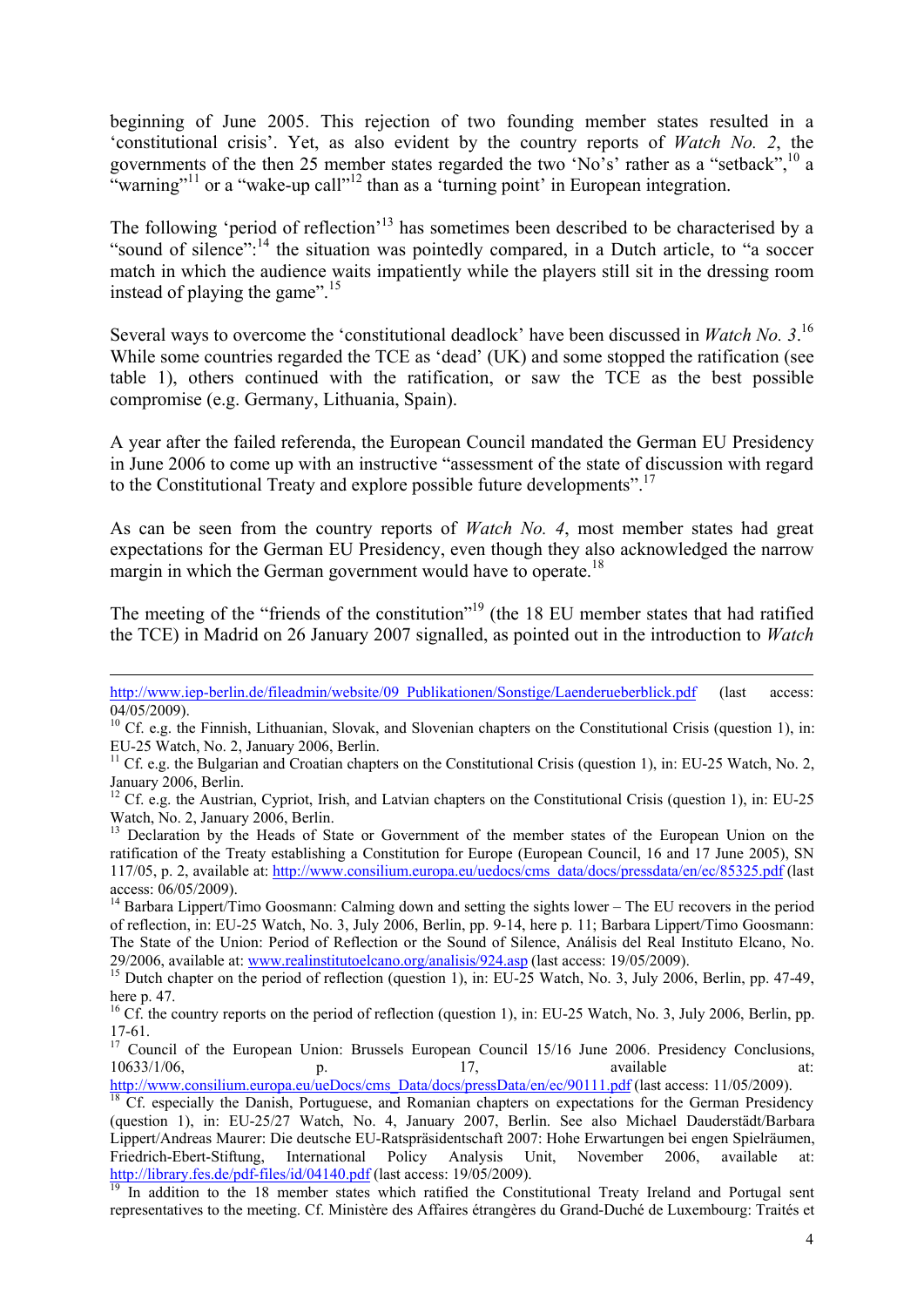*No.*  $4,^{20}$  the discomfort of these countries with the 'no-countries' that did nothing to come to alternative solutions. For example, Luxembourg's Prime Minister Jean-Claude Juncker declared that he was "not amused that some member states who had not even started the ratification processes, such as the United Kingdom, Portugal and Sweden, now feel free to give lessons to the member states having accepted and ratified the treaty. 'They are not entitled to adopt this provocative attitude until they have done their homework'".<sup>21</sup> More and more, the TCE became accepted as the basis for any further negotiations.<sup>22</sup>

The German government pursued a cautious approach of systematic, inclusive and intensive consultations, making it clear that it expected especially the 'no-countries', to be particularly flexible. As the German Minister for Foreign Affairs, Frank-Walter Steinmeier, stated: "'some EU member states have to move more than others' to reach a compromise between those who already have ratified the treaty and those who do not react or whose public voted against it". $^{23}$ 

In the end, the German EU Presidency succeeded in providing a precise mandate for an immediate and short Intergovernmental Conference.<sup>24</sup> The country reports of *Watch No. 5* show that German Chancellor Angela Merkel, the "Queen of Summits",<sup>25</sup> was especially praised for her strong leadership,<sup>26</sup> negotiation skills<sup>27</sup> and her persistent commitment.<sup>28</sup>

Most governments were satisfied with the compromise and reported that their major objectives were fulfilled and their red lines observed.<sup>29</sup> For example, the Dutch government emphasised that "the vast majority of its 'wish list' [among other things, no mentioning of constitutional elements such as the flag, anthem or 'Minister' title for the Foreign Affairs

Affaires institutionnelles. Les objectifs de la réunion de Madrid des 18 pays du "oui" au traité constitutionnel, 26/01/2007, available at: http://www.europaforum.public.lu/fr/actualites/2007/01/madrid\_annonce/index.html (last access: 11/05/2009); Ministère des Affaires étrangères du Grand-Duché de Luxembourg: Traités et Affaires institutionnelles. Réunion ministérielle des Amis de la Constitution "Pour une Europe meilleure" – Madrid, 26 janvier 2007, 26/01/2007, available at:<br>http://www.europaforum.public.lu/fr/actualites/2007/01/madrid cdp/index.html (last access: 11/05/2009).

 $\frac{1}{20}$  Barbara Lippert/Timo Goosmann: Make or break – The EU in 2007, in: EU-25/27 Watch, No. 4, January 2007, Berlin, pp. 10-15, here p. 11.

<sup>&</sup>lt;sup>21</sup> Cited in the Luxembourgian chapter on scenarios (question 3), in: EU-25/27 Watch, No. 4, January 2007, Berlin, pp. 88-90, here p. 88.

<sup>&</sup>lt;sup>22</sup> Cf. e.g. the Austrian, Cypriot, Estonian, Hungarian, Italian, Latvian, Lithuanian, Luxembourgian, Portuguese, Romanian, and Spanish chapters on scenarios (question 3), in: EU-25/27 Watch, No. 4, January 2007, Berlin.

<sup>&</sup>lt;sup>23</sup> Cited in the German chapter on scenarios (question 3), in: EU-25/27 Watch, No. 4, January 2007, Berlin, pp. 81-85, here p. 82.

 $24$  Council of the European Union: Brussels European Council 21/22 June 2007. Presidency Conclusions, 11177/1/07, p. 2, available at:<br>http://www.consilium.europa.eu/ueDocs/cms Data/docs/pressData/en/ec/94932.pdf (last access: 11/05/2009).

<sup>&</sup>lt;sup>25</sup> Bulgarian chapter on the future of the EU (question 1), in: EU-25/27 Watch, No. 5, September 2007, Berlin, pp. 23-25, here p. 25.

 $\frac{6}{5}$  Especially pointed out in the Austrian, Danish, Finnish, Luxembourgian, and Spanish chapters on the future of the EU (question 1), in: EU-25/27 Watch, No. 5, September 2007, Berlin.

<sup>&</sup>lt;sup>27</sup> Cf. the Austrian, British, Dutch, and Portuguese chapters on the future of the EU (question 1), in: EU-25/27 Watch, No. 5, September 2007, Berlin.

<sup>&</sup>lt;sup>28</sup> As outlined in the Austrian, Hungarian, and Irish chapters on the future of the EU (question 1), in: EU-25/27 Watch, No. 5, September 2007, Berlin.

 $^{29}$  See Barbara Lippert/Tanja Leppik: All's well that ends well? The EU heading for a reform treaty, in: EU-25/27 Watch, No. 5, September 2007, Berlin, pp. 7-18, here p. 9. Cf. also, for example, the Dutch, Finnish, Irish, Italian, Lithuanian, Polish, Spanish, and Swedish chapters on the future of the EU (question 1), in: EU-25/27 Watch, No. 5, September 2007, Berlin.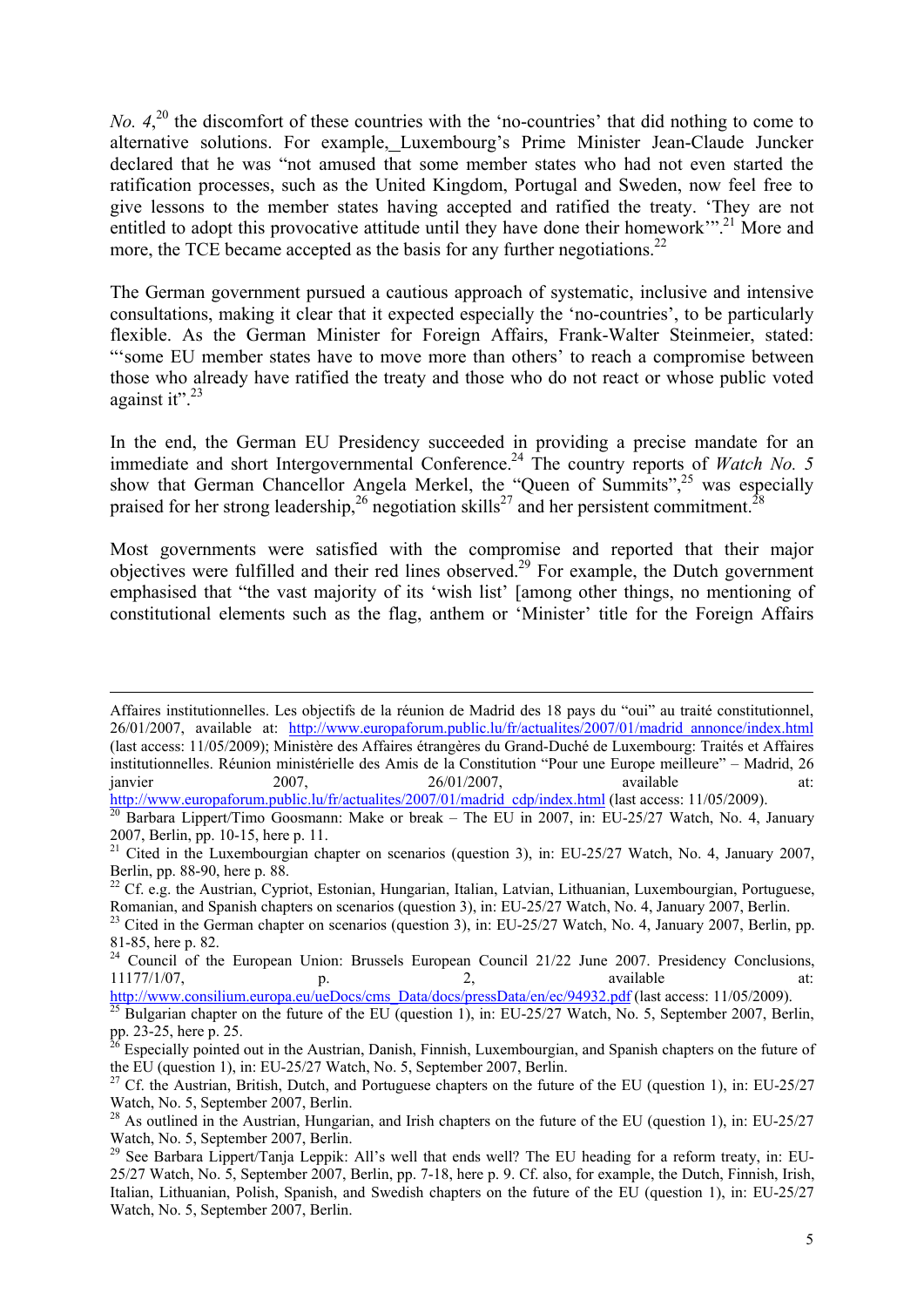representative] had been accepted by the negotiating partners",<sup>30</sup> and the Polish government announced that "the results obtained (prolongation of the Nice system and Ioannina mechanism) protected the Polish interests to the greatest possible degree".<sup>31</sup> While, for instance, the Spanish President of the Government Rodríguez Zapatero emphasised that the agreement "'preserves the essential elements and principles which inspired the Constitutional Treaty', which was Spain's main negotiation target".<sup>32</sup>

At the same time, the media in many member states often focussed on the conflicts during the summit. For example, the "Bulgarian weekly newspaper 'Kapital' described the June summit as 'European treaty wars', comparing negotiation talks among key EU member states (Germany, France, UK, Poland, and Spain) to the blockbuster 'Star Wars'".33 And, for example, Jean-Claude Juncker especially criticised the 'anti-German mood' of the Polish government: "All German chancellors, I met (since 1995) have always been strong supporters of Poland. […] Without Germany you would not have been accepted as a member at the same time as your neighbours".<sup>34</sup>

The new treaty was signed on 13 December 2007 in Lisbon, and accordingly called Treaty of Lisbon.<sup>35</sup> While ten member states had held or foreseen a referendum for the ratification of the TCE, only Ireland, which was obligated to do so, would also hold a referendum on the Lisbon Treaty (see table 1).

Some insights into the national debates on the 'referendum-question' are provided by the country reports of *Watch No. 6*: In France, Luxembourg, the Netherlands, and Spain referenda had been held on the Constitutional Treaty.<sup>36</sup> In Luxembourg and Spain, where citizens had already voted in favour of the Constitutional Treaty in 2005, it was uncontroversial to use only a parliamentary procedure this time. But also in France and the Netherlands, the new President Nicolas Sarkozy and the new cabinet of Prime Minister Jan Peter Balkenende were determined to oppose any calls for a second referendum. In the Czech Republic, Denmark, Poland, Portugal and the UK, where referenda on the Constitutional Treaty had been considered, the case was made as well for using only a parliamentary procedure for ratification<sup>37</sup>

<sup>&</sup>lt;sup>30</sup> Dutch chapter on the future of the EU (question 1), in: EU-25/27 Watch, No. 5, September 2007, Berlin, pp. 57-58, here p. 57.

<sup>&</sup>lt;sup>31</sup> Polish chapter on the future of the EU (question 1), in: EU-25/27 Watch, No. 5, September 2007, Berlin, pp. 58-64, here p. 59.

 $32$  Cited in the Spanish chapter on the future of the EU (question 1), in: EU-25/27 Watch, No. 5, September 2007, Berlin, pp. 72-73, here p. 72.

<sup>&</sup>lt;sup>33</sup> Bulgarian chapter on the future of the EU (question 1), in: EU-25/27 Watch, No. 5, September 2007, Berlin, pp. 23-25, here p. 24.

Cited in the Luxembourgian chapter on the future of the EU (question 1), in: EU-25/27 Watch, No. 5, September 2007, Berlin, pp. 55-56, here p. 56.

<sup>35</sup> Treaty of Lisbon amending the Treaty on European Union and the Treaty establishing the European Community, signed at Lisbon, 13 December 2007, in: Official Journal of the European Union, No. C 306 from 17/12/2007, pp. 1-271, available at: http://eur-lex.europa.eu/JOHtml.do?uri=OJ:C:2007:306:SOM:EN:HTML (last access: 11/05/2009); Consolidated versions of the Treaty on European Union and the Treaty on the Functioning of the European Union, in: Official Journal of the European Union, No. C 115 from 09/05/2008, pp. 1-388, available at: http://eur-lex.europa.eu/JOHtml.do?uri=OJ:C:2008:115:SOM:EN:HTML (last access: 11/05/2009).

<sup>&</sup>lt;sup>36</sup> Cf. the French, Dutch, Luxembourgian, and Spanish chapters on the future of the EU (question 1), in: EU-27 Watch, No. 6, March 2008, Berlin.

 $37$  Cf. the British, Czech, Danish, Polish, and Portuguese chapters on the future of the EU (question 1), in: EU-27 Watch, No. 6, March 2008, Berlin.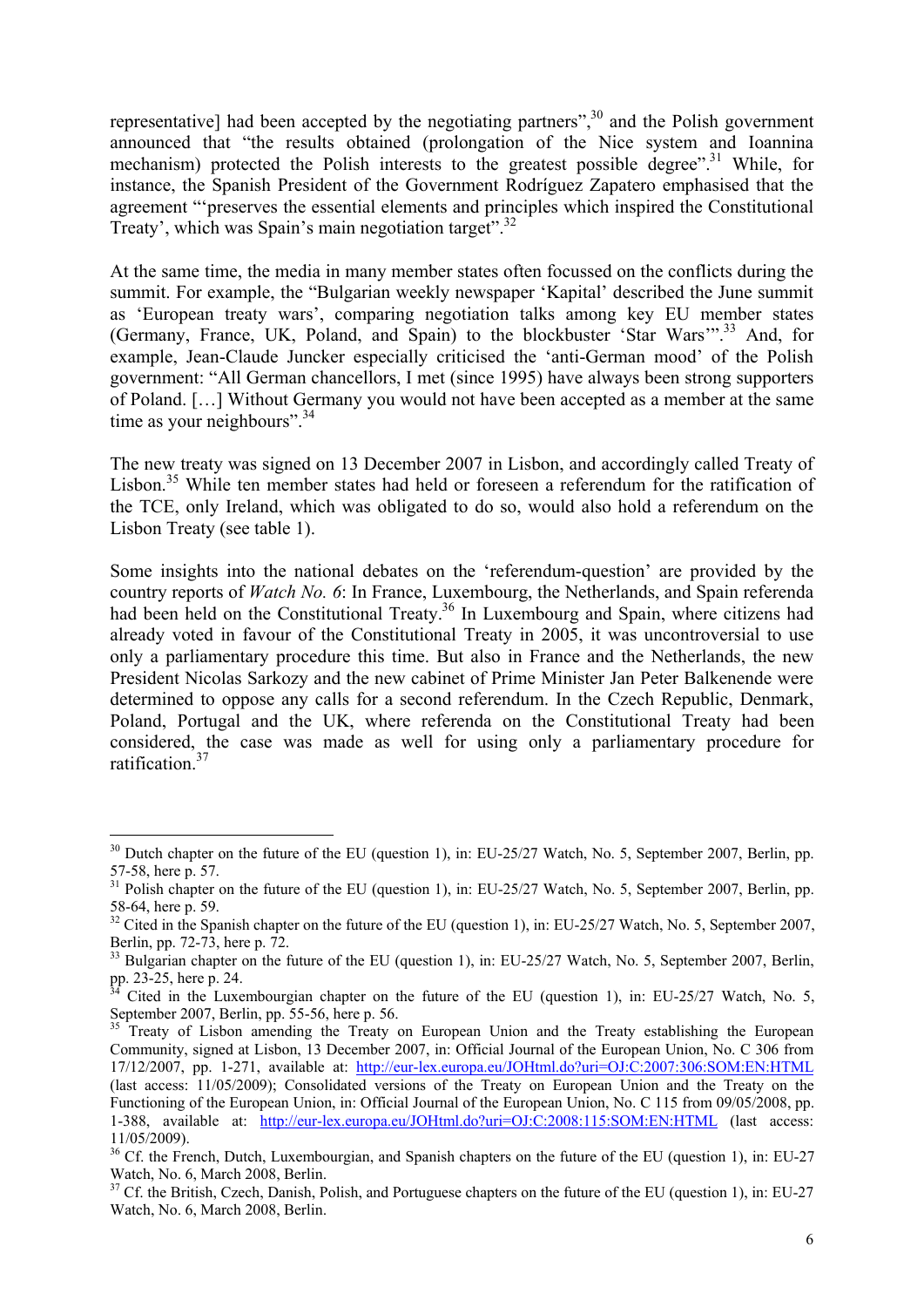The ratification process began with Hungary as the first country ratifying the Lisbon Treaty on 17 December 2007.<sup>38</sup> 18 member states had already ratified the Lisbon Treaty when Irish citizens rejected the Lisbon Treaty in a referendum on 12 June 2008.39

The country reports of *Watch No. 7* show that the immediate reaction in most member states was disappointment, but not despair. There was also a strong consensus that ratification should continue.<sup>40</sup>

Today, 26 member states have ratified the treaty, although in the Czech Republic, Germany, and Poland the Presidents have not yet signed the respective bills. While German Federal President Horst Köhler decided to wait with signing the ratification bill until the German federal constitutional court ('Bundesverfassungsgericht') returned a verdict on the appeals against the Lisbon Treaty, $4^{\circ}$  the Czech and Polish Presidents, Václav Klaus<sup>42</sup> and Lech Kaczyński, chose to wait until Ireland ratifies the Lisbon Treaty: "If the Irish change their mind, not under pressure, but of their own free will […] I will also sign the treaty".<sup>43</sup>

A way of possibly overcoming the Irish 'No' has been found at the European Council meeting in December 2008: Ireland was promised some concessions and agreed, in exchange, to hold a second referendum, probably in autumn 2009. These concessions will include special arrangements regarding sensitive areas touching upon Ireland's neutrality such as taxation policy, family, social and ethical issues, and Common Security and Defence Policy.<sup>44</sup> While most member states seem to be satisfied with this agreement, the country reports of *Watch No. 8* highlight the fact that the further concession, the agreement to keep the principle of 'one Commissioner per member state', has been the most controversial.<sup>45</sup> While some governments welcomed the fact that all countries will keep 'their' European Commissioner.<sup>46</sup> especially the Benelux countries deplored the keeping of this principle as a "step back"<sup>47</sup> with regard to the supranational character of the European Commission.<sup>4</sup>

<sup>&</sup>lt;sup>38</sup> DW-World.de: Hungary First to Ratify EU Treaty,  $18/12/2007$ , available at:  $\frac{http://www.dw-world.de/dw-article/0,.3010107.00.html}{$  (last access: 19/05/2009).

ReferendumIreland: Results, available at: http://www.referendum.ie/current/index.asp?ballotid=78 (last access: 25/09/2008).

<sup>&</sup>lt;sup>40</sup> Cf. the country reports on the EU after the Irish referendum (question 1), in: EU-27 Watch, No. 7, September 2008, Berlin, pp. 20-65.

<sup>&</sup>lt;sup>41</sup> See German chapter on the future of the EU after the Irish 'No' (question I.1), in: EU-27 Watch, No. 8, March 2009, Berlin, pp. 37-39, here p. 38.

<sup>&</sup>lt;sup>42</sup> Václav Klaus: Press Statement by the President of the Czech Republic after the Senate Vote on the Lisbon Treaty, 06/05/2009, available at: http://www.hrad.cz/en/for-media/press-releases/6085.shtml (last access: 25/05/2009).

 $^{43}$  Lech Kaczyński, cited in the Polish chapter on the future of the EU after the Irish 'No' (question I.1), in: EU-27 Watch, No. 8, March 2009, Berlin, pp. 54-55, here p. 54.

<sup>44</sup> For further details see: Council of the European Union: Brussels European Council 11 and 12 December 2008. Presidency Conclusions,  $\frac{17271}{108}$  pp. 1-3, available at:

http://www.consilium.europa.eu/uedocs/cms\_data/docs/pressdata/en/ec/104692.pdf (last access: 11/05/2009).<br><sup>45</sup> Cf. the country reports on the future of the EU after the Irish 'No' (questions I.1), in: EU-27 Watch, No. 8, March 2009, Berlin, pp. 19-70.

<sup>&</sup>lt;sup>46</sup> Mentioned, for instance in the Austrian, French, or Slovenian chapters on the future of the EU after the Irish 'No' (chapter I.1), in: EU-27 Watch, No. 8, March 2009, Berlin.

<sup>&</sup>lt;sup>47</sup> Belgian chapter on the future of the EU after the Irish 'No' (chapter I.1), in: EU-27 Watch, No. 8, March 2009, Berlin, pp. 20-22, here p. 21.

<sup>&</sup>lt;sup>48</sup> See the Belgian, Dutch, and Luxemburg chapters on the future of the EU after the Irish 'No' (chapter I.1), in: EU-27 Watch, No. 8, March 2009, Berlin.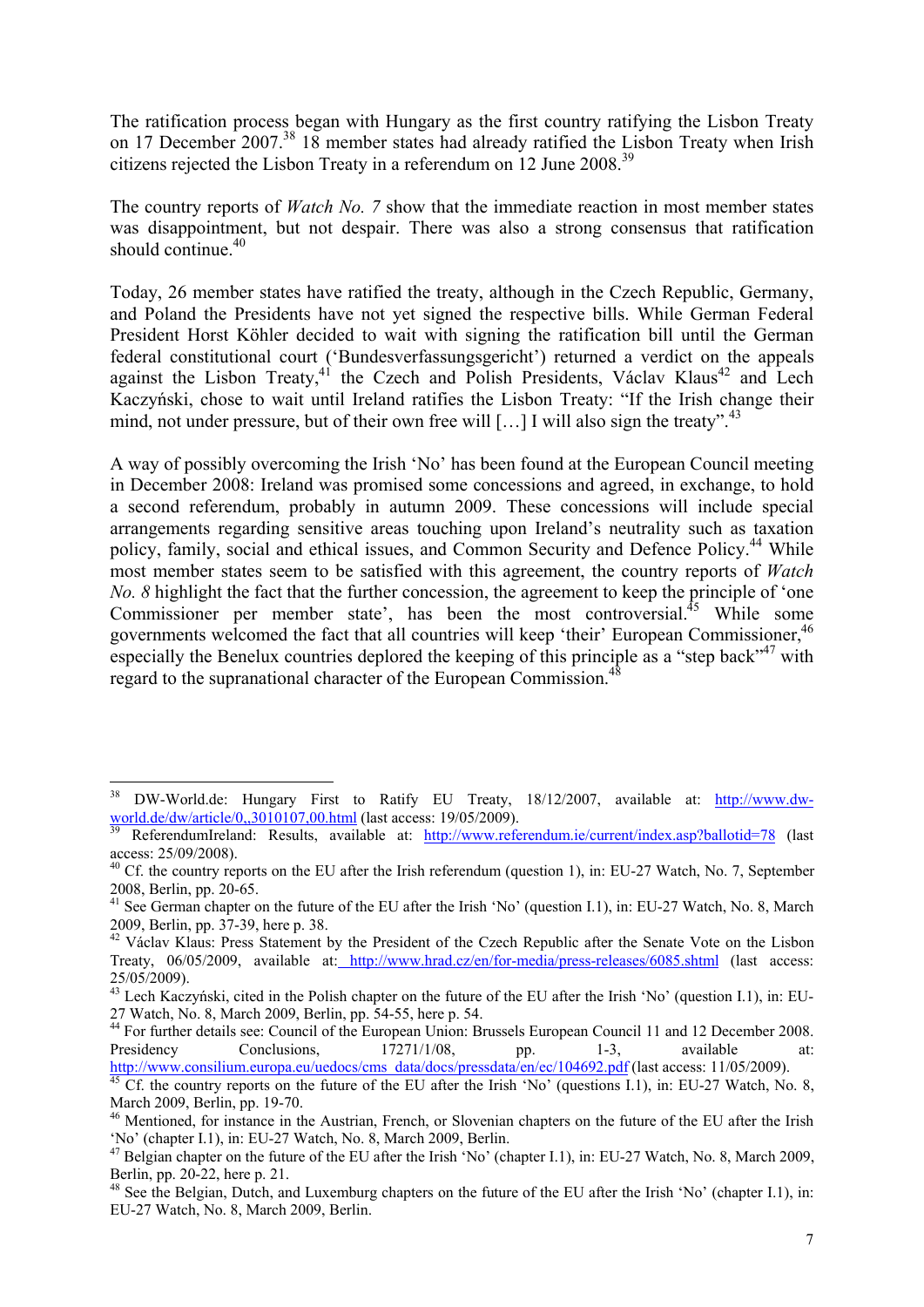Overall, the rejection of two treaties agreed on by political elites by citizens of two founding member states and one of the older member states can be interpreted as signalling a growing gap between political elites and citizens in the EU.

Yet, as pointed out in the introduction to *Watch No. 7*, some did also believe that referenda were on principle not the ideal instrument for ratifying international treaties.<sup>49</sup> As some Estonian columnists put it: "referendum votes on such treaties resemble attempts to 'repair a watch with a blacksmith's hammer".<sup>50</sup>

As evident in the country reports of *Watch No. 2*, some believed that the constitutional crisis was a crisis of political leadership.<sup>51</sup> For example, then British Prime Minister Tony Blair "argued [that] the crisis should be seen as one of political leadership in general: neither at the national nor at the European level have politicians been providing the answers that the people are demanding as a response to economic and social change".<sup>52</sup> Similar views were also expressed in the Hungarian report: "In fact European integration is desperately missing political leadership and visions of the future. One can say that the highest ranking politicians of the Member States 'betrayed' Europe, since they do not perceive the EU any more as an excellent historical opportunity to solve problems and face challenges in common, but rather as a battlefield of clashing national interests".<sup>53</sup> While, for example, in Finland, the "political" elite views the constitutional crisis as a failure of the European leadership in listening and relating to the wider public".<sup>54</sup>

The issue of political leadership in the EU has been correspondingly covered in further issues of the *Watch*. 55 The views on how leadership in the EU could be improved depend, as outlined in the introduction of *Watch No.* 7, on the size and status of the member states.<sup>56</sup> For example, especially small (e.g. Ireland, Portugal, Sweden) and new (e.g. Cyprus, Czech Republic) member states feared that their voice would not be heard, and that they would not be duly represented in the new institutions created by the Lisbon Treaty, like the European External Action Service or in the new tableau of top positions, namely the High Representative, the President of the European Council and the President of the European **Commission** 

<u>.</u>

<sup>49</sup> Cf. Barbara Lippert/Tanja Leppik-Bork: With or without the Lisbon Treaty – member states watch out, in: EU-27 Watch, No. 7, September 2008, Berlin, pp. 13-19.

<sup>&</sup>lt;sup>50</sup> Estonian chapter on the EU after the Irish referendum (chapter 1), in: EU-27 Watch, No. 7, September 2008, Berlin, pp. 32-33, here p. 33.

 $51$  Cf. e.g. the Belgian, British, Croatian, Finnish, Greek, Hungarian, and Slovak chapters on the Constitutional Crisis (question 1), in: EU-25 Watch, No. 2, January 2006, Berlin.<br><sup>52</sup> British chapter on the Constitutional Crisis (question 1), in: EU-25 Watch, No. 2, January 2006, Berlin, pp.

<sup>102-104,</sup> here p. 103.

<sup>&</sup>lt;sup>53</sup> Hungarian chapter on the Constitutional Crisis (question 1), in: EU-25 Watch, No. 2, January 2006, Berlin, pp. 61-65, here p. 62.

<sup>&</sup>lt;sup>54</sup> Finnish chapter on the Constitutional Crisis (question 1), in: EU-25 Watch, No. 2, January 2006, Berlin, pp. 48-49, here p. 48.

<sup>&</sup>lt;sup>55</sup> There are country reports on leadership in the EU (question 3), in: EU-25 Watch, No. 3, July 2006, Berlin, pp. 93-110; and on political leadership in the EU (question 4), in: EU-27 Watch, No. 7, September 2008, Berlin, pp. 161-181.

<sup>56</sup> Cf. Barbara Lippert/Tanja Leppik-Bork: With or without the Lisbon Treaty – member states watch out, in: EU-27 Watch, No. 7, September 2008, Berlin, pp. 13-19, here p. 15.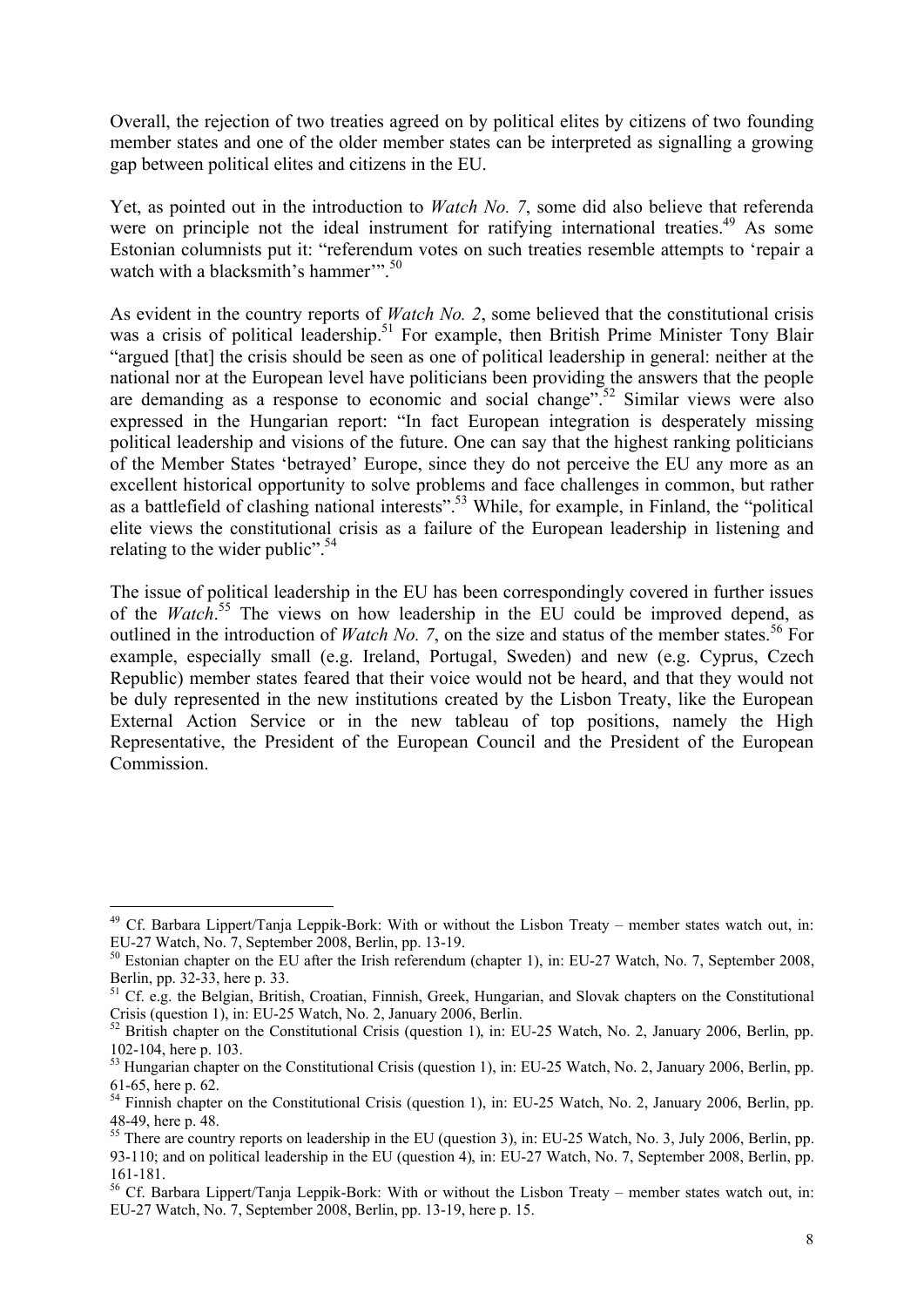|                                                                                                                                                                                                                                            |                                                      | <b>Austria</b> | Belgium      | <u>Bulgaria</u> | <b>ShudZ</b> | Czech        | Denmark      | Estonia      | Finland      | France       | Germany      | Greece       | Hungary      | Ireland      | <b>Italy</b> | Latvia       | Lithuania    | uxembourg    | Malta        | Netherlands  | Poland       | Portugal    | Romania      | Slovakia     | Slovenia     | Spain        | Sweden       | United       |
|--------------------------------------------------------------------------------------------------------------------------------------------------------------------------------------------------------------------------------------------|------------------------------------------------------|----------------|--------------|-----------------|--------------|--------------|--------------|--------------|--------------|--------------|--------------|--------------|--------------|--------------|--------------|--------------|--------------|--------------|--------------|--------------|--------------|-------------|--------------|--------------|--------------|--------------|--------------|--------------|
|                                                                                                                                                                                                                                            | <b>Treaty establishing a Constitution for Europe</b> |                |              | Y               |              |              |              | Y            |              | N            |              | Y            |              |              | Y            | Y            |              |              |              | N            |              |             | Y            |              | Y            | Y            |              |              |
| deposit <sup>57</sup>                                                                                                                                                                                                                      |                                                      |                |              |                 | Y            |              |              |              |              |              |              |              | Y            | $\bullet$    |              |              | Y            | Y            | Y            |              | $\bullet$    | $\bullet$   |              |              |              |              | $\bullet$    |              |
| type of<br>cision<br>de-                                                                                                                                                                                                                   | parl.<br>decision                                    | $\mathbf{x}$   | $\mathbf{x}$ | $\mathbf X$     | $\mathbf{x}$ |              |              | $\mathbf{x}$ | $\mathbf X$  |              | $\mathbf x$  | $\mathbf{x}$ | $\mathbf{x}$ |              | $\mathbf{x}$ | $\mathbf{x}$ | $\mathbf{x}$ |              | $\mathbf x$  |              |              |             | $\mathbf{x}$ | $\mathbf{x}$ | $\mathbf{x}$ |              | $\mathbf{x}$ |              |
|                                                                                                                                                                                                                                            | referendum                                           |                |              |                 |              | $\mathbf{p}$ | $\mathbf X$  |              |              | $\mathbf{x}$ |              |              |              | $\mathbf X$  |              |              |              |              |              | $\mathbf x$  | $\mathbf{p}$ | X           |              |              |              |              |              | $\mathbf{p}$ |
|                                                                                                                                                                                                                                            | both                                                 |                |              |                 |              |              |              |              |              |              |              |              |              |              |              |              |              | X            |              |              |              |             |              |              |              | $\mathbf{X}$ |              |              |
| decision                                                                                                                                                                                                                                   |                                                      | $\mathbf{Y}$   | Y            | Y               | $\mathbf{Y}$ | $\bullet$    | $\bullet$    | Y            | $\mathbf{Y}$ | $\mathbf N$  | $\mathbf{Y}$ | Y            | Y            | $\bullet$    | Y            | $\mathbf{Y}$ | Y            | Y            | Y            | $\mathbf N$  | $\bullet$    | $\bullet$   | Y            | Y            | $\mathbf{Y}$ | Y            |              |              |
| <b>Lisbon Treaty</b>                                                                                                                                                                                                                       |                                                      |                |              |                 |              |              |              |              |              |              |              |              |              |              |              |              |              |              |              |              |              |             |              |              |              |              |              |              |
| degree                                                                                                                                                                                                                                     |                                                      | Y              | Y            | Y               | Y            | $\bullet$    | Y            | Y            | Y            | Y            | $\bullet$    | Y            | Y            | $\bullet$    | Y            | Y            | Y            | Y            | Y            | $\mathbf{Y}$ | $\bullet$    | Y           | $\mathbf{Y}$ | Y            | Y            | Y            | Y            | Y            |
| type of<br>de-<br>cision                                                                                                                                                                                                                   | parl.<br>decision                                    | $\mathbf{x}$   | $\mathbf{x}$ | $\mathbf{x}$    | $\mathbf{X}$ | X            | $\mathbf{x}$ | $\mathbf X$  | $\mathbf{X}$ | $\mathbf{x}$ | $\mathbf{x}$ | $\mathbf{X}$ | $\mathbf x$  |              | $\mathbf{x}$ | $\mathbf{x}$ | $\mathbf{x}$ | $\mathbf{X}$ | $\mathbf{x}$ | $\mathbf x$  | $\mathbf{X}$ | $\mathbf X$ | $\mathbf{X}$ | $\mathbf x$  | $\mathbf{x}$ | $\mathbf{x}$ | $\mathbf X$  | $\mathbf{x}$ |
|                                                                                                                                                                                                                                            | referendum                                           |                |              |                 |              |              |              |              |              |              |              |              |              | $\mathbf{X}$ |              |              |              |              |              |              |              |             |              |              |              |              |              |              |
|                                                                                                                                                                                                                                            | both                                                 |                |              |                 |              |              |              |              |              |              |              |              |              |              |              |              |              |              |              |              |              |             |              |              |              |              |              |              |
| decision<br>Y<br>$\mathbf{Y}$<br>$\mathbf{Y}$<br>$\mathbf{Y}$<br>$\mathbf{Y}$<br>Y<br>Y<br>Y<br>Y <sup>2</sup><br>Y<br>$\mathbf{Y}$<br>N<br>Y<br>$\mathbf{Y}$<br>Y<br>Y<br>Y<br>$\mathbf{Y}$<br>Y<br>Y<br>Y<br>$\mathbf{Y}$<br>Y<br>Y<br>Y |                                                      |                |              |                 |              | Y Y          |              |              |              |              |              |              |              |              |              |              |              |              |              |              |              |             |              |              |              |              |              |              |
| $Y = yes$ ; N = No; p = possible referendum, decision not made; $\bullet$ = process not completed<br><b>Source: Own table.</b>                                                                                                             |                                                      |                |              |                 |              |              |              |              |              |              |              |              |              |              |              |              |              |              |              |              |              |             |              |              |              |              |              |              |

### **Table 1: Status of ratification – Treaty establishing a Constitution for Europe and Lisbon Treaty**

 $\overline{a}$ 

 $57$  Deposit with the Italian government. In the cases of Bulgaria and Romania the Constitutional Treaty was ratified as part of the accession treaty.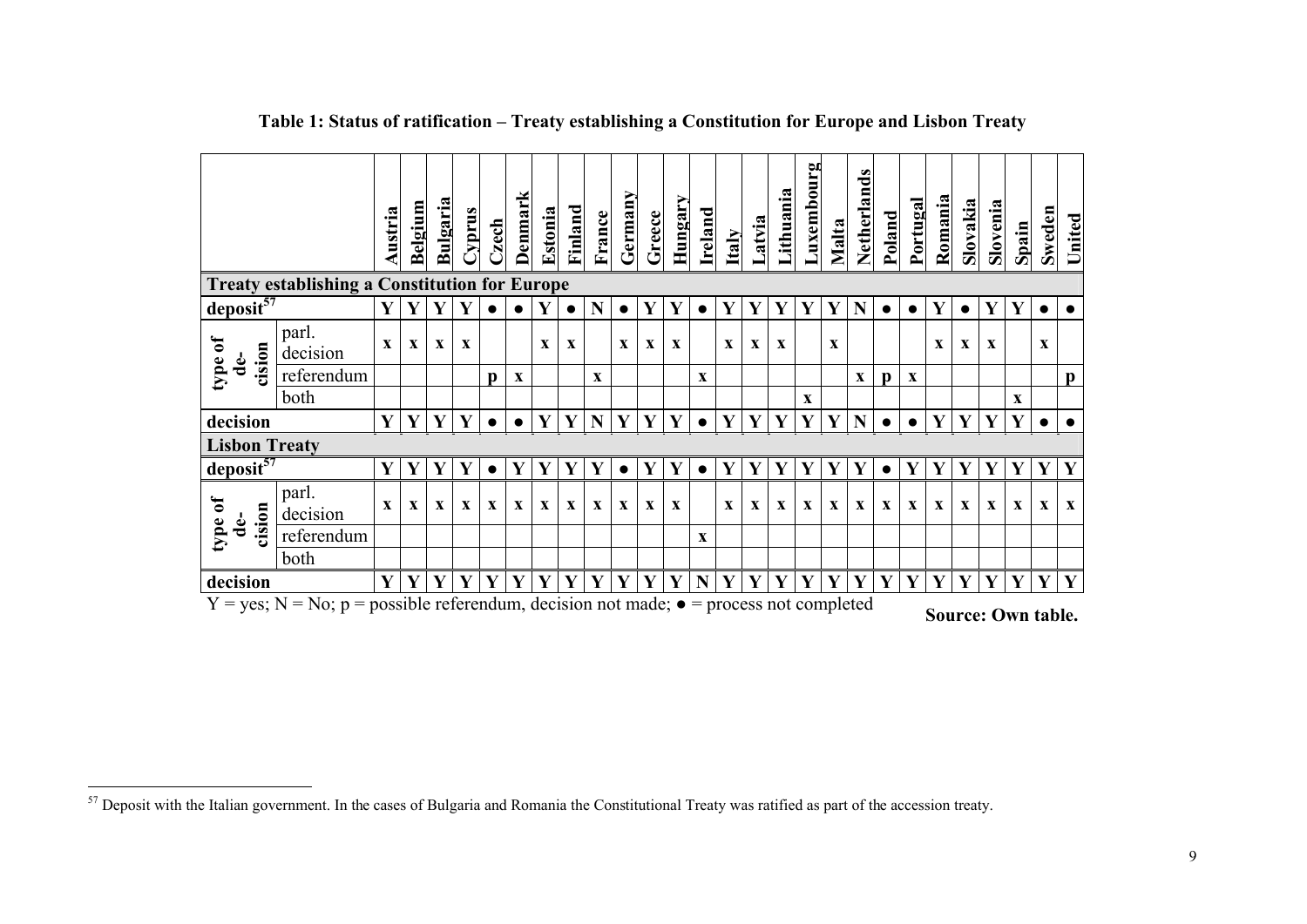#### **1.2. Widening: the process of enlargement and the development of a European Neighbourhood Policy**

With the enlargement by ten new member states in 2004, the external borders of the EU changed, giving the EU new neighbours. One answer to these new challenges was the development of a European Neighbourhood Policy (ENP) as outlined in the strategy paper by the European Commission in  $2004$ <sup>58</sup> Not surprisingly, and as also evident in the country reports of *Watch No. 1*, the geographic focus of the member states depends on their geographic and historic proximity to the various neighbourhood countries.<sup>59</sup>

This is further outlined in the country reports of *Watch No. 6*. While 15 member states had a clear preference for countries in the Eastern neighbourhood,<sup>60</sup> France, Italy, Malta, Portugal, and Spain looked towards the South.<sup>61</sup> Other countries, like Cyprus, Luxembourg, the Netherlands, and Slovenia showed a balanced interest in both directions.<sup>62</sup> Also among those looking towards the East, some, like Germany and Sweden, supported a balanced approach.

In line with geographic preferences and economic, political, societal and historical ties, regional initiatives and formats of cooperation were supported and developed, e.g. the Black Sea Synergy, the "Union for the Mediterranean", and the Eastern Partnership.

The Black Sea Synergy was established in May  $2007^{63}$  and a joint statement was adopted at the level of Ministers on 14 February 2008 in Kiev.<sup>64</sup> The country reports of Watch No. 6 show that, perhaps not surprisingly, Bulgaria and Romania were very supportive of this initiative.<sup>65</sup> Also supportive were, for instance, Austria, France, Germany, Hungary, and Slovenia.66 The French initiative to create a "Mediterranean Union" outside the framework of ENP was, as also evident in the country reports of *Watch No. 6*, initially criticised by many member states, and especially Germany rejected the establishment of a Mediterranean Union

<sup>&</sup>lt;sup>58</sup> European Commission: Communication from the Commission. European Neighbourhood Policy. Strategy Paper, COM (2004) 373, available at: http://eur-

lex.europa.eu/LexUriServ/LexUriServ.do?uri=COM:2004:0373:FIN:EN:PDF (last access: 12/05/2009).<br><sup>59</sup> Cf. country reports on European Neighbourhood (question 4), in: EU-25 Watch, No. 1, December 2004, Berlin, pp. 121-141.

<sup>&</sup>lt;sup>60</sup> Cf. country reports of Austria, Bulgaria, Czech Republic, Denmark, Estonia, Finland, Germany, Greece, Hungary, Latvia, Lithuania, Poland, Romania, Slovakia, and Sweden on the European Neighbourhood Policy (ENP) and Russia (question 3), in: EU-27 Watch, No. 6, March 2008, Berlin.

 $\overline{1}$  Cf. country reports of France, Italy, Malta, Portugal, and Spain on the European Neighbourhood Policy (ENP) and Russia (question 3), in: EU-27 Watch, No. 6, March 2008, Berlin.

<sup>&</sup>lt;sup>62</sup> Cf. country reports of Cyprus, Luxembourg, the Netherlands, and Slovenia on the European Neighbourhood Policy (ENP) and Russia (question 3), in: EU-27 Watch, No. 6, March 2008, Berlin.

<sup>&</sup>lt;sup>63</sup> Council of the European Union: Council Conclusions on the Black Sea synergy initiative, 2800th EXTERNAL RELATIONS Council meeting, Brussels, 14 May 2007, press release, available at: http://www.consilium.europa.eu/ueDocs/cms\_Data/docs/pressData/en/gena/94080.pdf (last access: 19/05/2009); European Commission: Communication from the Commission to the Council and the European Parliament. Black Sea Synergy – A new regional cooperation initiative, COM (2007) 160, available at: http://eur-<br>lex.europa.eu/LexUriServ/LexUriServ.do?uri=COM:2007:0160:FIN:EN:PDF (last access: 19/05/2009): lex.europa.eu/LexUriServ/LexUriServ.do?uri=COM:2007:0160:FIN:EN:PDF (last access: 19/05/2009); European Commission: Communication from the Commission to the Council and the European Parliament. Report on the first year of implementation of the Black Sea Synergy, COM (2008) 391, available at: http://eurlex.europa.eu/LexUriServ/LexUriServ.do?uri=COM:2008:0391:FIN:EN:PDF (last access: 19/05/2009).<br><sup>64</sup> Joint Statement of the Ministers of Foreign Affairs of the countries of the European Union and of the wider

Black Sea area, available at: http://ec.europa.eu/external\_relations/blacksea/doc/joint\_statement\_blacksea\_en.pdf (last access: 19/05/2009).

 $65$  Cf. Bulgarian and Romanian chapters on European Neighbourhood Policy (ENP) and Russia (question 3), in: EU-27 Watch, No. 6, March 2008, Berlin.

<span id="page-10-0"></span><sup>66</sup> Cf. Austrian, French, German, Hungarian, and Slovenian chapters on European Neighbourhood Policy (ENP) and Russia (question 3), in: EU-27 Watch, No. 6, March 2008, Berlin.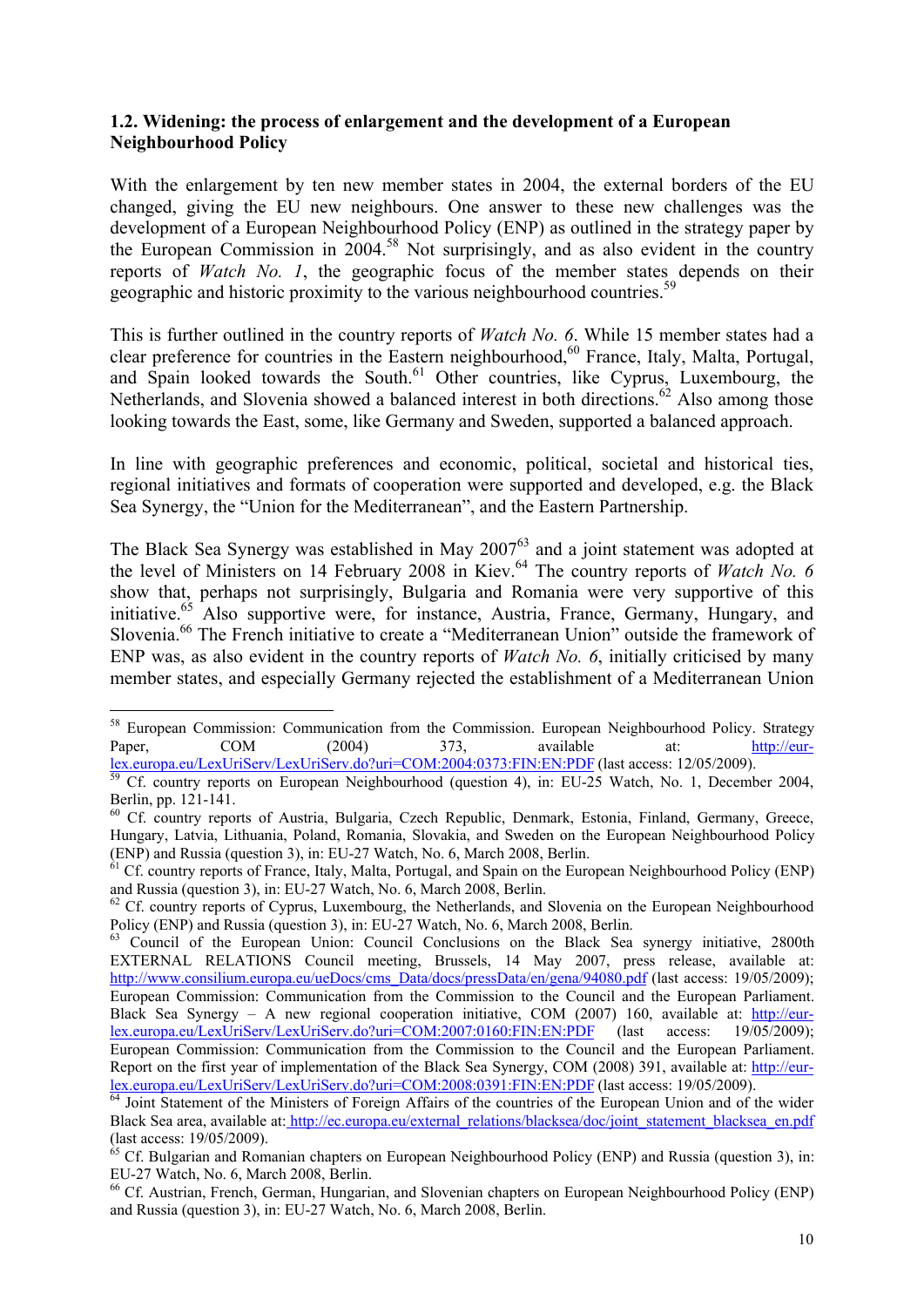outside the EU structures.<sup>67</sup> In the end, a compromise was found at the European Council meeting in spring 2008,<sup>68</sup> and the "Barcelona Process: Union for the Mediterranean" was launched at the Summit in Paris in July 2008.<sup>69</sup> As a way to counterbalance this strengthening of the Southern dimension of the European Neighbourhood Policy, Sweden and Poland proposed an Eastern Partnership in May 2008.<sup>70</sup> The Eastern Partnership was inaugurated at the Summit in Prague on 7 May 2009.71 The country reports of *Watch No. 8* indicate that particularly the Bulgarian government expected to play an important role in the Eastern Partnership due to its regional know-how<sup>72</sup> and that, among others, the Czech Republic, Estonia, Finland, Germany, Latvia, and Lithuania especially welcomed this Swedish-Polish initiative. $73$ 

Overall, it seems that the EU has no joint strategic vision for how to deal with its neighbours. While in the country reports of *Watch No.* 7 some member states, like the Czech Republic, Estonia, Latvia, Lithuania, and Poland, insisted that there should be no alternative to membership; other member states, like Germany, Greece, Italy, Malta, the Netherlands, and Portugal, speculated about privileged partnerships or special relations of the EU with neighbouring countries.74 For instance, in the Netherlands, a new form of alternative membership, called 'partenariat', was suggested and debated by the government.<sup>75</sup>

The Georgian crisis in 2008 underlined once more the importance of stability and peace in the EU's neighbourhood. While most member states were highly satisfied with the common EU response to this crisis, the consequences for the future strategic goals of the European Neighbourhood Policy and enlargement seem to be far from clear.

Looking into the reports of *Watch No. 8*, it can be observed that discussions about the ENP seem to be of higher salience in Eastern European countries. The focus of many of these newer member states was first and foremost on guaranteeing security, a statement emphasised by the former Romanian Minister of Foreign Affairs Lazăr Comănescu describing the ENP as "instruments that we have at our disposal for pursuing our security policy in the neighbourhood".76 Overall, despite the lack of clear strategic goals, it seems that the ENP was

<u>.</u>

 $67$  Cf. e.g. the Austrian, Bulgarian, Finnish, German, Hungarian, Irish, Romanian, and Turkish chapters on European Neighbourhood Policy (ENP) and Russia (question 3), in: EU-27 Watch, No. 6, March 2008, Berlin.

<sup>68</sup> Council of the European Union: Brussels European Council 13/14 March 2008. Presidency Conclusions, 7652/08, p. 19, available at: http://www.consilium.europa.eu/ueDocs/cms\_Data/docs/pressData/en/ec/99410.pdf (last access: 25/05/2009).

 $69$  Joint Declaration of the Paris Summit for the Mediterranean, Paris, 13 July 2008, available at: http://www.ue2008.fr/webdav/site/PFUE/shared/import/07/0713\_declaration\_de\_paris/Joint\_declaration\_of\_the<br>Paris summit for the Mediterranean-EN.pdf (last access: 06/05/2009).

 $\frac{p_0}{p_0}$  Cf. Swedish chapter on concentric circles around the EU? (question 5), in: EU-27 Watch, No. 7, September 2008, Berlin.

<sup>&</sup>lt;sup>71</sup> Council of the European Union: Joint Declaration of the Prague Eastern Partnership Summit, 7 May 2009, Prague, press release, 8435/09 (Presse 78), available at: Prague, press release, 8435/09 (Presse 78), available at:

http://www.consilium.europa.eu/uedocs/cms\_data/docs/pressdata/en/er/107589.pdf (last access: 11/05/2009).<br><sup>72</sup> Cf. Bulgarian chapter on prospects for ENP and enlargement after 'Georgia' (question III), in: EU-27 Watch, No. 8, March 2009, Berlin.

<sup>&</sup>lt;sup>73</sup> Cf. Czech, Estonian, Finnish, German, Latvian, and Lithuanian chapters on prospects for ENP and enlargement after 'Georgia' (question III), in: EU-27 Watch, No. 8, March 2009, Berlin.<br><sup>74</sup> See country reports on concentric circles around the EU? (question 5), in: EU-27 Watch, No. 7, September

<sup>2008,</sup> Berlin, pp. 182-207.

<sup>&</sup>lt;sup>75</sup> Cf. Dutch chapter on concentric circles around the EU? (question 5), in: EU-27 Watch, No. 7, September 2008, Berlin.

<sup>&</sup>lt;sup>76</sup> Cited in the Romanian chapter on the prospects for ENP and enlargement after 'Georgia' (chapter III), in: EU-27 Watch, No. 8, March 2009, Berlin, pp. 223-225, here p. 223.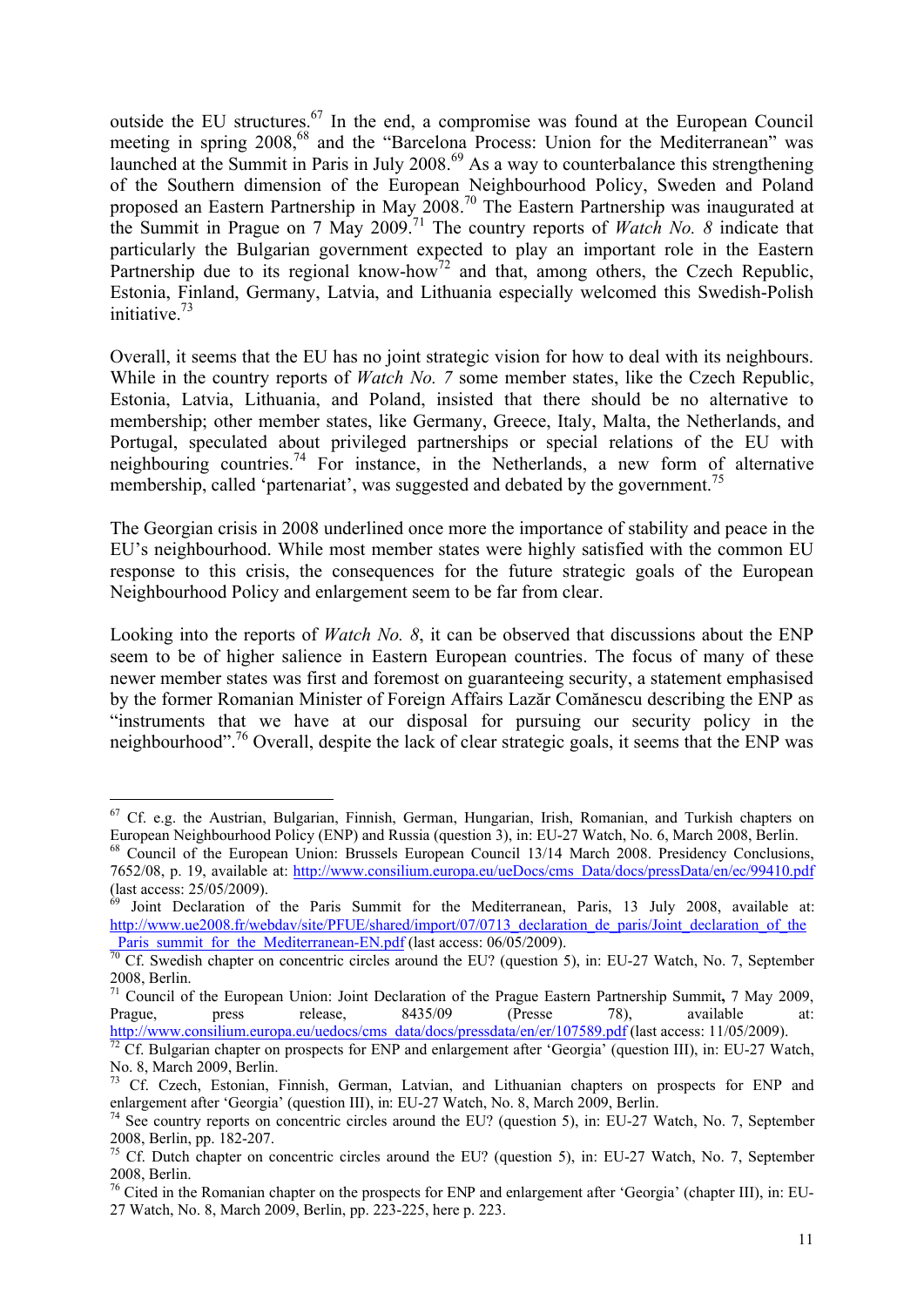widely regarded as an important instrument to create a "ring of prosperous and democratic neighbours".<sup>77</sup>

With regard to enlargement, the rejection of the TCE in France and the Netherlands intensified the debate on the limits of the EU and contributed to a growing enlargement fatigue, especially within the older EU member states.<sup>78</sup> In this period, the European Commission emphasised consolidation, conditionality and communication as important principles regarding further enlargements: "consolidating the EU's commitments on enlargement, applying fair and rigorous conditionality, and communicating enlargement better".79

Despite the enlargement fatigue and a rising debate on the absorption capacity of the EU, the country reports of *Watch No. 3* also show that the EU governments remained convinced that the membership perspective for the Western Balkans was essential for stability, democratisation, and transformation of the region. Especially neighbouring countries and those close to the region, such as Austria, the Czech Republic, Hungary, and Italy, took special interest in the developments of the Western Balkan countries.<sup>80</sup> However, only in the new member states did citizens support EU membership of the Western Balkans in larger proportions.<sup>81</sup>

The debate on absorption capacity resulted in a communication of the European Commission on the enlargement strategy and the 'integration capacity' of the  $EU^{82}$  which was endorsed by the European Council at the end of  $2006$ .<sup>83</sup>

The country reports of *Watch No. 4* show that while this debate was welcomed as useful, "valuable" (Ireland) and "inevitable" (UK) by some, others suspected it to be a new obstacle designed to impede Turkish membership.<sup>84</sup> For example, in the Portuguese report it is stated that "absorption capacity has clearly become shorthand for 'stalling Turkey's accession' by adding a hidden criterion to those publicly stated, which should apply equally to all EU

<u>.</u>

 $79$  European Commission: Consolidation, Conditionality, Communication – the strategy of the enlargement policy, **IP/05/1392**, **available** at: [http://europa.eu/rapid/pressReleasesAction.do?reference=IP/05/1392&format=PDF&aged=1&language=EN&gu](http://europa.eu/rapid/pressReleasesAction.do?reference=IP/05/1392&format=PDF&aged=1&language=EN&guiLanguage=de)

iLanguage=de (last access: 19/05/2009); European Commission: Communication from the Commission. 2005 enlargement strategy paper, COM (2005) 561, available at: http://eur-<br>lex.europa.eu/LexUriServ/LexUriServ.do?uri=COM:2005:0561:FIN:EN:PDF (last access: 25/05/2009).

Enlargement Strategy and Main Challenges 2006-2007. Including annexed special report on the EU's capacity to absorb new members, COM (2006) 649, available at: http://eurlex.europa.eu/LexUriServ/LexUriServ.do?uri=COM:2006:0649:FIN:EN:PDF (last access: 11/05/2009).<br><sup>83</sup> Council of the European Union: Brussels European Council 14/15 December 2006. Presidency Conclusions,

<sup>&</sup>lt;sup>77</sup> Dutch chapter on the prospects for ENP and enlargement after 'Georgia' (chapter III), in: EU-27 Watch, No. 8, March 2009, Berlin, pp. 219-221, here p. 219.

<sup>&</sup>lt;sup>78</sup> Cf. e.g. the Danish, Dutch, Finnish, French, German, and Luxembourgian chapters on the Future of EU Enlargement (question 2), in: EU-25 Watch, No. 2, January 2006, Berlin.

Cf. the Austrian. Czech. Hungarian, and Italian chapters on developments in the Western Balkans and enlargement of the EU (question 6), in: EU-25 Watch, No. 3, July 2006, Berlin.

<sup>&</sup>lt;sup>81</sup> Cf. Standard Eurobarometer 65. Die öffentliche Meinung in der Europäischen Union, pp. 160-163, available at: http://ec.europa.eu/public\_opinion/archives/eb/eb65/eb65\_de.pdf (last access: 19/05/2009).<br><sup>82</sup> European Commission: Communication from the Commission to the European Parliament and the Council.

<sup>16879/1/06,</sup> pp. 2-5, available at:

http://www.consilium.europa.eu/ueDocs/cms\_Data/docs/pressData/en/ec/92202.pdf (last access: 19/05/2009).<br><sup>84</sup> See the respective reports on absorption capacity (question 4), in: EU-25/27 Watch, No. 4, January 2007, Berlin, pp. 97-118.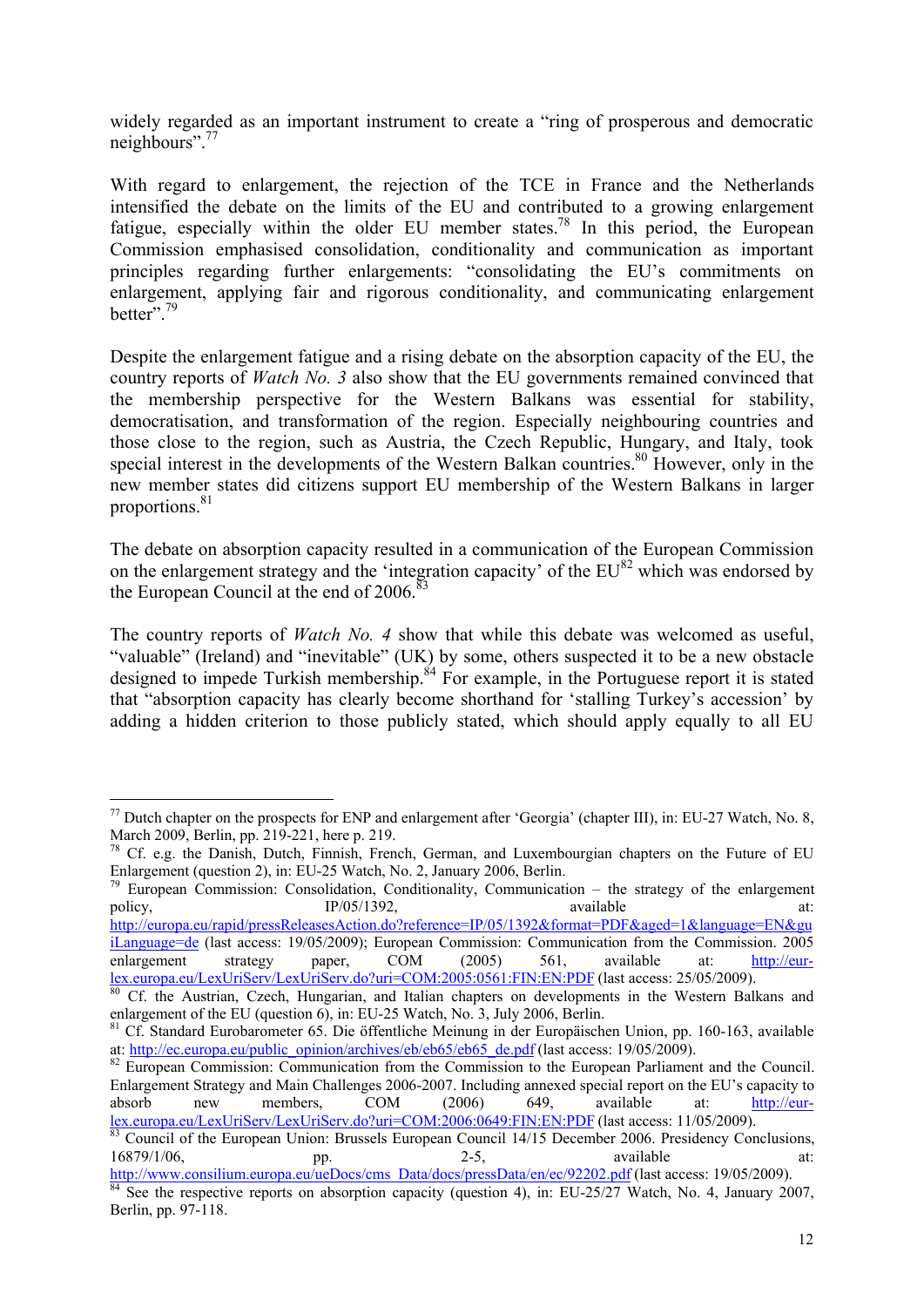candidates and hopefuls, and one to which furthermore the latter are powerless to comply<sup>585</sup> and in the Spanish report it is underlined that "blaming enlargement for all EU ills may help the EU feel better in the short-term, but it will not cure it in the long-term".  $86$ 

In 2007, the enlargement process continued with Bulgaria and Romania joining the EU at the beginning of 2007. The country reports of *Watch No. 6* show that the importance of keeping or bringing the Western Balkan countries and Turkey on a pro Western and Euro-Atlantic track was still emphasised by most member states.<sup>87</sup> What the country reports also show is that Turkey remained the most controversial candidate for both governments<sup>88</sup> and the public across the EU.<sup>89</sup>

With regard to the Western Balkans, the recognition of independence of Kosovo, as declared by the 'Assembly of Kosovo' on 17 February  $2008<sup>90</sup>$  was the most pressing challenge in 2008. In the country reports of *Watch No. 6*, most of the 27 countries, including those that had already recognised Kosovo, were concerned about probably opening a "Pandora's box of secessions<sup>"91</sup> and insisted that Kosovo was a unique sui generis case without precedence. For instance Cyprus was particularly sensitive that the independence of Kosovo could be regarded as a "precedent in international relations".92 Despite the different responses of the member states to the declaration of independence, the EU was united in its decision to send a European Union Rule of Law Mission to Kosovo (EULEX Kosovo),<sup>93</sup> and several member states expressed their willingness to contribute to the mission.<sup>94</sup>

As outlined in the introduction to *Watch No. 6*, there was a "strong awareness that the mission in Kosovo and the coordination between EULEX, UNMIK and KFOR is a test case for the operation ability and the capacities of ESDP".<sup>95</sup> As the French Foreign Minister Bernard Kouchner explained "it was the EU's responsibility to formulate a European position, distinct from that of Russia and the US. This idea accurately summarizes the general feeling amongst French observers, who consider the Kosovo question to be a crucial challenge for the

<u>.</u>

<sup>&</sup>lt;sup>85</sup> Portuguese chapter on absorption capacity (question 4), in: EU-25/27 Watch, No. 4, January 2007, Berlin, pp. 112-113, here p. 112.

<sup>&</sup>lt;sup>86</sup> Spanish chapter on absorption capacity (question 4), in: EU-25/27 Watch, No. 4, January 2007, Berlin, pp. 115-116.

<sup>&</sup>lt;sup>87</sup> Cf. e.g. the Austrian, Bulgarian, Czech, Estonian, Italian, Latvian, Romanian, Slovakian, and Spanish chapters on Western Balkans – Enlargement (question 2), in: EU-27 Watch, No. 6, March 2008, Berlin.<br><sup>88</sup> Cf. e.g. the Austrian, Cypriot, Danish, French, German, and Irish chapters on Western Balkans – Enlargement

<sup>(</sup>question 2), in: EU-27 Watch, No. 6, March 2008, Berlin.

<sup>89</sup> Cf. e.g. the Austrian, Czech, Finnish, French, and German chapters on Western Balkans – Enlargement (question 2), in: EU-27 Watch, No. 6, March 2008, Berlin.

<sup>&</sup>lt;sup>90</sup> Assembly of Kosovo: Kosovo Declaration of Independence, 17/02/2008, available at:  $\frac{http://www.assembly-  
kosova.org/cid=2,128,1635}$  (last access: 06/05/2009).

Term taken from Danish chapter on Western Balkans – Enlargement (question 2), in: EU-27 Watch, No. 6, March 2008, Berlin, pp. 76-77, here p. 77.

 $92$  Cypriot chapter on Western Balkans – Enlargement (question 2), in: EU-27 Watch, No. 6, March 2008, Berlin, pp. 73-75, here p. 75.

<sup>93</sup> Council Joint Action 2008/124/CFSP of 4 February 2008 on the European Union Rule of Law Mission in Kosovo, EULEX KOSOVO, in: Official Journal of the European Union, No. L 42 from 16/02/2008, pp. 92-98, available at: http://eur-lex.europa.eu/LexUriServ/LexUriServ.do?uri=OJ:L:2008:042:0092:0098:EN:PDF (last access: 19/05/2009).

<sup>&</sup>lt;sup>94</sup> Cf. e.g. Austrian, Estonian, Finnish, and German chapters on Western Balkans – Enlargement (question 2), in: EU-27 Watch, No. 6, March 2008, Berlin.

<sup>&</sup>lt;sup>95</sup> Barbara Lippert/Tanja Leppik: The art of ratification management and the caution with forward planning, in: EU-27 Watch, No. 6, March 2008, Berlin, pp. 10-20, here p. 13. Cf. also the Finnish chapter, and the Estonian, Luxembourgian, and Romanian chapters on Western Balkans – Enlargement (question 2), in: EU-27 Watch, No. 6, March 2008, Berlin.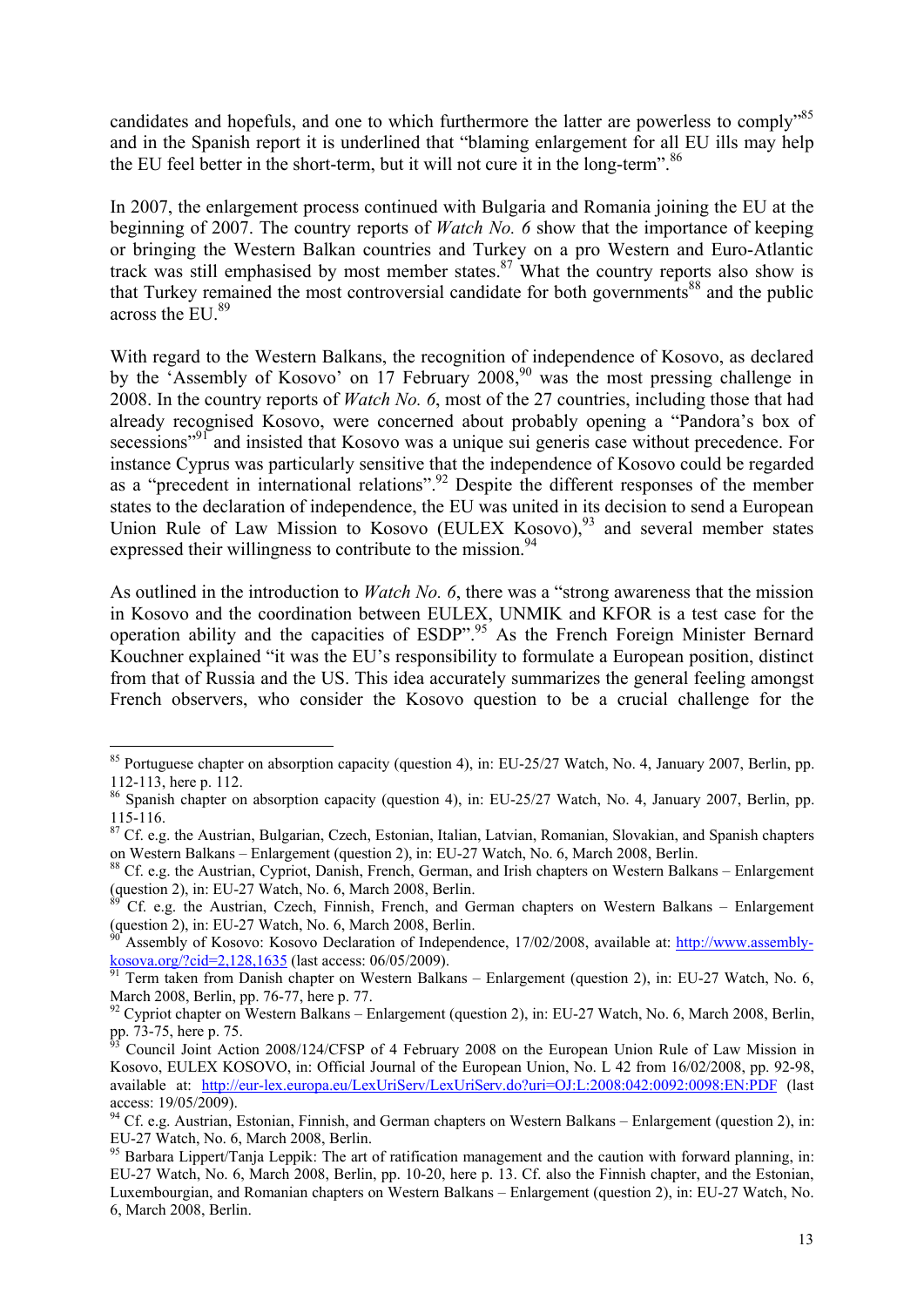European security and defence policy. The aim is to understand whether the EU has already learned from past mistakes".<sup>96</sup>

Another issue of high importance in this context are relations with Russia – a topic that has been covered by various issues of the *Watch* and was discussed very controversially in the country reports.<sup>9</sup>

For example, in the first issue of the *Watch*, especially the Central and Eastern European member states were quite critical towards the strategic partnership with Russia and pushed for a tougher and more realistic approach towards Moscow.98

The negotiations over a new Partnership and Cooperation Agreement (PCA) with Russia remained difficult in the following years. For example, the Polish government vetoed the start of the negotiations of a new PCA with Russia because of the Russian embargo on Polish meat,<sup>99</sup> and the Lithuanian government temporarily blocked the negotiations, demanding a number of points to be included in the agreement. Among them were the issue of energy security and the supply of oil by pipeline to the Lithuanian refinery "Mažeikiai Oil".<sup>100</sup> That the relationship with Russia is frequently discussed in the context of energy policy is also evident in the country reports of *Watch No. 6*, where Russia is described to be a very difficult but crucial partner.<sup>101</sup>

In general, the positions of the 'older' member states towards Russia seem to be less 'demanding' and less fearful than those of some of the 'new' member states. The 'older' ones are less preoccupied with security aspects, stressing more the "enormous potential of common interests<sup>"102</sup> especially with regard to energy and economic cooperation in the European-Russian relations.

The different perceptions of Russia became once more prominent in the country reports on the Georgian crisis in 2008. While, for example, the Luxembourg Minister for Foreign Affairs Jean Asselborn cautioned against the isolation of Russia,<sup>103</sup> other member states such as

<sup>&</sup>lt;sup>96</sup> Mentioned in the French chapter on Western Balkans – Enlargement (question 2), in: EU-27 Watch, No. 6, March 2008, Berlin, pp. 80-81, here p. 80.

 $97$  See country reports on European Neighbourhood (question 4), in: EU-25 Watch, No. 1, December 2004, Berlin, pp. 121-141; on Russia and the European Neighbourhood Policy (question 8), in: EU-25/27 Watch, No. 4, January 2007, Berlin, pp. 208-231; on European Neighbourhood Policy (ENP) and Russia (question 3), in: EU-27 Watch, No. 6, March 2008, Berlin, pp. 108-158; and on prospects for ENP and enlargement after 'Georgia' (question III), in: EU-27 Watch, No. 8, March 2009, Berlin, pp. 196-230.

<sup>&</sup>lt;sup>98</sup> See country reports on European Neighbourhood (question 4), in: EU-25 Watch, No. 1, December 2004, Berlin.

<sup>&</sup>lt;sup>99</sup> Cf. Polish report on current issues and discourses in your country, in: EU-25/27 Watch, No. 5, September 2007, Berlin.

<sup>&</sup>lt;sup>100</sup> Cf. Lithuanian report on European Neighbourhood Policy (ENP) and Russia (question 3), in: EU-27 Watch, No. 6, March 2008, Berlin; Kai-Olaf Lang: Die baltischen Staaten und ihr Verhältnis zu Russland, SWP-Aktuell 61, July 2008, available at: http://www.swp-berlin.org/en/common/get\_document.php?asset\_id=5099 (last access: 19/05/2009).

<sup>&</sup>lt;sup>101</sup> Cf. e.g. the Dutch, Finnish, French, and German chapters on European Neighbourhood Policy (ENP) and Russia (question 3), in: EU-27 Watch, No. 6, March 2008, Berlin.

<sup>&</sup>lt;sup>102</sup> Belgian chapter on European Neighbourhood (question 4), in: EU-25 Watch, No. 1, December 2004, Berlin, pp. 122-123, here p. 123.

<sup>&</sup>lt;sup>103</sup> Mentioned in the Luxembourgian chapter on the prospects for ENP and enlargement after 'Georgia' (chapter III), in: EU-27 Watch, No. 8, March 2009, Berlin, p. 218.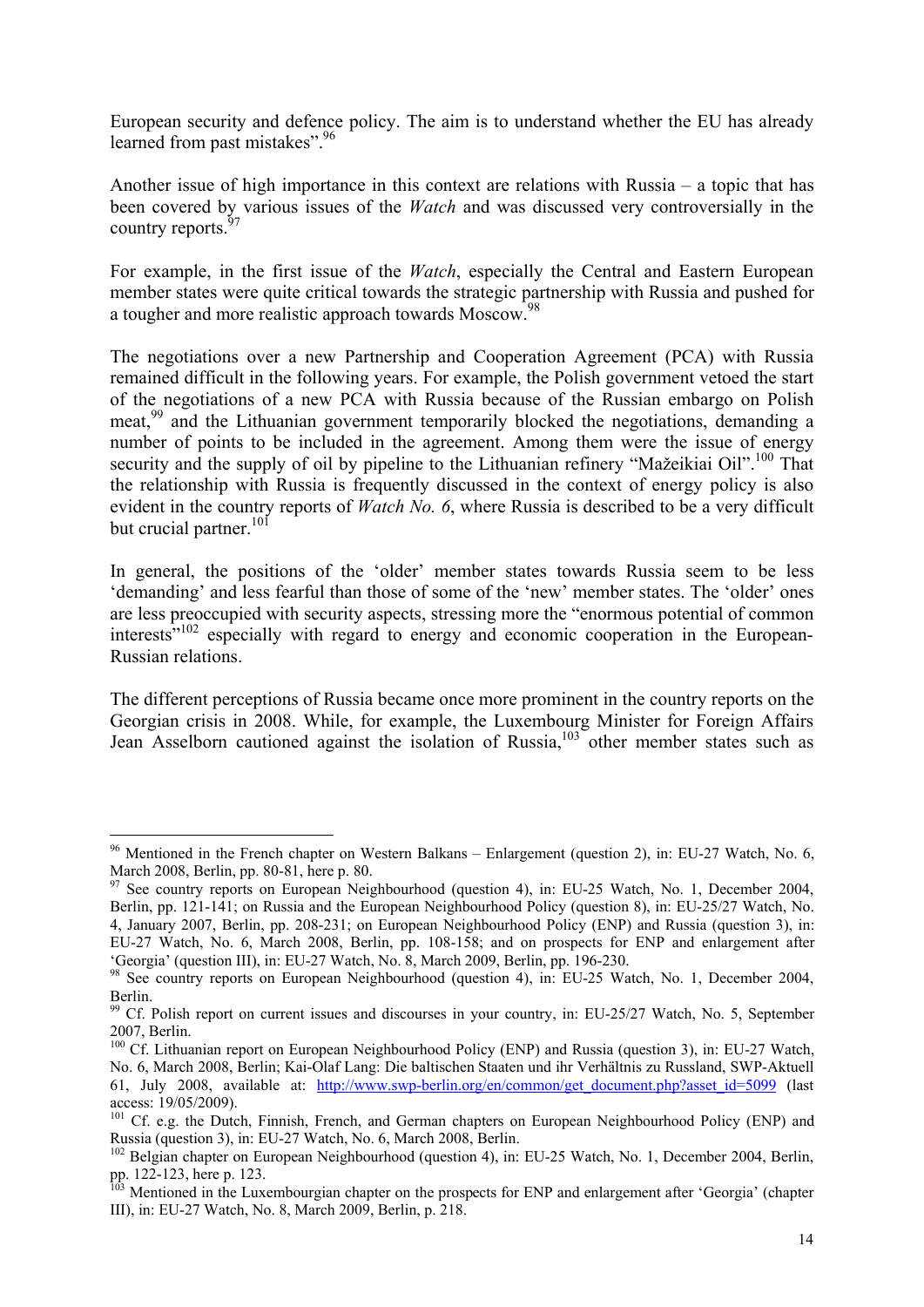Estonia showed concerns about Russia being treated too preferentially by stating that "Europe has not given its neighbours the same privileges as have been given to Russia".<sup>104</sup>

When looking at the positions towards Russia or the views on the European Neighbourhood Policy one is once more reminded of the fact that after the enlargement in 2004/2007, the EU comprises many countries with very diverse historical backgrounds as well as unique economic, political and geographic situations and is thus faced by the challenges of great internal heterogeneity and diversity.105

#### **1.3. Policy-making: business as usual**

<u>.</u>

Even though the focus of the *Watch* was on deepening and widening, some policy areas were also regularly covered, such as budget, climate and energy policies, economic and social policies as well as external relations. In the following, some developments in budget, climate and energy policies are touched upon and complemented by national views as represented in the *Watch* issues.

In 2004 and 2005, the continuous bargaining over the financial framework showed that it was increasingly difficult for the bigger and more diverse EU to reach a consensus. At the same time, the adoption of the Financial Perspective by the European Council in December 2005 indicated that finding a consensus was still possible.<sup>106</sup>

The country reports of *Watch No. 2* indicate that the new member states in particular were interested in reaching a deal during the British EU Presidency. For example, in the Maltese report it is stated that the government and opposition "have argued that a compromise agreement is better than no agreement at all".<sup>107</sup>

Not surprisingly, and also evident in the *Watch* reports of *No. 1* and *6*, topics on the domestic agendas were often related to country specific aspects of the EU budget.<sup>108</sup> For example, as outlined in the country reports of *Watch No. 6*, an important topic for Germany, the Netherlands, Sweden, and the United Kingdom was the issue of their net contributions to the EU budget. In Spain, the possibility of becoming a net contributor after 2014 was also closely monitored, while in Bulgaria and Romania, the opportunities for absorbing structural funds received much attention. In the candidate countries Croatia and Turkey, on the other hand, the

<sup>&</sup>lt;sup>104</sup> Estonian chapter on the prospects for ENP and enlargement after 'Georgia' (chapter III), in: EU-27 Watch, No. 8, March 2009, Berlin, p. 205.

<sup>&</sup>lt;sup>105</sup> Cf. also Barbara Lippert/Timo Goosmann: Introduction: A portrait of the Union in a puzzling state of mind, in: EU-25 Watch, No. 2, January 2006, Berlin, pp. 8-17, here pp. 9ff.

<sup>&</sup>lt;sup>106</sup> Council of the European Union: Brussels European Council 15/16 December 2005. Presidency Conclusions, 15914/1/05, **p. 2**, **available** at: http://www.consilium.europa.eu/ueDocs/cms\_Data/docs/pressData/en/ec/87642.pdf (last access: 06/05/2009); Council of the European Union: Financial Perspective 2007-2013, 15915/05, available at: http://www.consilium.europa.eu/ueDocs/cms\_Data/docs/pressdata/en/misc/87677.pdf (last access: 11/05/2009). The final agreement was reached in April 2006: European Parliament: EU budget 2007-2013: a deal is done - €4 billion more but some dissatisfaction, press release, 06/04/2006, available at: http://www.europarl.europa.eu/sides/getDoc.do?pubRef=-//EP//NONSGML+IM-

PRESS+20060330IPR06876+0+DOC+PDF+V0//EN&language=EN (last access: 11/05/2009).<br><sup>107</sup> Maltese chapter on the Financial Framework 2007/13 (question 3), in: EU-25 Watch, No. 2, January 2006, Berlin, p. 165.

<span id="page-15-0"></span><sup>&</sup>lt;sup>108</sup> See country reports on the Agenda 2007 (question 5), in: EU-25 Watch, No. 1, December 2004, Berlin, pp. 142-160; and on the Budget review (question 4), in: EU-27 Watch, No. 6, March 2008, Berlin, pp. 159-184.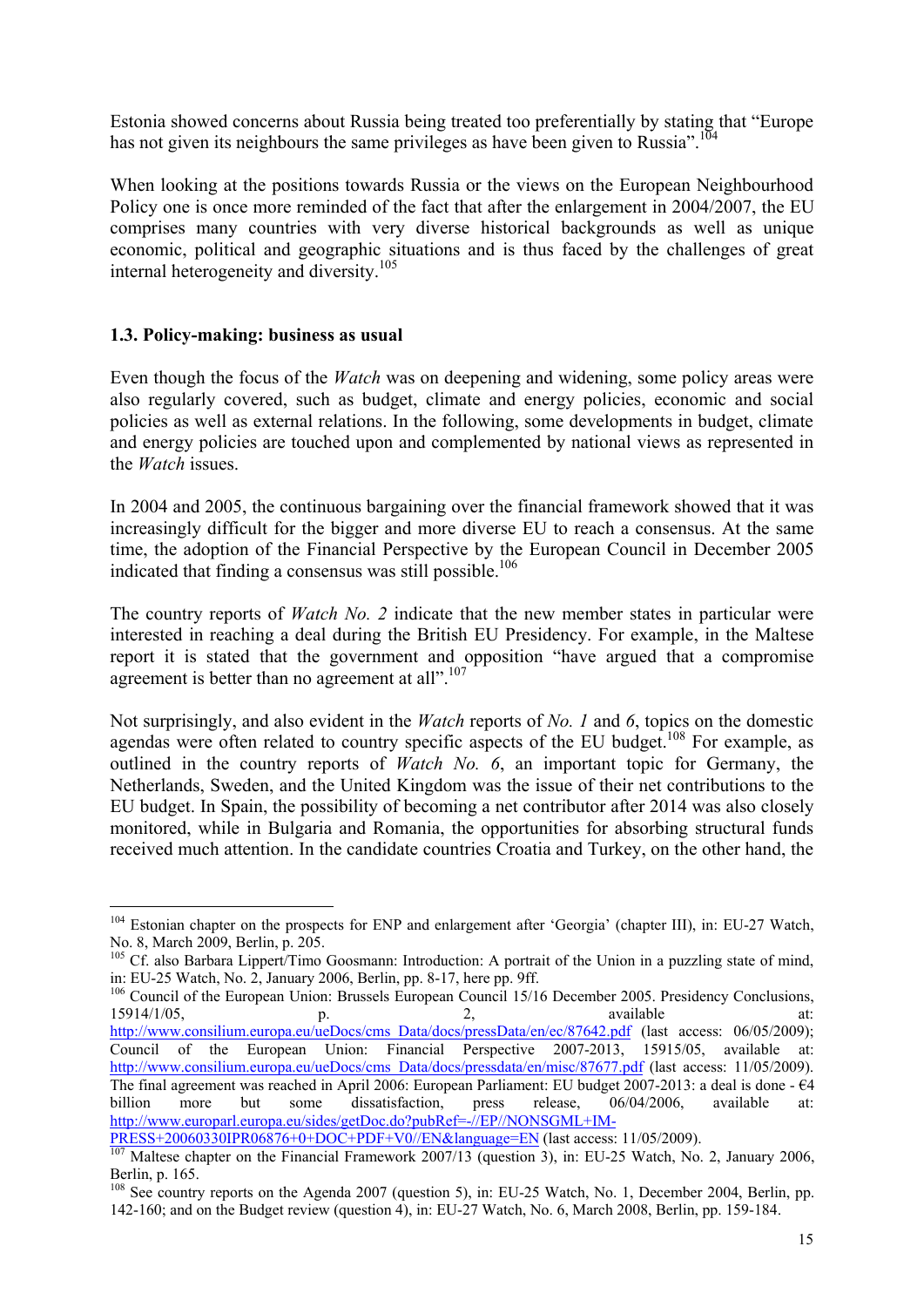issue of IPA funds (Instrument for Pre-Accession Assistance) and how they might be affected by the budget review was an important issue.

Another area where the enlarged EU kept working even without a new treaty base is the area of climate and energy policy. There was, of course, a greater variety of energy markets, infrastructures, and specific problems within the EU after enlargement, and the issue of energy security became more prominent.

Despite this increased heterogeneity, a common energy and climate policy developed. Since the green paper by the European Commission issued in  $2006^{109}$  and the conclusions of the European Council meeting in spring 2007,<sup>110</sup> a lot of legislation has been drafted and adopted in this area.<sup>111</sup>

The country reports of the *Watch* issues *No. 3*, *4* and *5* followed those developments and give some insights into the specific discourses on climate and energy policies in the member states.<sup>112</sup> The issue of the European Union Greenhouse Gas Emission Trading System (ETS) and the question of national energy mixes are two examples. In Poland, for instance, the European Commission's decision on emission allowances for Poland that were 26 percent below the Polish allocation plans provoked a "wave of disagreement". Not only was it regarded as unfair, it also could "stifle Polish economic growth for many years".<sup>113</sup> To take another example, at "the spring summit Slovakia joined the group of EU member states led by France that pushed for including the nuclear energy among 'clean' energy sources (it does not produce  $CO<sub>2</sub>$  emissions)".<sup>114</sup>

What the developments in the area of budget, climate and energy policies show is that even with the increased heterogeneity and lack of a new treaty base, the enlarged EU has remained capable of reaching compromises in vital areas and establishing new policies at the European level.

Overall, one can say that, despite all the uncertainty regarding the reform of the treaty base, the EU has continued working as usual. And, despite the increased heterogeneity due to the almost doubled number of members, the EU has been able to establish new policies at the European level (like energy policy) and face crises (such as the Georgian crisis or the financial and economic crisis).

<u>.</u>

<sup>&</sup>lt;sup>109</sup> European Commission: Green Paper. A European Strategy for Sustainable, Competitive and Secure Energy, COM (2006) 105, available at: http://ec.europa.eu/energy/green-paper-

 $\frac{\text{energy}/\text{doc}/2006\_03\_08\_gp \text{ document en.pdf}}{110}$  Council of the European Union: Brussels European Council 8/9 March 2007. Presidency Conclusions,<br>  $\frac{7224}{10}$ ,  $\frac{10-13}{10}$ , available at:  $7224/1/07$ , pp.  $10-13$ , available at:

http://www.consilium.europa.eu/ueDocs/cms\_Data/docs/pressData/en/ec/93135.pdf (last access: 11/05/2009).<br><sup>111</sup> For regularly updated information about developments in the area of energy policy see: Institut für Europäische Politik (ed.): EU Energy Policy Monitoring, available at: http://energy.iep-berlin.de/php/index.php (last access: 25/05/2009).

 $112$  See country reports on the Middle East and Energy Policy of the EU (question 7), in: EU-25 Watch, No. 3, July 2006, Berlin, pp. 187-208; on European Energy Policy (question 5), in: EU-25/27 Watch, No. 4, January 2007, Berlin, pp. 119-156; and on Climate Change/Energy (question 2), in: EU-25/27 Watch, No. 5, September 2007, Berlin, pp. 78-115.

<sup>113</sup> Polish chapter on Climate Change/Energy (question 2), in: EU-25/27 Watch, No. 5, September 2007, Berlin, pp. 100-103, here p. 101.

<sup>&</sup>lt;sup>114</sup> Slovakian chapter on Climate Change/Energy (question 2), in: EU-25/27 Watch, No. 5, September 2007, Berlin, pp. 109-111, here p. 109.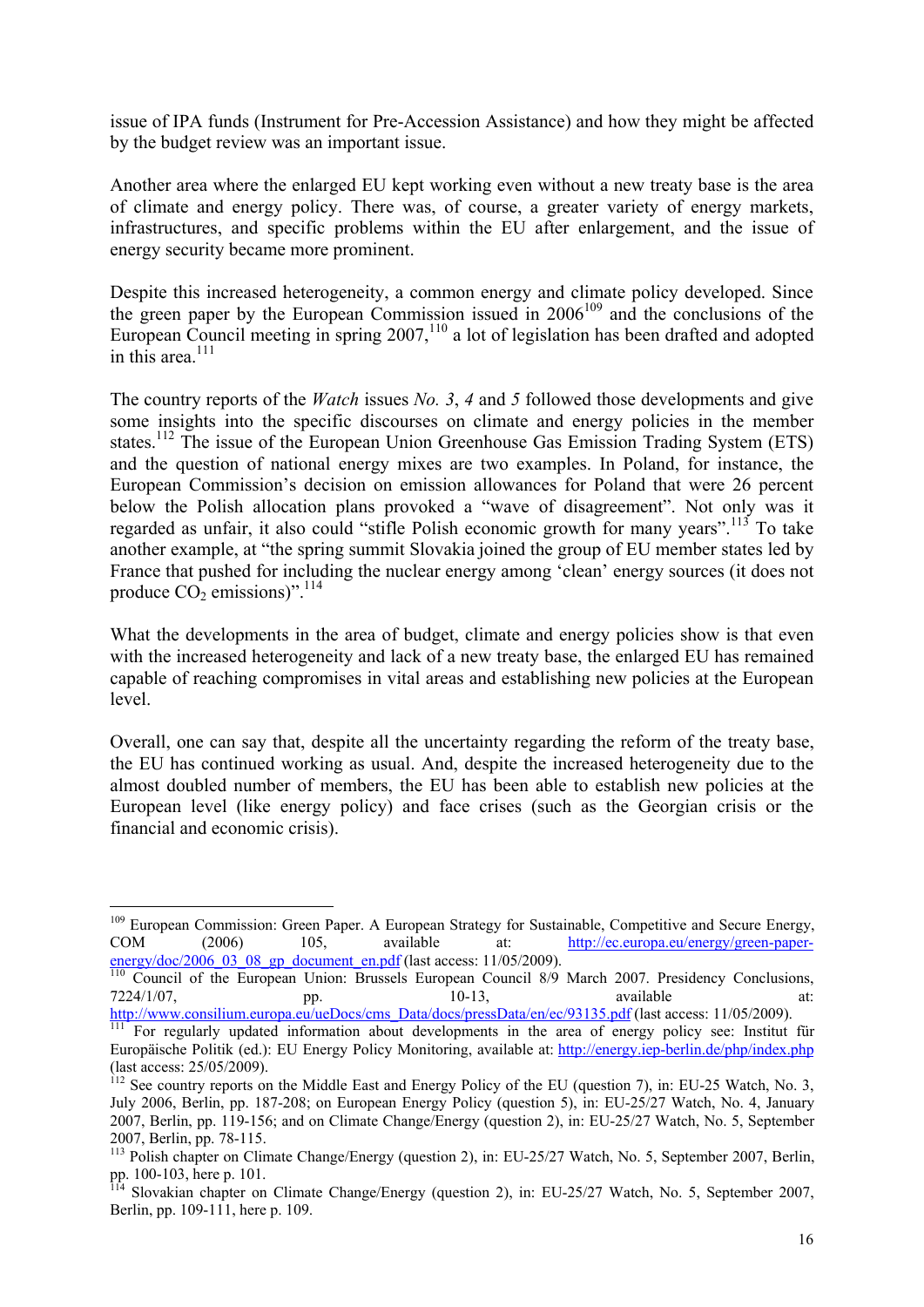## **2. Six observations on deepening and widening of the European Union from**  the  $EU-27$  Watch<sup>115</sup>

#### *Barbara Lippert*

#### **Events and focus of surveys**

1

The eight issues of the *EU-25/27 Watch* cover the years 2004 up to 2008. Starting points were the big bang enlargement (May 2004) and the agreement of the Intergovernmental Conference on the Constitutional Treaty resulting from the European Convention (June 2004).<sup>116</sup> The European Union's agenda was set on the background of economic globalisation and transnational threats to security and welfare. Major events in the development of a deeper and wider EU during the five year period were the following:

**2004:** Big bang enlargement; onset of European Neighbourhood Policy (ENP); Constitutional Treaty agreed and signed in Rome

**2005:** two failed referenda; Financial Perspective 2007-2013 agreed; accession treaty signed with Bulgaria and Romania, candidate status granted to FYRO Macedonia; opening of accession negotiations with Turkey and Croatia

**2006:** the 'period of reflection'; freezing of negotiation chapters with Turkey, report on absorption capacity of EU; new energy policy agreed; communication of the Commission on strengthening the ENP

**2007:** accession of Bulgaria and Romania; "Berlin Declaration"; Slovenia introduces the euro currency as 15<sup>th</sup> member of the eurozone; Treaty of Lisbon signed; cooling down of relations with Russia (Samara Summit); integration of "Prüm Treaty" into EC law; Heiligendamm '20:20:20 goals' to combat climate change; start of EU budget review process

**2008:** onset of Mediterranean Union; Eastern Partnership initiative; 5 days war in Georgia; gas price and transit quarrel between Ukraine and Russia; independence of Kosovo; European Pact on Immigration and Asylum adopted; failed Irish referendum; European Economic Recovery Plan to meet the economic and financial crisis; energy and climate change package

The almost half-yearly reports and interpretations published in the *Watch* focussed on the national debates on current events and issues with regard to deepening and widening of the EU. The underlying assumption was that the domestic/national arena is important for a better understanding of actors' behaviour in the Brussels arena. Also the European Council in December 2005 emphasised the importance to follow closely the "national debates on the future of Europe underway in all Member states".<sup>117</sup> Moreover, a synopsis of all 27 member states (plus Croatia and Turkey) and comparisons between them seem useful for a better understanding of the formulation of policy options and for an assessment of their likely realisation.

<sup>&</sup>lt;sup>115</sup> Contribution to the panel "Wider Europe, deeper integration?", 4th Plenary Conference EU-CONSENT network of excellence, Brussels, 26/27 March 2009.

<sup>&</sup>lt;sup>116</sup> These observations are based on issues No.1-7 of the online survey IEP (ed.): EU-27 Watch, available at: http://www.iep-berlin.de (last access: 19/05/2009), and in particular on the introductions to each issue, which I co-authored with Timo Goosmann and Tanja Leppik-Bork respectively. Due to the character of a panel

<span id="page-17-0"></span>contribution only few references to sources and academic literature are made here.<br>
<sup>117</sup> Council of the European Union: Brussels European Council 15/16 December 2005. Presidency Conclusions,<br>
15914/1/05, available at: 15914/1/05, point 1.5, available at: http://www.consilium.europa.eu/ueDocs/cms\_Data/docs/pressData/en/ec/87642.pdf (last access: 06/05/2009).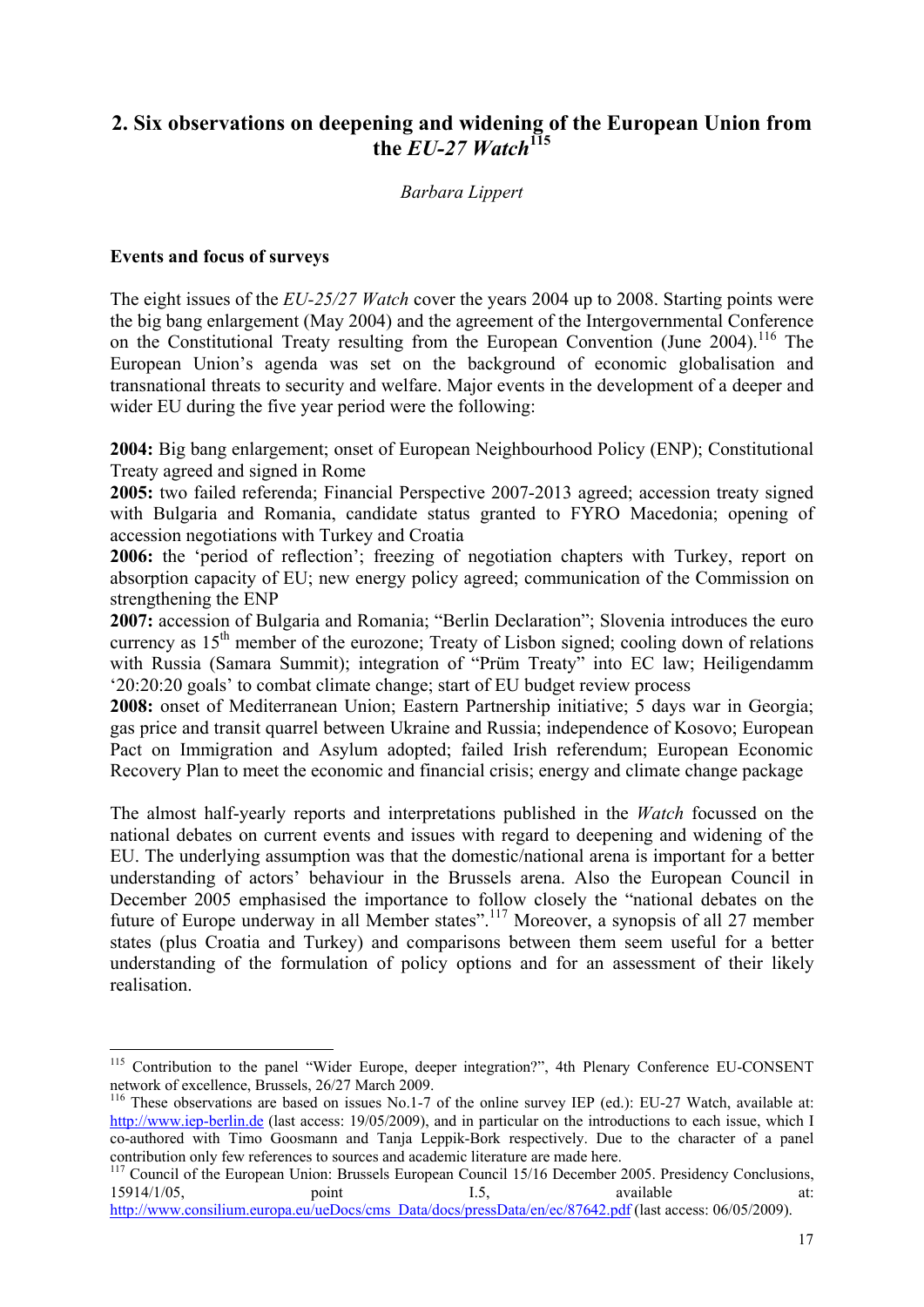Throughout the eight *Watch* surveys the deepening dimension<sup>118</sup> became manifest in the attempts and failures within the process of revising the Treaty of Nice; the dimension of widening was mostly equalled with enlargement policy and the newly set up Wider Europe and European Neighbourhood Policy. Thus, the questionnaires for the eight issues were – in line with the policy-driven onset of EU-CONSENT – merely event-driven. The eight issues of the *Watch* can be read as politically well informed and educated interpretations and reflections on the selected topics.

From my reading six observations and reflections shall be put forward for further discussion.

#### **1. The process of enlargement continued as expected, while the process of deepening derailed. This induced a shift in focus of agenda (reflected in the** *Watch* **questionnaire) from the implementation of new treaty provisions or the effects of enlargement towards stronger emphasis on the functioning of the political system of the EU, on polity building and legitimacy. In short: more focus on obstacles than on dynamics of European integration.**

In light of initial expectations of the EU-CONSENT network of excellence (application and theoretical framework) it appears that the enlargement process continued as expected. Enlargement remained on track, while deepening derailed. Formally referenda and the new veto players, the citizens, blocked the ratification process twice (2005 French and Dutch majorities against, 2008 Irish majority against revised treaties). Domestic constellations (weak governments, tactical miscalculations etc.), but also currents of specific criticism and opposition as well as a more general discontent and concern over the ever closer politybuilding came to the fore. The blocking of the ratification process showed the vulnerability of the EU multi-level system and in particular its dependence on member states as its constitutional components. However, the reports from member states show an amazing trust in the robustness and functioning of the EU system and hint at an underestimation of the vulnerability of the EU system.

A way of articulating uneasiness is the widely reported enlargement fatigue in some, mostly old member states. It now appears that 2005 was the peak of enlargement followed by a stalled process (see above). Also, a debate on the absorption capacity of the EU, including borders, boundaries etc. restarted but without generating a new consensus. Thus the focus of the *Watch* shifted towards the deepening side.

The onset of the Wider Europe policy or ENP was partly due to the foreign and security policy challenges and strategic interest of the EU. It is however also fuelled by the stalemate in the enlargement policy. As not only the contributions to *Watch* from Turkey and Croatia show, the magnetism of the EU towards outsiders continues, for the countries of the Western Balkans as well as for some in the Eastern (and perhaps also Southern) neighbourhood as well as for bankrupt EFTA countries that desire a membership perspective.

<sup>1</sup> <sup>118</sup> For a definition see Anne Faber/Wolfgang Wessels: A common theoretical and methodological framework for EU-CONSENT, Working Paper for the Kick-off Meeting, 18-19/11/2005, Brussels.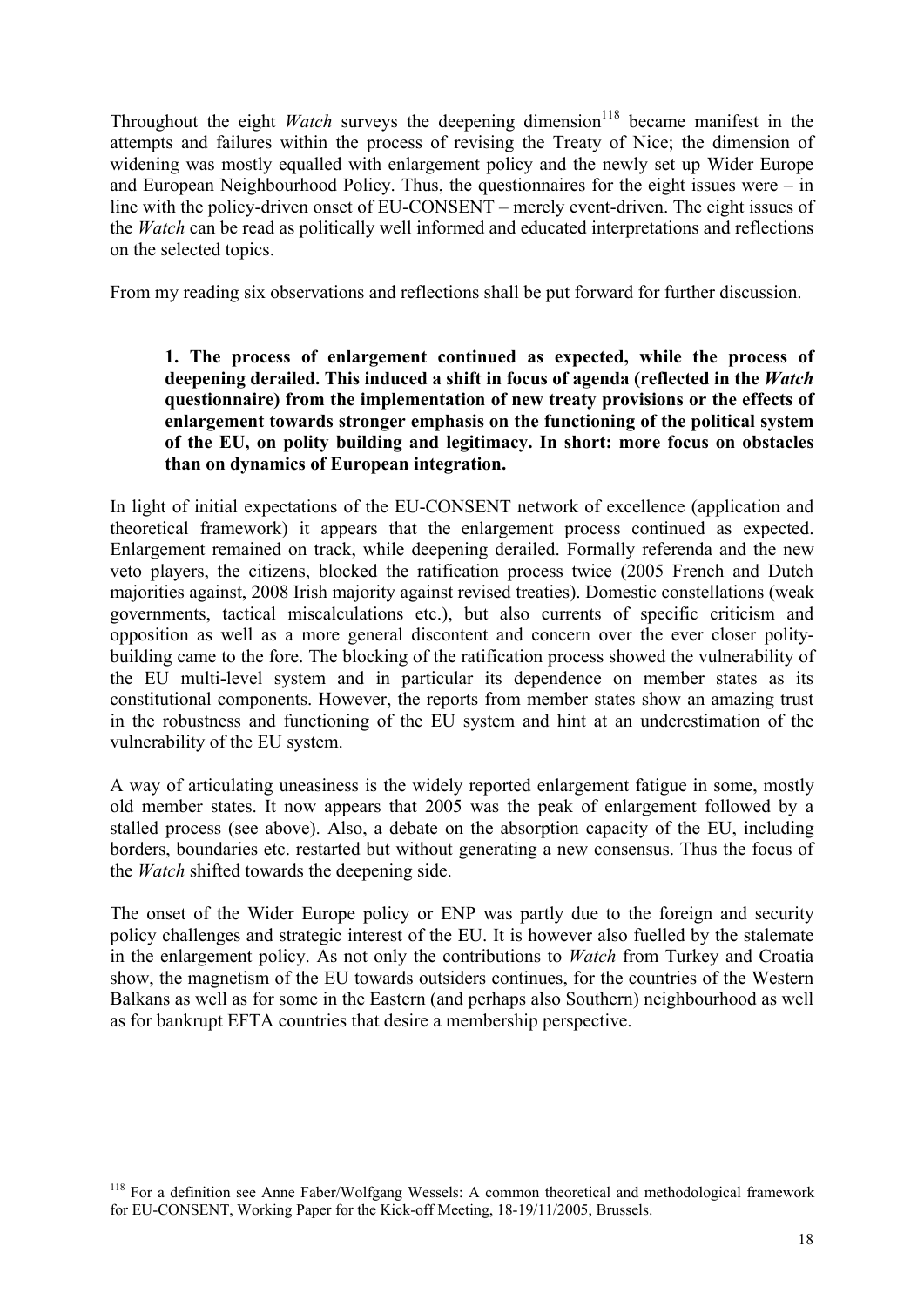#### **2. The loss of momentum for reform and deepening leaves the EU in a transitory stage and hybrid type of polity. A sense is growing that this openness is now for ever and there is no talk about 'completion' (see the triptych of The Hague Summit in 1969). Elites in old and new member states come to terms with this downscaling of ambitions: 'It is as it is.'**

Ambivalences and complexities of the two tier EU (the Union of states and citizens) with its many different modes of governance and policy-making, hence the co-existence and contamination of more intergovernmental or more supranational features continue (forever). The big bang enlargement showed that accession of new members and growth of the EU does not trigger a victory of one over the other concept of European policy-making. Also the logic of using enlargement as a whip to reinforce deepening failed. Moreover, it seems that the discourse on enlargement was disconnected from the debate over deepening. Consolidation and adaptation have become increasingly prominent slogans. The method of propagating mega projects and strategically working towards their realisation has also passed its peak. This does not, however, rule out a cumulative approach in establishing new policy areas (see energy policy, climate policy, 'Prüm') and giving flesh to them. Most likely integration and innovation of the EU system will mostly occur by stealth. So, the EU still considers itself as a slowly maturing polity (still no claims for 'acquis minus') with a vision of incremental and trial-and-error progress and change. Against the background of the pre-Lisbon constitutional settlement the question arises what it will mean for the further evolution of the EU system when the EU cannot refer to the option of treaty change for decades or so to come.

#### **3. Monnet method dominates the scene but the genie of legitimacy is out of the bottle.**

Limiting the damage and managing the imminent crisis of ratification became priorities and were widely reflected in the questionnaires of the *Watch*. Two characteristics can be distilled from the member states and EU institutions (namely the European Council):

Firstly: Pragmatism and reactive approaches of piecemeal nature remained key features in the process of deepening and widening. This step-by-step and process-bound strategy is reflected in the way the EU continued to apply and adapt its method of 'governance by time tables' (Klaus Goetz) to structure the process of problem solving and break problems into smaller parts to be tackled. Thus also the preference for consensus building survived in the EU-27 as the preferred method of policy-making. Its steering centre was the European Council with the Council Presidency, assisted by the European Commission. Good examples were the German and Portuguese EU Presidencies playing their cards close and handing over the crucial questions to small circles for confidential pre-cooking of solutions. After initial irritations also under the French EU Presidency, a formula for structuring the agenda and defining the corridor of solutions was agreed upon between the 27.

Secondly: All this can be interpreted as following the Monnet method. However, the dark side of the elitist and expert centred method of Monnet is the deficit of wider participation of actors in the process and the lack of public debate and awareness, hence few checks and balances. The European Convention can be interpreted as an attempt to address or even mend the legitimacy deficit on the input side. Whatever its merits and long term effect, throughout the years of the ratification crisis the Convention has not become a point of reference or example to be remembered and definitely not an exercise to be repeated. The negative referenda catapulted the citizens on the agenda of the EU as unpredictable veto players with a big proportion of mistrust. Criticism with regard to the manoeuvring, the bargaining, the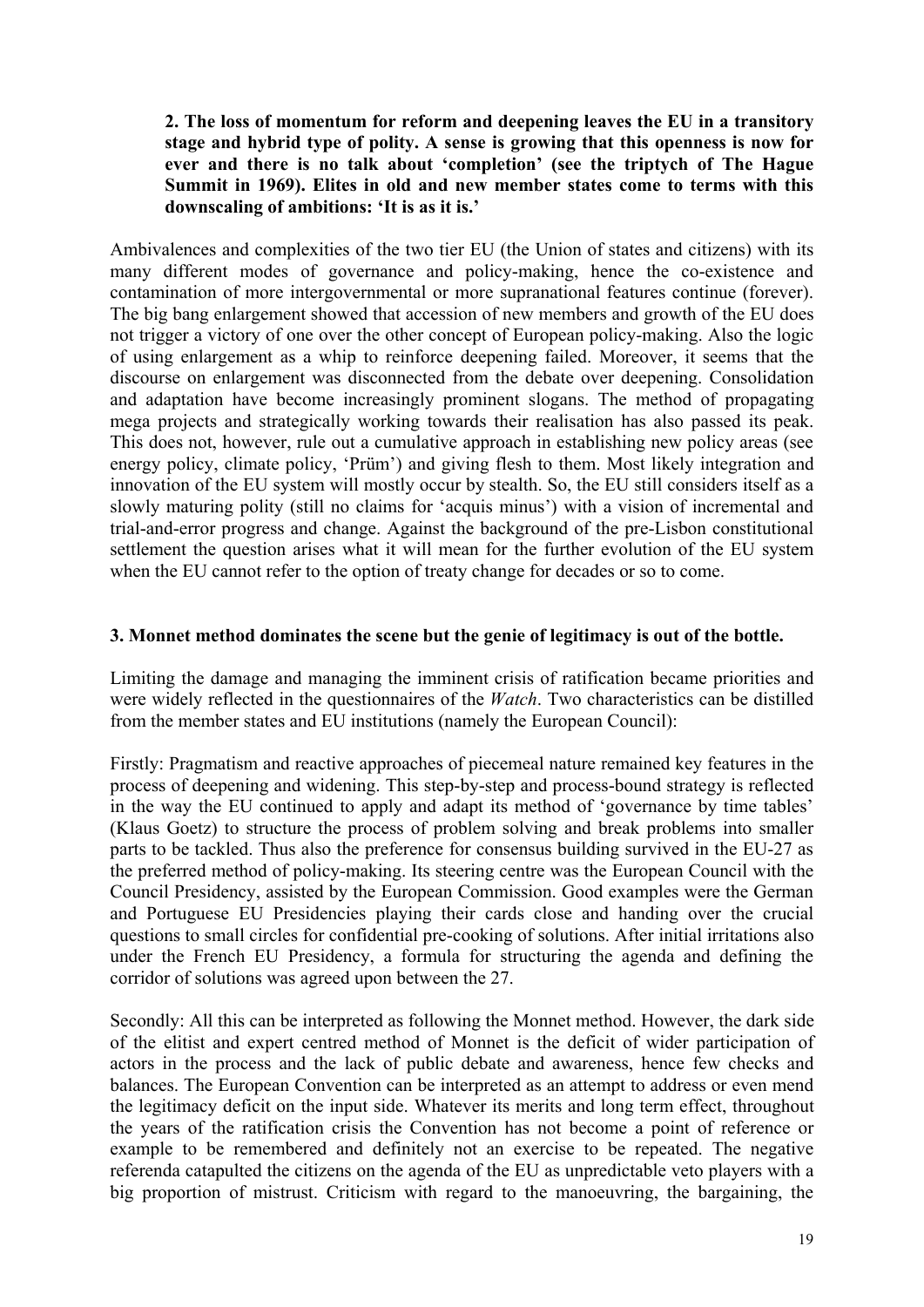incremental solutions etc. was frequent. However, in the period concerned, the plea for stronger and better leadership was more vocal than the plea for more public debate, discourses and deliberation. This now appears as an episode, while the diagnosis, the shrinking acceptance and probably also legitimacy of the EU, is not disproved. Therefore more attention shall be given, particularly in the run-up to the elections to the European Parliament in June 2009, to political forces and NGOs outside the mainstream or of established actors.

Notwithstanding the wake-up call of the negative referenda and fashionable rhetoric that the political elites shall reconnect with the citizens, little has changed as far as the communication strategies and key messages of national governments and parties on EU affairs are concerned. Not surprisingly, the reflection group "Horizon 2020-2030" chaired by former Spanish President of Government Felipe Gonzáles owes to this timid but very traditional approach. The "Berlin Declaration" to mark the 50th anniversary of the Rome Treaties with its inventive language and feeble substance was a respectable product of the difficult state of mind of the 27 members.

#### **4. Almost no frictions in integrating new member states into the old EU.**

New members do not constitute a ring-fenced group in terms of the discourses at domestic level or their involvement in EU policy-making. Apparently the twelve new member states did not face bigger frictions or problems in adapting to their new status after effectively entering the EU. As widely expected the ten or twelve new members also do not form a group or try to do so. Accordingly apart from identity related issues we found no indications that new cleavages following the old/new member states division are underway. Also worries and worst case scenarios of a paralysis of decision-making in the EU-27 are exaggerated or even groundless. On the contrary, trouble in paradise initially came from old (France, the Netherlands, Ireland) not from new member states. This can be interpreted as another example of the old EU's strength in triggering convergence processes and is a success of the imperative to take over the acquis as part of the "enlargement doctrine".<sup>119</sup>

This does of course not mean that the salience of issues is not seen differently and so priorities may vary (see integration areas of different speeds, like euro, Schengen area etc.). It is important for new members to swiftly achieve the status of fully fledged 'ins'. This is from a more principle perspective a strong barrier against the formation of core groupings and exclusive formats. All in all, we can confirm that a formal differentiation between old and new members is not a convincing organising principle for interest formation nor is it helpful as a fundamental pattern to explain the behaviour of EU actors beyond individual cases.

Why is that so? Why did the ten new members from Central and Eastern Europe not make a 'big bang' difference and transform the EU polity and politics? For an answer one should look beyond the accession to the EU. '1989' was a conservative revolution in the sense that the new members did neither claim nor work towards alternatives to the existing models and practices, neither in political, economic nor social terms. The elites and citizens of Central and Eastern Europe want to share the modernity and democracy as spelled out by Western Europe in all its facets and plurality.

<sup>1</sup> <sup>119</sup> Barbara Lippert: Alle paar Jahre wieder – Dynamik und Steuerungsversuche des EU-Erweiterungsprozesses, in: *integration* 4/07, pp. 422-439, available at: http://www.iepberlin.de/fileadmin/website/09\_Publikationen/integration\_2007/lippert.pdf (last access: 19/05/2009).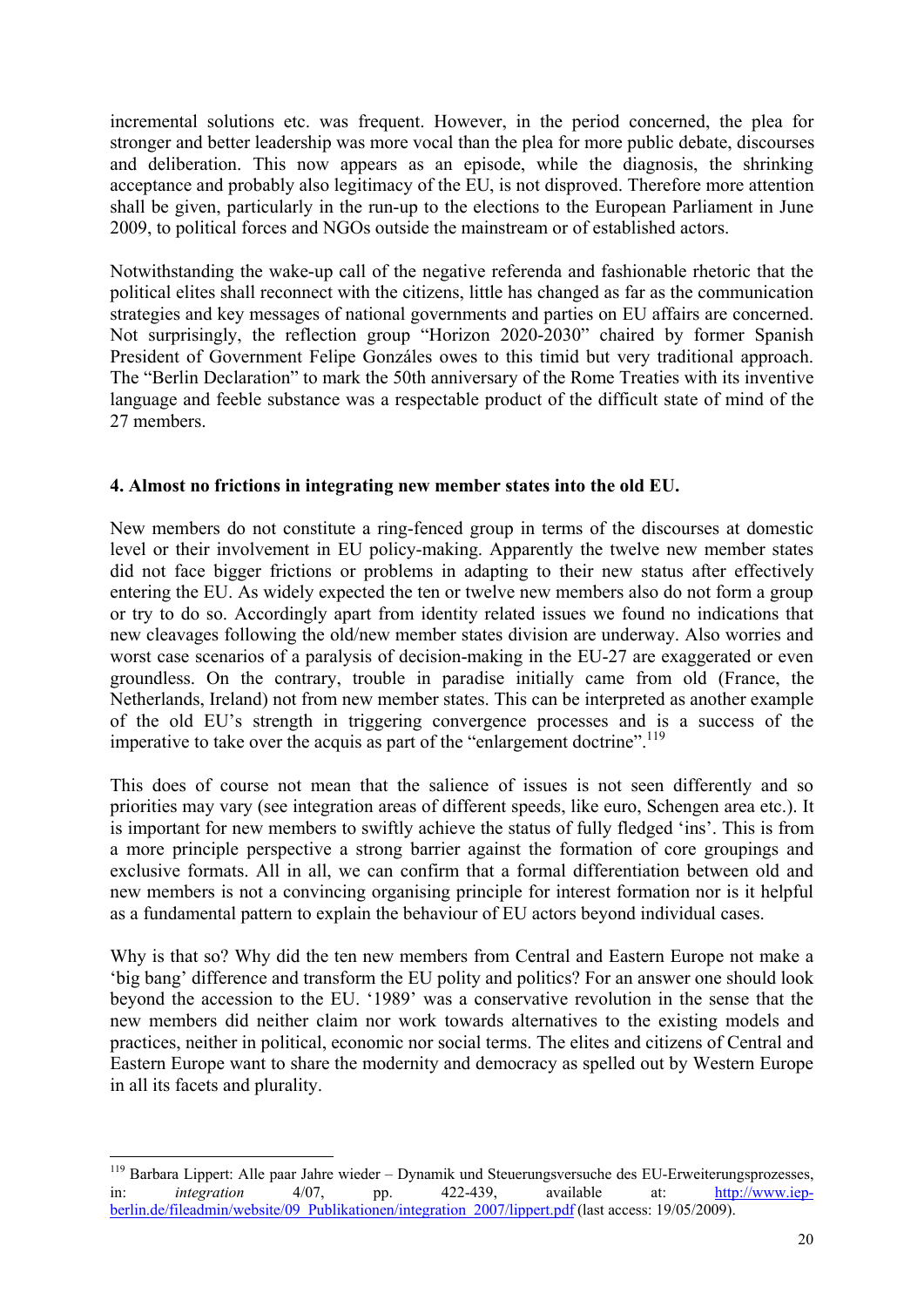A second explanation for the 'business as usual' and limited modifications (see scenarios 3 and  $4^{120}$ ), is that the twelve did not challenge the power equilibrium between the three big members, France, the UK and Germany. Only imagine a future membership of Turkey and the transformative effect, e.g. on this power triangle, will very likely be far stronger.

#### **5. Domestic constraints and shaping factors multiply in the EU-27.**

Despite the overall status quo and business as usual assessments, policy formulation and decision-making inside the EU has become more complicated with the growth of players. Domestic constraints and shifts (see for example the number of elections at different levels in member states) multiply in the wider EU. A central theme is how to cope with heterogeneity. The assessment that after enlargement deepening inevitably means differentiation has not materialised so far. The building of core groups and other provisions for structural differentiation inside the EU has not become the key approach or solution to the problem. These proposals lack acceptance as a standard procedure and initiatives like the one of Nicolas Sarkozy to build on the euro group got stuck early.

#### **6. External shocks and events make up the agenda and will drive European integration.**

Today, with the international financial crisis and world recession it is obvious how deep the EU is embedded in the international system. These developments strike at the core of EU policies (internal market, eurozone) and fears of a fragmentation and break up of the EU can be heard in many member states. Effects on policies and shifts in policy priorities are very likely to occur in response. While also in the past the EC/EU has been driven by external challenges, after 1989 and the widening of the EU up to the borders of Russia, for each of its members, the EU has become the most important indispensable arena for foreign policy and making global governance. Member states' dependence on the EU as an effective international actor is enormous. While the EU internally already handles a state-like agenda, it will increasingly also be challenged to act collectively and more and more like a state in international politics.

<sup>120</sup> Scenario 3: "The 're-invented/transformed Union': A fresh outlook" and scenario 4: "No further EU 'deepening' and 'widening': A 'status quo' Union". For the different scenarios see Gaby Umbach: EU-CONSENT 2005-2009. Four Years of Research on EU "Deepening" and "Widening": Evidence, Explanation, Extrapolation, Draft D144, 2009.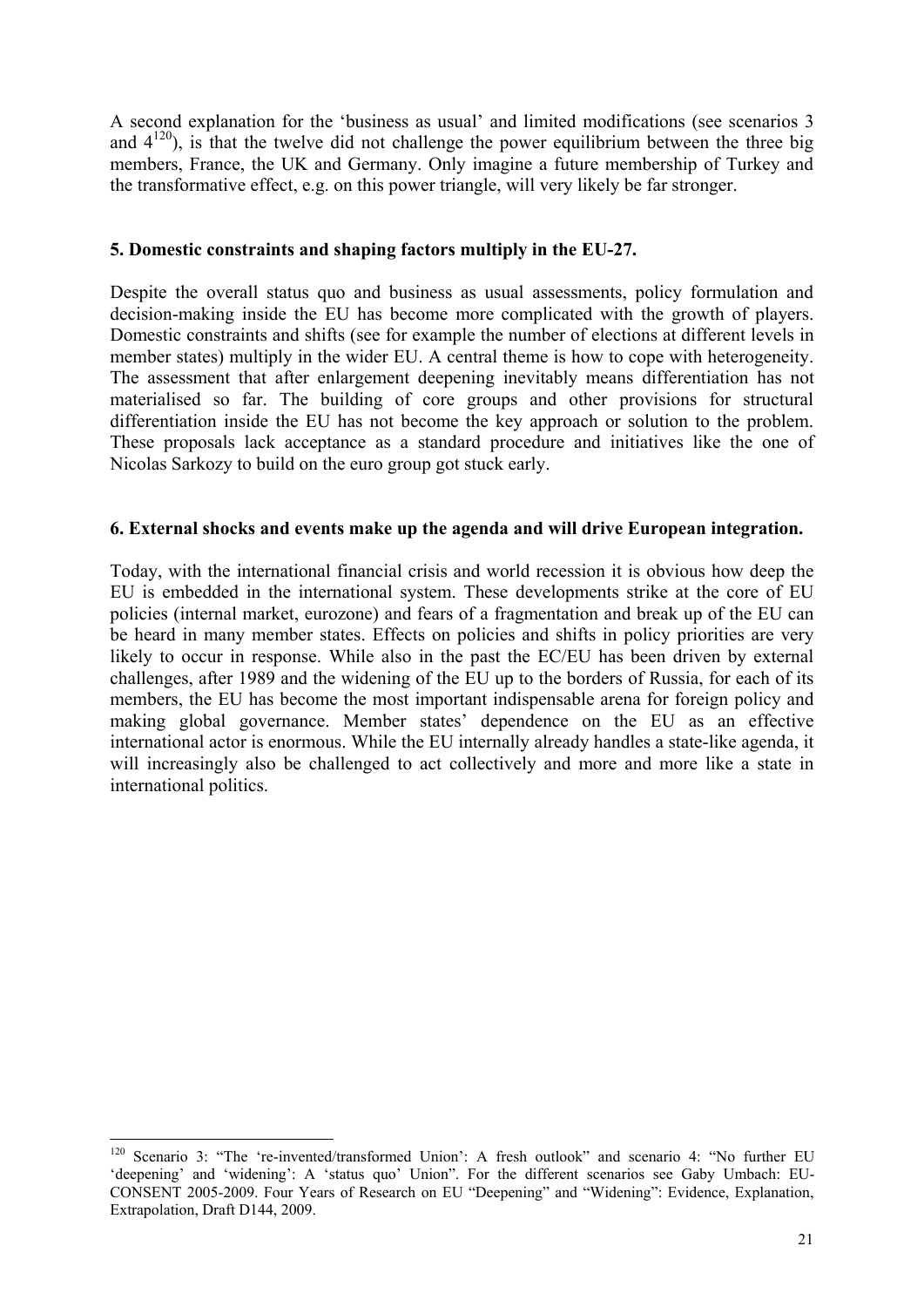<span id="page-22-0"></span>

| Date          | <b>Deepening</b>                                                                                                               | Widening                                                                                                              | <b>Policies</b>                                                         |
|---------------|--------------------------------------------------------------------------------------------------------------------------------|-----------------------------------------------------------------------------------------------------------------------|-------------------------------------------------------------------------|
|               |                                                                                                                                | 2004                                                                                                                  |                                                                         |
| 22/03/2004    |                                                                                                                                | The Former Yugoslav<br>Republic of Macedonia<br>(FYROM) applies for<br>EU membership. <sup>1</sup>                    |                                                                         |
| 01/05/2004    |                                                                                                                                | The Eastern<br>enlargement takes<br>place: ten states<br>become new members<br>of the European<br>Union. <sup>2</sup> |                                                                         |
| 12/05/2004    |                                                                                                                                | The European<br>Commission publishes<br>its strategy paper on<br>European<br>Neighbourhood Policy. <sup>3</sup>       |                                                                         |
| 10-13/06/2004 | European elections. <sup>4</sup>                                                                                               |                                                                                                                       |                                                                         |
| 17-18/06/2004 | The European Council<br>welcomes the "draft"<br>Treaty establishing a<br>Constitution for<br>Europe". <sup>5</sup>             | The European Council<br>declares Croatia being a<br>candidate country. <sup>6</sup>                                   |                                                                         |
| 29/10/2004    | The "Treaty<br>establishing a<br>Constitution for<br>Europe" is signed in<br>Rome. $7$                                         |                                                                                                                       |                                                                         |
| 04-05/11/2004 |                                                                                                                                |                                                                                                                       | The European Council<br>approves the "Hague<br>Programme". <sup>8</sup> |
| 22/11/2004    |                                                                                                                                | Appointed on 19/11/2004 the new European Commission starts its work. <sup>9</sup>                                     |                                                                         |
|               |                                                                                                                                | 2005                                                                                                                  |                                                                         |
| 25/04/2005    |                                                                                                                                | The accession treaty<br>with Bulgaria and<br>Romania is signed. <sup>10</sup>                                         |                                                                         |
| 29/05/2005    | The referendum on the<br>Constitutional Treaty in<br>France fails. <sup>11</sup>                                               |                                                                                                                       |                                                                         |
| 01/06/2005    | The referendum on the<br>Constitutional Treaty in<br>the Netherlands fails. <sup>12</sup>                                      |                                                                                                                       |                                                                         |
| 16-17/06/2005 | The European Council<br>agrees on a 'period of<br>reflection' after the<br>failed French and<br>Dutch referenda. <sup>13</sup> |                                                                                                                       |                                                                         |

# **3. Chronology: major stages from January 2004 until May 2009**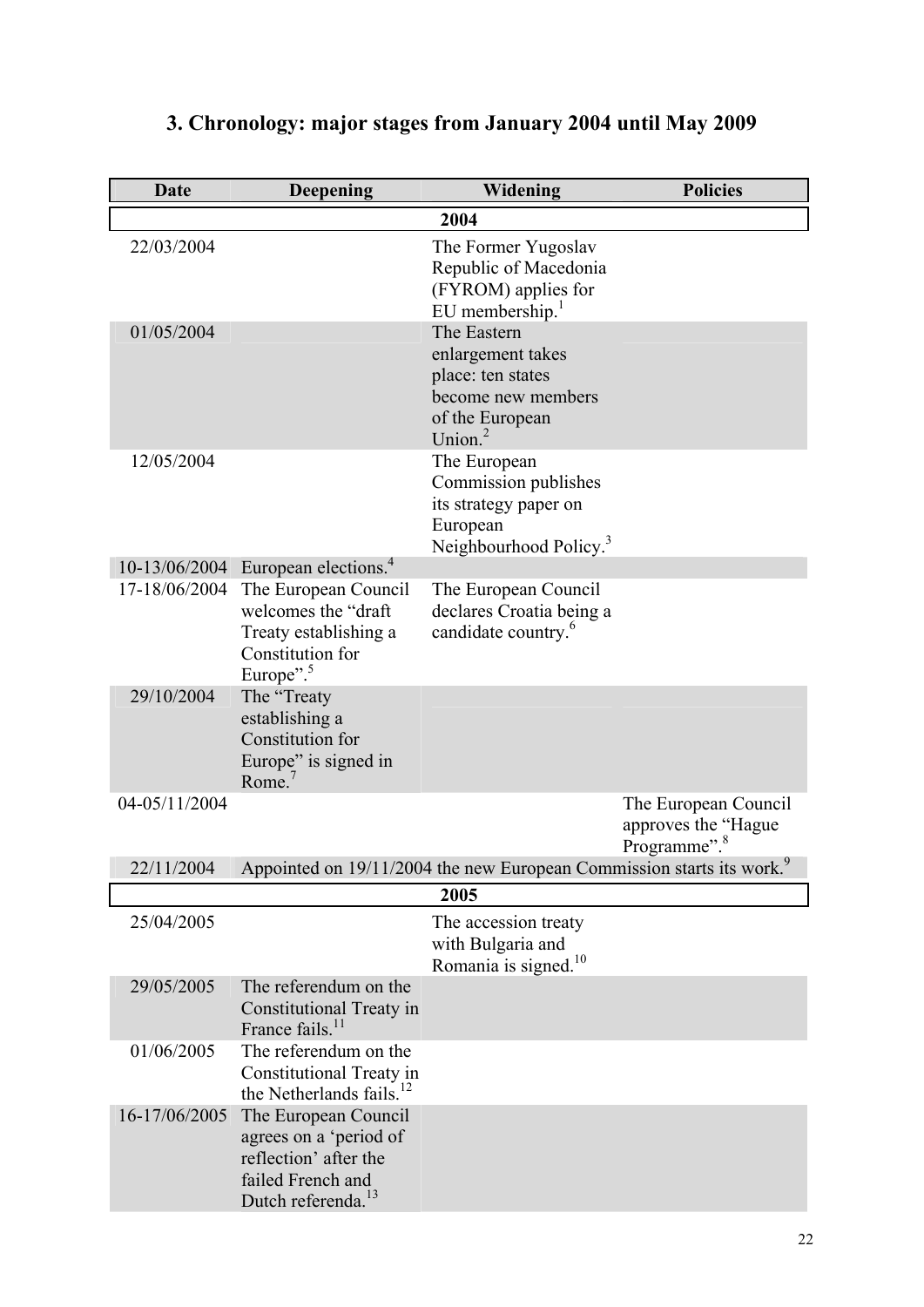| Date          | Deepening                                                                                                                                                                                        | Widening                                                                                                                                                                     | <b>Policies</b>                                                                                                                                      |
|---------------|--------------------------------------------------------------------------------------------------------------------------------------------------------------------------------------------------|------------------------------------------------------------------------------------------------------------------------------------------------------------------------------|------------------------------------------------------------------------------------------------------------------------------------------------------|
| 03-04/10/2005 |                                                                                                                                                                                                  | The accession<br>negotiations between<br>the EU and Croatia <sup>14</sup><br>and the EU and<br>Turkey <sup>15</sup> officially<br>start.                                     |                                                                                                                                                      |
| 09/11/2005    |                                                                                                                                                                                                  | The European<br>Commission publishes<br>its "2005 enlargement<br>strategy paper". <sup>16</sup>                                                                              |                                                                                                                                                      |
| 15-16/12/2005 | The European Council<br>takes note of a joint<br>UK-Austrian interim<br>report on national<br>debates on the future of<br>Europe underway in all<br>member states. <sup>17</sup>                 | The European Council<br>declares FYROM being<br>a candidate country. <sup>18</sup>                                                                                           | The European Council<br>agrees on the Financial<br>Perspective 2007-<br>2013. <sup>19</sup>                                                          |
|               |                                                                                                                                                                                                  | 2006                                                                                                                                                                         |                                                                                                                                                      |
| 08/03/2006    |                                                                                                                                                                                                  |                                                                                                                                                                              | The European<br>Commission publishes<br>the green paper on<br>European energy<br>policy. <sup>20</sup>                                               |
| 04/04/2006    |                                                                                                                                                                                                  |                                                                                                                                                                              | The European<br>Parliament, the Council<br>and the European<br>Commission agree on<br>the Financial<br>Perspective (2007-<br>$2013$ ). <sup>21</sup> |
|               | 15-16/06/2006 The European Council<br>adopts a 'two-track'<br>approach, meaning a<br>future reform should be<br>based on the current<br>treaties and the<br>Constitutional Treaty. <sup>22</sup> |                                                                                                                                                                              |                                                                                                                                                      |
| 08/11/2006    |                                                                                                                                                                                                  | The European<br>Commission publishes<br>its enlargement strategy<br>which includes a<br>special report on the<br>EU's capacity to<br>integrate new member<br>states. $^{23}$ |                                                                                                                                                      |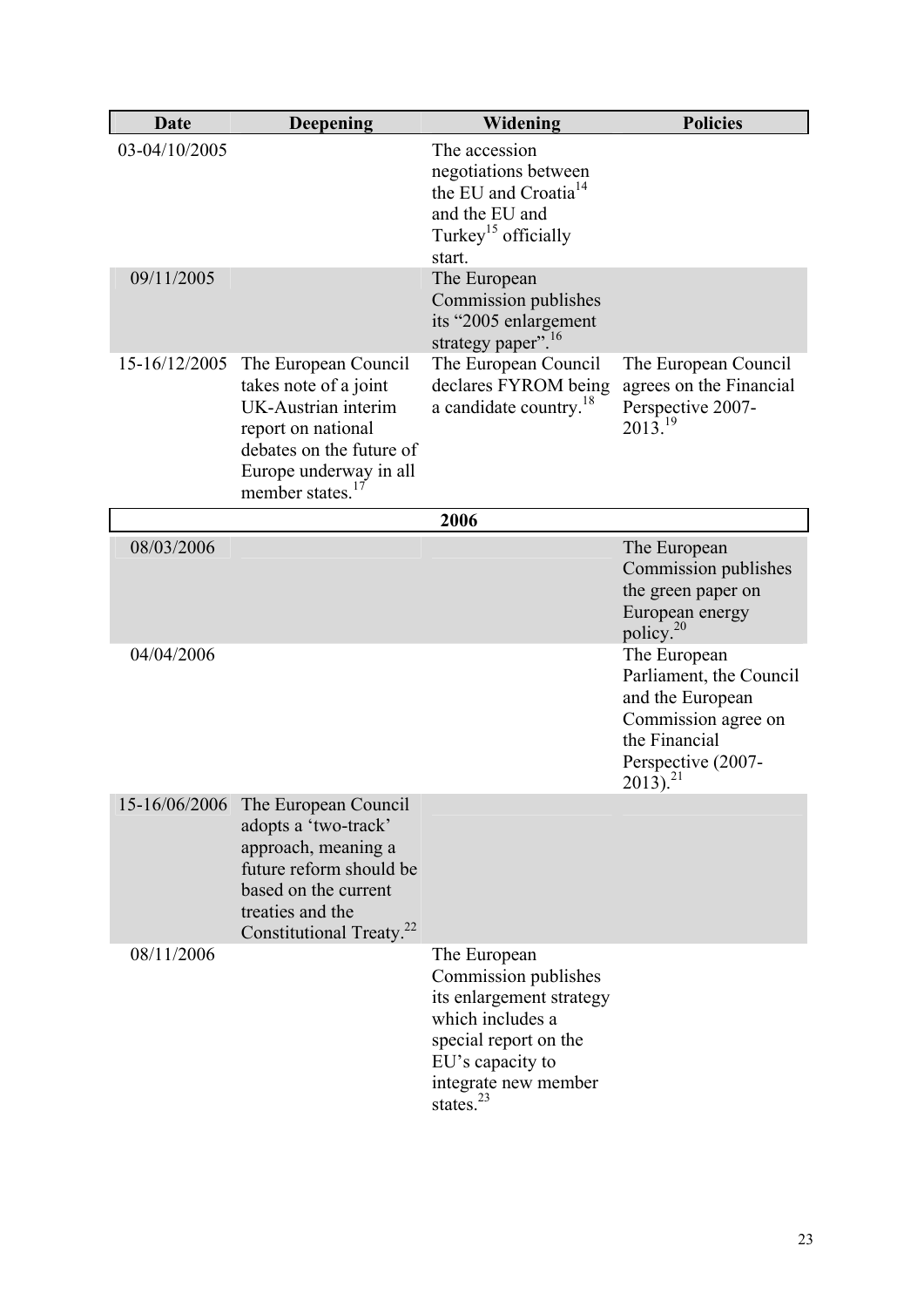| Date          | Deepening                                                                                                                                                                                                            | Widening                                                                                                                                                                               | <b>Policies</b>                                                                                                                        |
|---------------|----------------------------------------------------------------------------------------------------------------------------------------------------------------------------------------------------------------------|----------------------------------------------------------------------------------------------------------------------------------------------------------------------------------------|----------------------------------------------------------------------------------------------------------------------------------------|
| 04/12/2006    |                                                                                                                                                                                                                      | The European<br>Commission publishes<br>its communication on<br>strengthening the<br>European<br>Neighbourhood<br>Policy. <sup>24</sup>                                                |                                                                                                                                        |
| 14-15/12/2006 |                                                                                                                                                                                                                      | The European Council<br>endorses the European<br>Commission's<br>communication on<br>enlargement strategy<br>including a special<br>report on 'integration<br>capacity'. <sup>25</sup> |                                                                                                                                        |
|               |                                                                                                                                                                                                                      | 2007                                                                                                                                                                                   |                                                                                                                                        |
| 01/01/2007    |                                                                                                                                                                                                                      | The accession of<br>Romania and Bulgaria<br>to the EU takes place. $26$                                                                                                                |                                                                                                                                        |
| 01/01/2007    |                                                                                                                                                                                                                      | Slovenia introduces the<br>euro as its currency. $27$                                                                                                                                  |                                                                                                                                        |
| 26/01/2007    | The "friends of the<br>constitution", a<br>Spanish-<br>Luxembourgian<br>initiative, meet in<br>Madrid, back the<br>current text and warn of<br>minimalist solutions. <sup>28</sup>                                   |                                                                                                                                                                                        |                                                                                                                                        |
| 08-09/03/2007 |                                                                                                                                                                                                                      |                                                                                                                                                                                        | The European Council<br>agrees on binding<br>targets for greenhouse<br>gas emissions and<br>renewable energy by<br>2020. <sup>29</sup> |
| 24-25/03/2007 | The Fiftieth<br>Anniversary of the<br>Treaties of Rome is<br>celebrated with an<br>informal meeting of the<br>Heads of State and<br>Government in Berlin,<br>who agree on the<br>"Berlin Declaration". <sup>30</sup> |                                                                                                                                                                                        |                                                                                                                                        |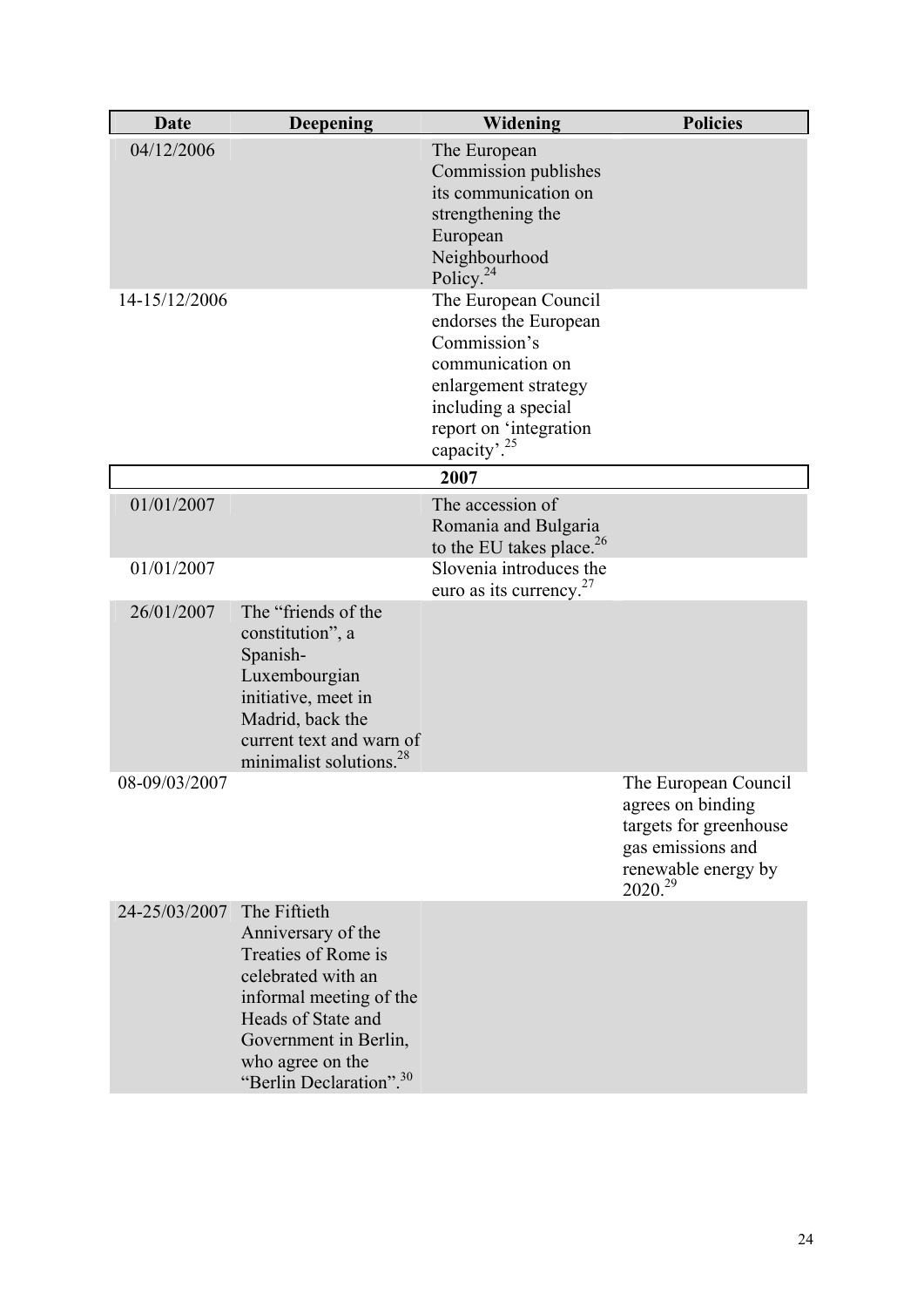| <b>Date</b>   | <b>Deepening</b>                                                                                                                                                                                      | Widening                                                                                                                                                                                 | <b>Policies</b>                                                                                                                                                 |
|---------------|-------------------------------------------------------------------------------------------------------------------------------------------------------------------------------------------------------|------------------------------------------------------------------------------------------------------------------------------------------------------------------------------------------|-----------------------------------------------------------------------------------------------------------------------------------------------------------------|
| 14/05/2007    |                                                                                                                                                                                                       | The External Relations<br>Council welcomes the<br>European<br>Commission's<br>communication "Black<br>Sea Synergy $-$ A new<br><b>Regional Cooperation</b><br>Initiative". <sup>31</sup> |                                                                                                                                                                 |
| 06-08/06/2007 |                                                                                                                                                                                                       |                                                                                                                                                                                          | The G8 Summit takes<br>place in<br>Heiligendamm. <sup>32</sup>                                                                                                  |
| 12/06/2007    |                                                                                                                                                                                                       |                                                                                                                                                                                          | The Justice and Home<br>Affairs Council agrees<br>on a decision which<br>contains provisions<br>based on essential parts<br>of the "Prüm Treaty". <sup>33</sup> |
| 21-22/06/2007 | The European Council<br>agrees on a mandate for<br>an Intergovernmental<br>Conference to draft a<br>reform treaty. <sup>34</sup>                                                                      |                                                                                                                                                                                          |                                                                                                                                                                 |
| 12/09/2007    |                                                                                                                                                                                                       |                                                                                                                                                                                          | The European<br>Commission publishes<br>its communication<br>"Reforming the budget,<br>changing Europe" on<br>the budget review. <sup>35</sup>                  |
|               | 18-19/10/2007 At an informal<br>summit/session of the<br>Intergovernmental<br>Conference in Lisbon,<br>the Heads of State and<br>Government agree on a<br>precise text for the<br>reform treaty. $36$ |                                                                                                                                                                                          |                                                                                                                                                                 |
| 05/12/2007    |                                                                                                                                                                                                       | The European<br>Commission publishes<br>its communication "A<br><b>Strong European</b><br>Neighbourhood<br>Policy". <sup>37</sup>                                                        |                                                                                                                                                                 |
| 12/12/2007    | The European<br>Parliament, the Council<br>and the European<br>Commission proclaim<br>the Charter of<br>Fundamental Rights of<br>the European Union. <sup>38</sup>                                    |                                                                                                                                                                                          |                                                                                                                                                                 |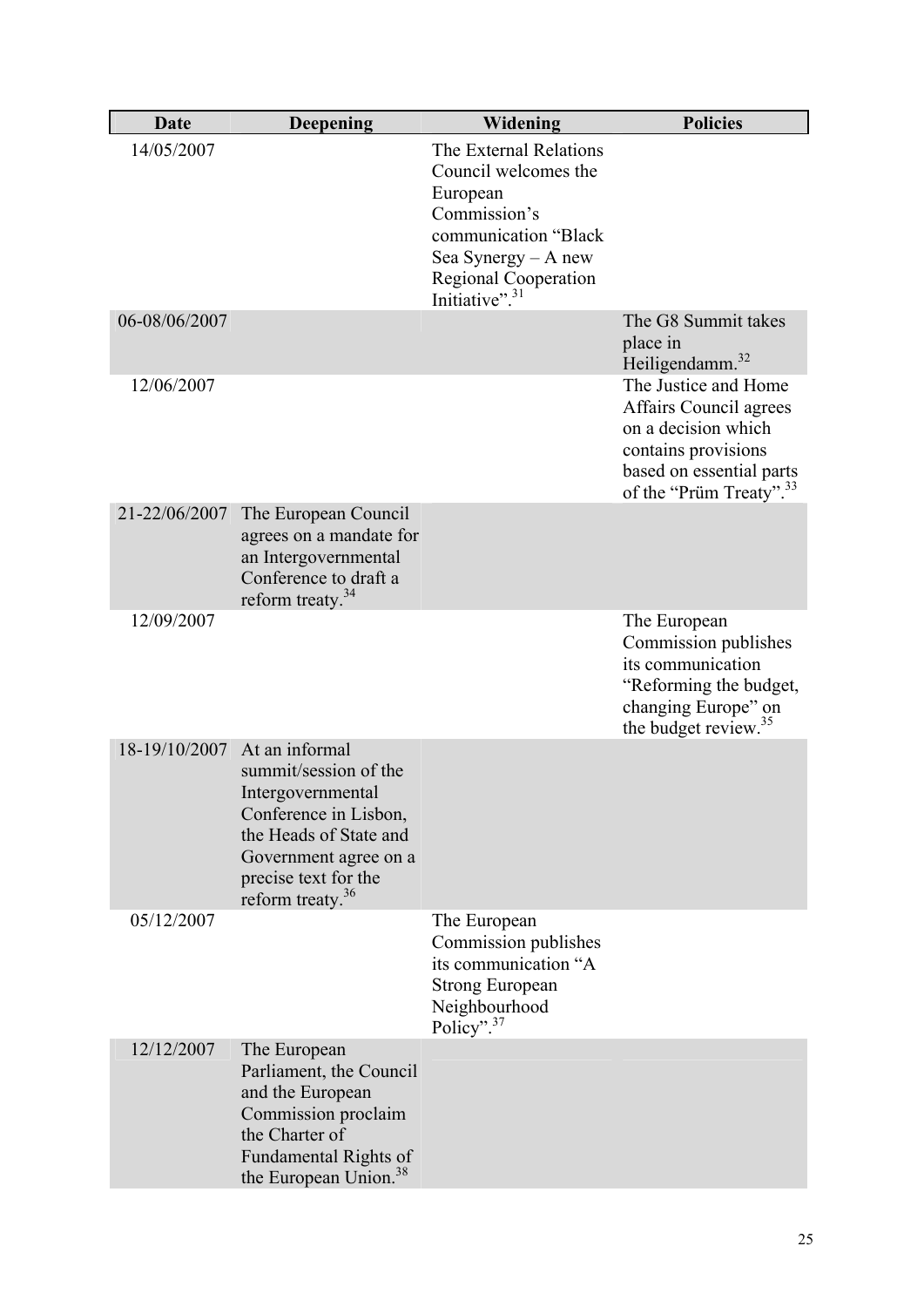| Date          | <b>Deepening</b>                                                                                                                                            | Widening                                                                                                                                                                                                                 | <b>Policies</b>                                                                                                                                                 |
|---------------|-------------------------------------------------------------------------------------------------------------------------------------------------------------|--------------------------------------------------------------------------------------------------------------------------------------------------------------------------------------------------------------------------|-----------------------------------------------------------------------------------------------------------------------------------------------------------------|
| 13/12/2007    | The "Treaty of Lisbon"<br>amending the Treaty on<br>European Union and<br>the Treaty establishing<br>the European<br>Community" is<br>signed. <sup>39</sup> |                                                                                                                                                                                                                          |                                                                                                                                                                 |
|               |                                                                                                                                                             | 2008                                                                                                                                                                                                                     |                                                                                                                                                                 |
| 01/01/2008    |                                                                                                                                                             | Malta and Cyprus<br>introduce the euro as<br>their currency. <sup>40</sup>                                                                                                                                               |                                                                                                                                                                 |
| 04/02/2008    |                                                                                                                                                             |                                                                                                                                                                                                                          | The Council of the<br>European Union agrees<br>on the joint action<br>2008/124/CFSP on the<br>European Union Rule<br>of Law Mission in<br>Kosovo. <sup>41</sup> |
| 14/02/2008    |                                                                                                                                                             | First Black Sea<br>Synergy meeting of the<br>Foreign Ministers takes<br>place in Kiev. <sup>42</sup>                                                                                                                     |                                                                                                                                                                 |
| 17/02/2008    |                                                                                                                                                             | The 'assembly' of the<br>UN administrated<br>Kosovo declares the<br>Kosovo as<br>independent. <sup>43</sup>                                                                                                              |                                                                                                                                                                 |
| 13-14/03/2008 |                                                                                                                                                             | The European Council<br>approves the principle<br>of a Union for the<br>Mediterranean. <sup>44</sup>                                                                                                                     |                                                                                                                                                                 |
| 26-27/05/2008 |                                                                                                                                                             | The Swedish and Polish<br>delegations present<br>their suggestions for an<br>Eastern Partnership to<br>the External Relations<br>Council. <sup>45</sup>                                                                  |                                                                                                                                                                 |
| 12/06/2008    | The referendum on the<br>Lisbon Treaty in<br>Ireland fails. <sup>46</sup>                                                                                   |                                                                                                                                                                                                                          |                                                                                                                                                                 |
| 13/07/2008    |                                                                                                                                                             | At a summit in Paris,<br>the Heads of State and<br>Government from the<br>EU and the<br>Mediterranean and the<br>European Commission<br>launch the "Barcelona<br>Process: Union for the<br>Mediterranean". <sup>47</sup> |                                                                                                                                                                 |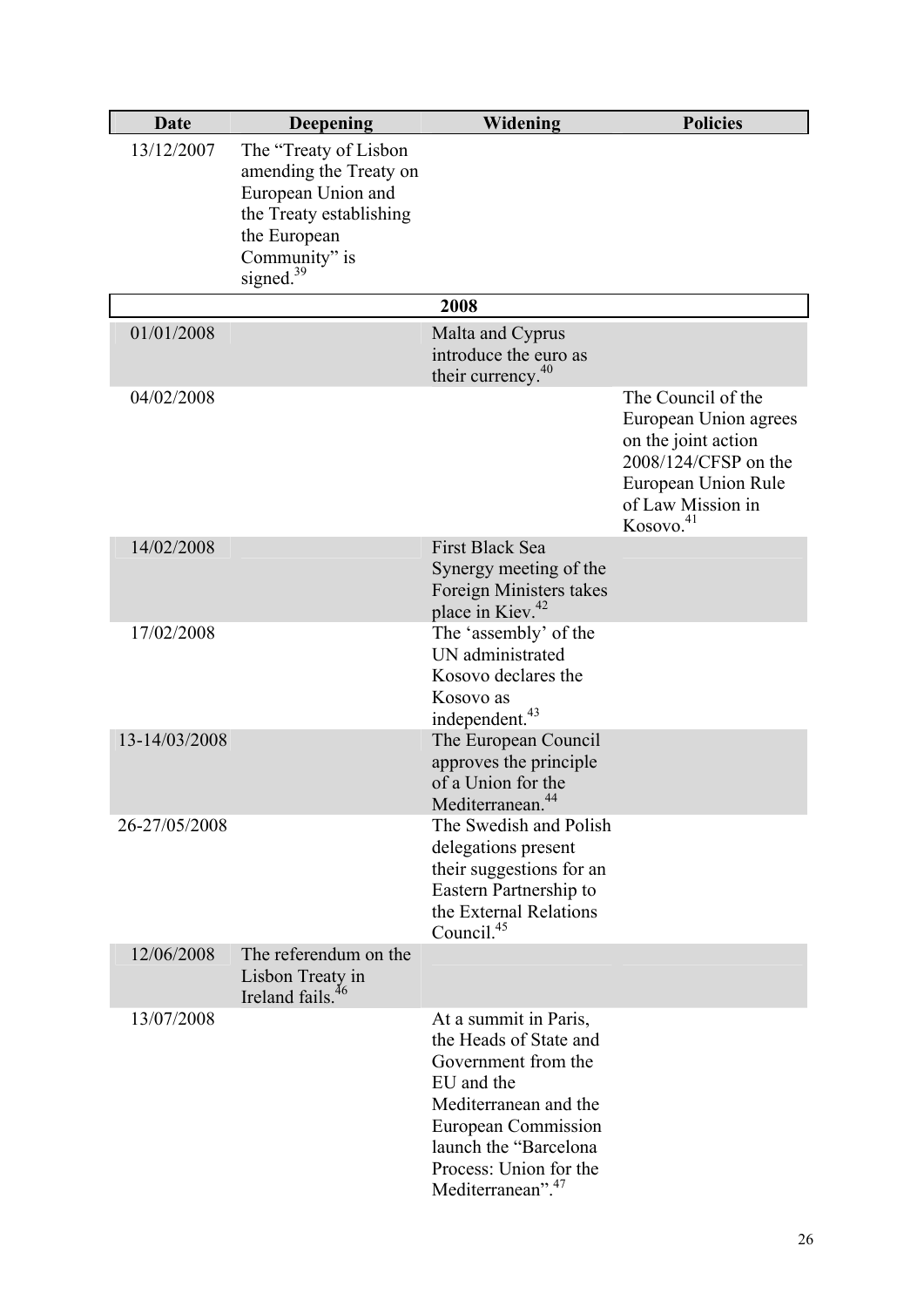| <b>Date</b>   | <b>Deepening</b>                                                                                                                        | Widening                                                                                                                                                                                                                                     | <b>Policies</b>                                                                                                                                          |
|---------------|-----------------------------------------------------------------------------------------------------------------------------------------|----------------------------------------------------------------------------------------------------------------------------------------------------------------------------------------------------------------------------------------------|----------------------------------------------------------------------------------------------------------------------------------------------------------|
| 28/08/2008    |                                                                                                                                         | An agreement on<br>Liechtenstein's<br>participation in the<br>Schengen area is<br>signed. <sup>48</sup>                                                                                                                                      |                                                                                                                                                          |
| 03-04/11/2008 |                                                                                                                                         | The "Barcelona<br>Process: Union for the<br>Mediterranean"<br>ministerial conference<br>agrees on institutional<br>structures of and a<br>working programme for<br>the "Barcelona Process:<br>Union for the<br>Mediterranean". <sup>49</sup> |                                                                                                                                                          |
| 11-12/12/2008 | The European Council<br>establishes an approach<br>to enable the Treaty of<br>Lisbon to come into<br>force before the end of<br>2009.50 |                                                                                                                                                                                                                                              | The European Council<br>approves a European<br><b>Economic Recovery</b><br>Plan and agrees on the<br>energy and climate<br>change package. <sup>51</sup> |
| 12/12/2008    |                                                                                                                                         | Switzerland becomes<br>member of the<br>Schengen area and the<br>Dublin systems. <sup>52</sup>                                                                                                                                               |                                                                                                                                                          |
| 17/12/2008    |                                                                                                                                         |                                                                                                                                                                                                                                              | The European<br>Parliament agrees on<br>the energy and climate<br>change package. <sup>53</sup>                                                          |
|               |                                                                                                                                         | 2009                                                                                                                                                                                                                                         |                                                                                                                                                          |
| 01/01/2009    |                                                                                                                                         | Slovakia introduces the<br>euro as its currency. <sup>54</sup>                                                                                                                                                                               |                                                                                                                                                          |
| 28/01/2009    |                                                                                                                                         |                                                                                                                                                                                                                                              | The European<br>Commission publishes<br>its proposals for a<br>global pact on climate<br>change at<br>Copenhagen. <sup>55</sup>                          |
| 07/05/2009    |                                                                                                                                         | At the Eastern<br>Partnership Summit in<br>Prague the Eastern<br>Partnership is<br>launched. <sup>56</sup>                                                                                                                                   |                                                                                                                                                          |

 1 European Commission: Communication from the Commission. Commission Opinion on the application from the former Yugoslav Republic of Macedonia for membership of the European Union, COM (2005) 562, available at: http://eur-lex.europa.eu/LexUriServ/LexUriServ.do?uri=COM:2005:0562:FIN:EN:PDF (last access: 06/05/2009).

 $2$  Documents concerning the accession of the Czech Republic, the Republic of Estonia, the Republic of Cyprus, the Republic of Latvia, the Republic of Lithuania, the Republic of Hungary, the Republic of Malta, the Republic of Poland, the Republic of Slovenia and the Slovak Republic to the European Union, in: Official Journal of the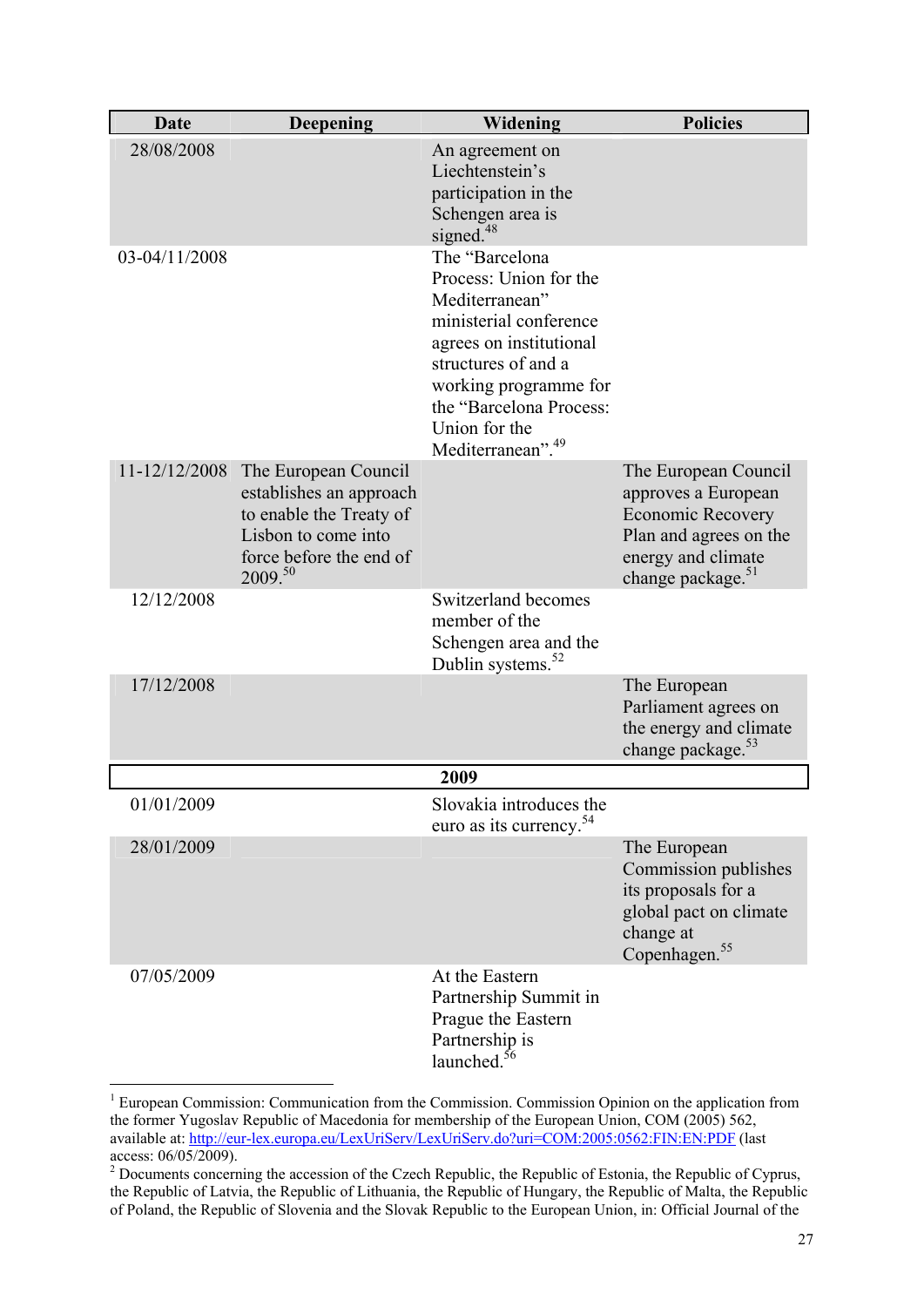European Union, No. L 236 from 23/09/2003, pp. 3-988, available at: http://eur-

lex.europa.eu/JOHtml.do?uri=OJ:L:2003:236:SOM:EN:HTML (last access: 06/05/2009). 3

 European Commission: Communication from the Commission. European Neighbourhood Policy. Strategy Paper, COM (2004) 373, available at: http://eur-

lex.europa.eu/LexUriServ/LexUriServ.do?uri=COM:2004:0373:FIN:EN:PDF (last access: 12/05/2009). 4

<sup>4</sup> European Parliament: Results, 30/06/2004, available at: http://www.europarl.europa.eu/elections2004/epelection/sites/en/results1306/graphical.html (last access:  $06/05/2009$ ).

 $<sup>5</sup>$  Council of the European Union: Brussels European Council 17 and 18 June 2004. Presidency Conclusions,</sup> 10679/2/04, p. 1, available at: http://www.consilium.europa.eu/uedocs/cmsUpload/81742.pdf (last access: 06/05/2009); Conference of the Representatives of the governments of the member states: Meeting of Heads of

State or Government, Brussels, 17/18 June 2004, CIG 81/04, available at:

http://ue.eu.int/igcpdf/en/04/cg00/cg00081.en04.pdf (last access: 06/05/2009); Conference of the Representatives of the governments of the member states: Meeting of Heads of State or Government, Brussels, 17/18 June 2004, CIG 85/04, available at: http://ue.eu.int/igcpdf/en/04/cg00/cg00085.en04.pdf (last access:  $06/05/2009$ ).

 European Commission: Communication from the Commission. Opinion on Croatia's Application for Membership of the European Union, COM (2004) 257, available at: http://eur-

lex.europa.eu/LexUriServ/LexUriServ.do?uri=COM:2004:0257:FIN:EN:PDF (last access: 06/05/2009); Council of the European Union: Brussels European Council 17 and 18 June 2004. Presidency Conclusions, 10679/2/04,

pp. 7-8, available at: http://www.consilium.europa.eu/uedocs/cmsUpload/81742.pdf (last access: 06/05/2009). 7 Treaty establishing a Constitution for Europe, in: Official Journal of the European Union, No. C 310 from 16/12/2004, pp. 1-474, available at: http://eur-lex.europa.eu/JOHtml.do?uri=OJ:C:2004:310:SOM:EN:HTML (last access: 06/05/2009).

<sup>8</sup> Council of the European Union: Brussels European Council 4/5 November 2004. Presidency Conclusions, 14292/1/04, available at: http://www.consilium.europa.eu/uedocs/cmsUpload/14292-r1.en04.pdf (last access: 11/05/2009).

<sup>9</sup> Council of the European Union: Council appoints the President and Members of the European Commission, press release, 14866/04 (Presse 328), available at:

http://europa.eu/rapid/pressReleasesAction.do?reference=PRES/04/328&format=PDF&aged=1&language=EN&  $\frac{\text{guiLanguage}= \text{en}}{\text{10}}$  (last access: 11/05/2009).<br><sup>10</sup> Documents concerning the accession of the Republic of Bulgaria and Romania to the European Union, in:

Official Journal of the European Union, No. L 157 from 21/06/2005, pp. 3-395, available at: http://eur-

lex.europa.eu/JOHtml.do?uri=OJ:L:2005:157:SOM:EN:HTML (last access: 06/05/2009).<br><sup>11</sup> Ministère de l'Intérieur: Scrutin du 29 mai 2005. France Entière (résultats validés par le conseil constitutionnel), available at: http://www.interieur.gouv.fr/sections/a\_votre\_service/resultats-

elections/rf2005/000/000.html (last access: 04/05/2009).<br><sup>12</sup> William Metzger/Katrin Pecker: IEP-Ratifizierungssurvey. Der Stand der Ratifizierungsprozesse zur EU-Verfassung in den Mitgliedstaaten und in den Beitrittsländern Bulgarien und Rumänien, pp. 19-21, available at: http://www.iep-berlin.de/fileadmin/website/09\_Publikationen/Sonstige/Laenderueberblick.pdf (last access: 04/05/2009).

<sup>13</sup> Declaration by the Heads of State or Government of the member states of the European Union on the ratification of the Treaty establishing a Constitution for Europe (European Council, 16 and 17 June 2005), SN 117/05, available at: http://www.consilium.europa.eu/uedocs/cms\_data/docs/pressdata/en/ec/85325.pdf (last access: 06/05/2009).

<sup>14</sup> Negotiation Framework, Luxembourg, 3 October 2005, available at:

http://ec.europa.eu/enlargement/pdf/croatia/st20004\_05\_hr\_framedoc\_en.pdf (last access: 06/05/2009).<br><sup>15</sup> Negotiation Framework, Luxembourg, 3 October 2005, available at:<br>http://ec.europa.eu/enlargement/pdf/turkey/st20002\_

 $\frac{16}{16}$  European Commission: Communication from the Commission. 2005 enlargement strategy paper, COM (2005). 561, available at: http://eur-lex.europa.eu/LexUriServ/LexUriServ.do?uri=COM:2005:0561:FIN:EN:PDF (last access: 25/05/2009); European Commission: Consolidation, Conditionality, Communication – the strategy of the enlargement policy, IP/05/1392, available at:

http://europa.eu/rapid/pressReleasesAction.do?reference=IP/05/1392&format=PDF&aged=1&language=EN&gu<br>iLanguage=de (last access: 19/05/2009).

Council of the European Union: Brussels European Council 15/16 December 2005. Presidency Conclusions, 15914/1/05, available at: http://www.consilium.europa.eu/ueDocs/cms\_Data/docs/pressData/en/ec/87642.pdf (last access: 25/05/2009).

<sup>18</sup> European Commission: Communication from the Commission. Commission Opinion on the application from the former Yugoslav Republic of Macedonia for membership of the European Union, COM (2005) 562, available at: http://eur-lex.europa.eu/LexUriServ/LexUriServ.do?uri=COM:2005:0562:FIN:EN:PDF (last access: 06/05/2009); Council of the European Union: Brussels European Council 15/16 December 2005.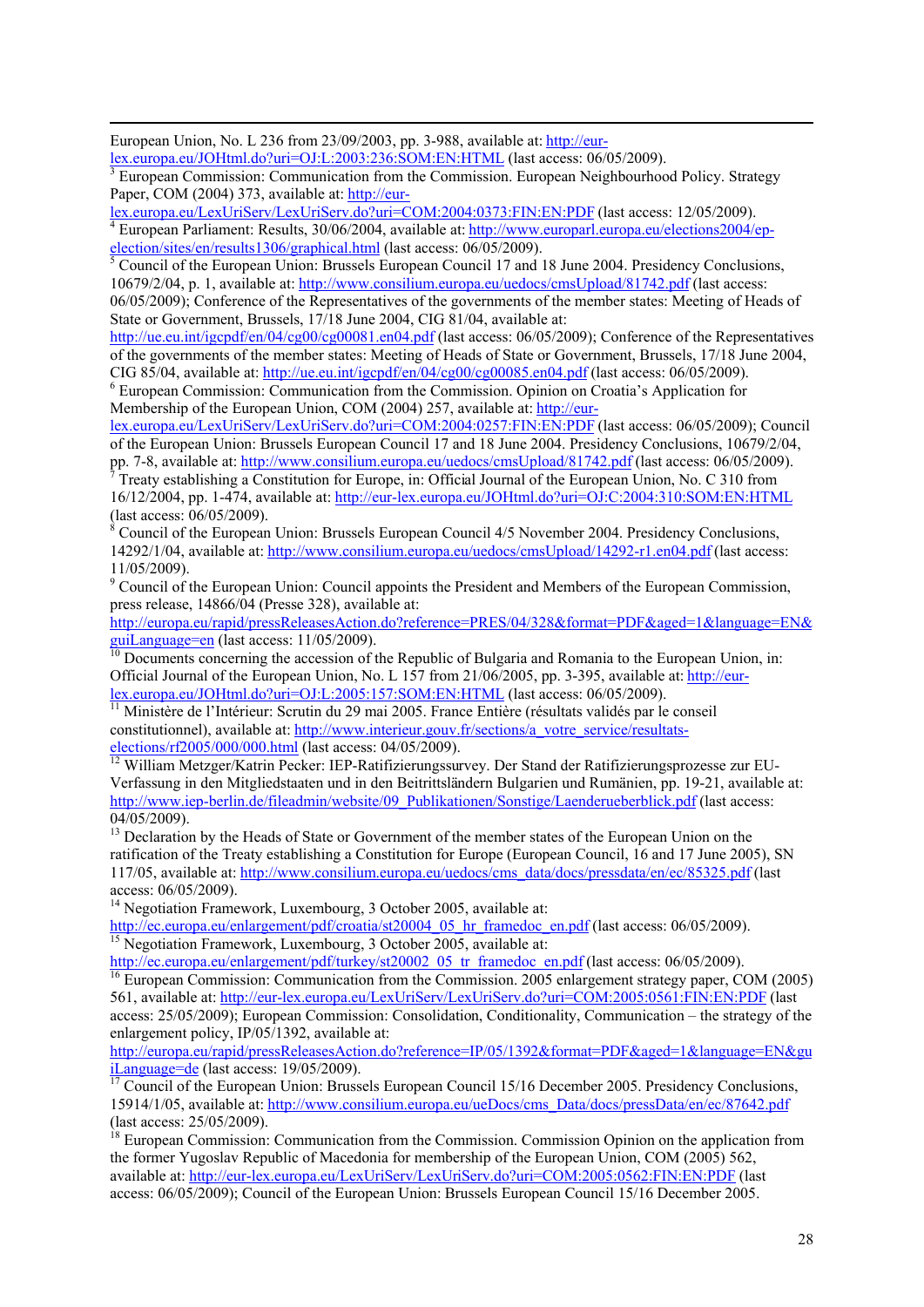Presidency Conclusions, 15914/1/05, p. 7, available at:

http://www.consilium.europa.eu/ueDocs/cms\_Data/docs/pressData/en/ec/87642.pdf (last access: 06/05/2009).<br><sup>19</sup> Council of the European Union: Brussels European Council 15/16 December 2005. Presidency Conclusions,

15914/1/05, available at: http://www.consilium.europa.eu/ueDocs/cms\_Data/docs/pressData/en/ec/87642.pdf (last access: 25/05/2009).

 $20$  European Commission: Green Paper. A European Strategy for Sustainable, Competitive and Secure Energy, COM (2006) 105, available at: http://ec.europa.eu/energy/green-paper-

energy/doc/2006\_03\_08\_gp\_document\_en.pdf (last access: 11/05/2009).  $\frac{21}{21}$  Council of the European Union: Brussels European Council 15/16 December 2005. Presidency Conclusions, 15914/1/05, p. 2, available at:

http://www.consilium.europa.eu/ueDocs/cms\_Data/docs/pressData/en/ec/87642.pdf (last access: 06/05/2009); Council of the European Union: Financial Perspective 2007-2013, 15915/05, available at:

http://www.consilium.europa.eu/ueDocs/cms\_Data/docs/pressdata/en/misc/87677.pdf (last access: 11/05/2009); European Parliament: EU budget 2007-2013: a deal is done - €4 billion more but some dissatisfaction, press release, 06/04/2006, available at: http://www.europarl.europa.eu/sides/getDoc.do?pubRef=-

//EP//NONSGML+IM-PRESS+20060330IPR06876+0+DOC+PDF+V0//EN&language=EN (last access: 11/05/2009).

<sup>22</sup> Council of the European Union: Brussels European Council 15/16 June 2006. Presidency Conclusions, 10633/1/06, available at: http://www.consilium.europa.eu/ueDocs/cms\_Data/docs/pressData/en/ec/90111.pdf (last access: 11/05/2009).

<sup>23</sup> European Commission: Communication from the Commission to the European Parliament and the Council. Enlargement Strategy and Main Challenges 2006 – 2007. Including annexed special report on the EU's capacity to integrate new members, COM (2006) 649, available at: http://eur-

lex.europa.eu/LexUriServ/LexUriServ.do?uri=COM:2006:0649:FIN:EN:PDF (last access: 11/05/2009).<br><sup>24</sup> European Commission: Communication from the Commission to the European Parliament and the Council on strengthening the European Neighbourhood Policy, COM (2006) 726, available at: http://eur-

lex.europa.eu/LexUriServ/LexUriServ.do?uri=COM:2006:0726:FIN:EN:PDF (last access: 12/05/2009).<br><sup>25</sup> Council of the European Union: Brussels European Council 14/15 December 2006. Presidency Conclusions. 16879/1/06, available at: http://www.consilium.europa.eu/ueDocs/cms\_Data/docs/pressData/en/ec/92202.pdf (last access: 19/05/2009).

 $^{26}$  Documents concerning the accession of the Republic of Bulgaria and Romania to the European Union, in: Official Journal of the European Union, No. L 157 from 21/06/2005, pp. 3-395, available at: http://eurlex.europa.eu/JOHtml.do?uri=OJ:L:2005:157:SOM:EN:HTML (last access: 06/05/2009).<br><sup>27</sup> Council of the European Union: Brussels European Council 15/16 June 2006. Presidency Conclusions,

10633/1/06, p. 12, available at:<br>http://www.consilium.europa.eu/ueDocs/cms\_Data/docs/pressData/en/ec/90111.pdf (last access: 11/05/2009).

 $\frac{1}{28}$  Representatives of all member states which ratified the Constitutional Treaty and from Ireland and Portugal take part. Ministère des Affaires étrangères du Grand-Duché de Luxembourg: Traités et Affaires

institutionnelles. Les objectifs de la réunion de Madrid des 18 pays du "oui" au traité constitutionnel, 26/01/2007, available at: http://www.europaforum.public.lu/fr/actualites/2007/01/madrid\_annonce/index.html (last access: 11/05/2009); Ministère des Affaires étrangères du Grand-Duché de Luxembourg: Traités et Affaires institutionnelles. Réunion ministérielle des Amis de la Constitution "Pour une Europe meilleure" – Madrid, 26 janvier 2007, 26/01/2007, available at:

http://www.europaforum.public.lu/fr/actualites/2007/01/madrid\_cdp/index.html (last access: 11/05/2009).<br><sup>29</sup> Council of the European Union: Brussels European Council 8/9 March 2007. Presidency Conclusions, 7224/1/07, pp. 10-13, available at:

http://www.consilium.europa.eu/ueDocs/cms\_Data/docs/pressData/en/ec/93135.pdf (last access: 11/05/2009).<br><sup>30</sup> Declaration on the occasion of the fiftieth anniversary of the signature of the Treaties of Rome, available at:

 $\frac{31}{10}$ Council of the European Union: Council Conclusions on the Black Sea synergy initiative, 2800th EXTERNAL RELATIONS Council meeting, Brussels, 14 Mai 2007, press release, available at: http://www.consilium.europa.eu/ueDocs/cms\_Data/docs/pressData/en/gena/94080.pdf (last access: 19/05/2009); European Commission: Communication from the Commission to the Council and the European Parliament. Black Sea Synergy – A new regional cooperation initiative, COM (2007) 160, available at: http://eurlex.europa.eu/LexUriServ/LexUriServ.do?uri=COM:2007:0160:FIN:EN:PDF (last access: 19/05/2009); European Commission: Communication from the Commission to the Council and the European Parliament. Report on the first year of implementation of the Black Sea Synergy, COM (2008) 391, available at: http://eurlex.europa.eu/LexUriServ/LexUriServ.do?uri=COM:2008:0391:FIN:EN:PDF (last access: 19/05/2009).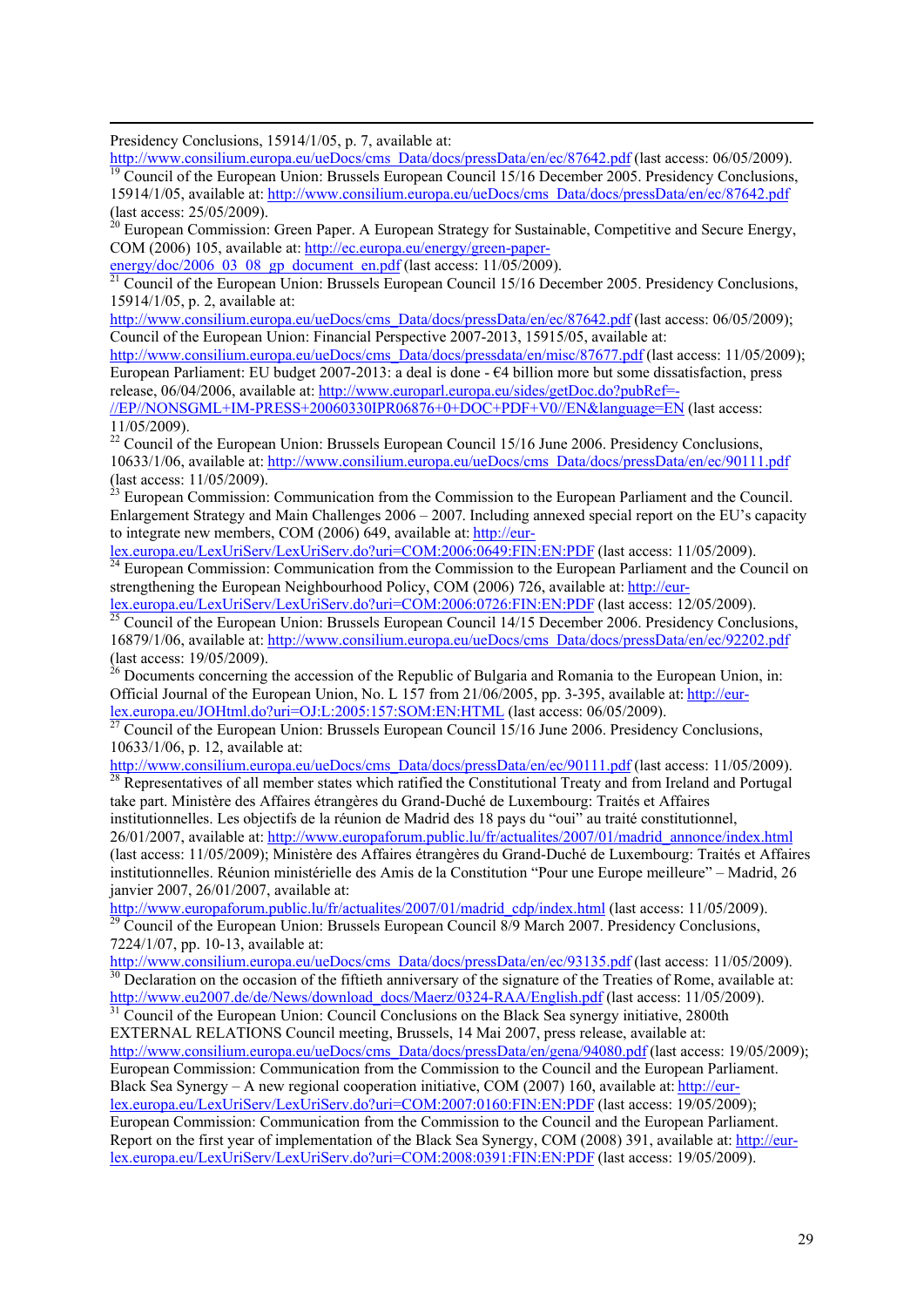<sup>32</sup> Chair's Summary. Heiligendamm, 8 June 2007, available at: http://www.g-8.de/Content/EN/Artikel/\_\_g8summit/anlagen/chairs-summary,templateId=raw,property=publicationFile.pdf/chairs-summary.pdf (last access: 25/05/2009).

http://www.consilium.europa.eu/uedocs/cms\_data/docs/pressdata/en/jha/94682.pdf (last access: 25/05/2009); Council of the European Union: Draft Council Decision on the stepping up of cross-border cooperation, particularly in combating terrorism and cross-border crime, 10232/07, available at:<br>http://register.consilium.europa.eu/pdf/en/07/st10/st10232.en07.pdf (last access: 25/05/2009).

Council of the European Union: Brussels European Council  $21/22$  June 2007. Presidency Conclusions, 11177/1/07, available at: http://www.consilium.europa.eu/ueDocs/cms\_Data/docs/pressData/en/ec/94932.pdf (last access: 11/05/2009).

 $35$  European Commission: Communication from the Commission. Reforming the budget, changing Europe. A public consultation paper in view of the 2008/2009 budget review, SEC (2007) 1188, available at:<br>http://ec.europa.eu/budget/reform/library/issue\_paper/consultation\_paper\_en.pdf (last access: 25/05/2009).

 $\frac{1}{36}$  Portuguese Presidency of the European Union: Informal European Council Lisbon, 18-19 October 2007. Presidency Press Release, available at: http://www.eu2007.pt/NR/rdonlyres/65B21C46-856F-44D2-A325- 03BE22ED7DF1/0/PressRelease19102007Final.pdf (last access: 11/05/2009); Portuguese Presidency of the European Union: Lisbon Informal Summit / Session of the Intergovernmental Conference, available at:

http://www.eu2007.pt/UE/vEN/Reunioes\_Eventos/ChefesEstado/IMHSG.htm (last access: 11/05/2009).<br><sup>37</sup> European Commission: Communication from the Commission. A Strong European Neighbourhood Policy, COM (2007) 774, available at: http://eur-

lex.europa.eu/LexUriServ/LexUriServ.do?uri=COM:2007:0774:FIN:EN:PDF (last access: 12/05/2009). 38 Charter of Fundamental Rights of the European Union, in: Official Journal of the European Union, No. C 303 from 14/12/2007, pp. 1-16, available at: http://eur-

lex.europa.eu/LexUriServ/LexUriServ.do?uri=OJ:C:2007:303:0001:0016:EN:PDF (last access: 11/05/2009).<br><sup>39</sup> Treaty of Lisbon amending the Treaty on European Union and the Treaty establishing the European Community, signed at Lisbon, 13 December 2007, in: Official Journal of the European Union, No. C 306 from 17/12/2007, pp. 1-271, available at: http://eur-lex.europa.eu/JOHtml.do?uri=OJ:C:2007:306:SOM:EN:HTML (last access: 11/05/2009); Consolidated versions of the Treaty on European Union and the Treaty on the Functioning of the European Union, in: Official Journal of the European Union, No. C 115 from 09/05/2008, pp. 1-388, available at: http://eur-lex.europa.eu/JOHtml.do?uri=OJ:C:2008:115:SOM:EN:HTML (last access: 11/05/2009); Portuguese Presidency of the European Union: Signing ceremony of the Treaty of Lisbon, available at: http://www.eu2007.pt/UE/vEN/Reunioes\_Eventos/ChefesEstado/20071023Tratado.htm (last access: 11/05/2009).

 $^{40}$  Council of the European Union: Brussels European Council 21/22 June 2007. Presidency Conclusions, 11177/1/07, p. 11, available at:<br>http://www.consilium.europa.eu/ueDocs/cms\_Data/docs/pressData/en/ec/94932.pdf (last access: 11/05/2009).

 $\frac{41}{10}$  Council Joint Action 2008/124/CFSP of 4 February 2008 on the European Union Rule of Law Mission in Kosovo, EULEX KOSOVO, in: Official Journal of the European Union, No. L 42 from 16/02/2008, pp. 92-98, available at: http://eur-lex.europa.eu/LexUriServ/LexUriServ.do?uri=OJ:L:2008:042:0092:0098:EN:PDF (last access: 19/05/2009).

<sup>42</sup> Joint Statement of the Ministers of Foreign Affairs of the countries of the European Union and of the wider Black Sea area, available at: http://ec.europa.eu/external\_relations/blacksea/doc/joint\_statement\_blacksea\_en.pdf (last access: 19/05/2009); European Commission: Communication from the Commission to the Council and the European Parliament report on the first year of implementation of the Black Sea Synergy, COM (2008) 391, available at: http://ec.europa.eu/external relations/blacksea/doc/com08 391 en.pdf (last access: 06/05/2009).

<sup>43</sup> Assembly of Kosovo: Kosovo Declaration of Independence,  $17/02/2008$ , available at: http://www.assembly-<br>kosova.org/?cid=2.128.1635 (last access: 06/05/2009).

 $\frac{44}{4}$  Council of the European Union: Brussels European Council 13/14 March 2008. Presidency Conclusions, 7652/08, available at: http://www.consilium.europa.eu/ueDocs/cms\_Data/docs/pressData/en/ec/99410.pdf (last access: 25/05/2009).

<sup>45</sup> Council of the European Union: Press release. 2870th Council meeting General Affairs and External Relations, Brussels, 26-27 May 2008, 9868/08 (Presse 141), available at:<br>http://www.consilium.europa.eu/uedocs/cms\_data/docs/pressdata/en/gena/100674.pdf (last access: 25/05/2009).

<sup>46</sup> ReferendumIreland: Results, available at: http://www.referendum.ie/current/index.asp?ballotid=78 (last

access: 25/09/2008). <sup>47</sup> Joint Declaration of the Paris Summit for the Mediterranean, Paris, 13 July 2008, available at:

[http://www.ue2008.fr/webdav/site/PFUE/shared/import/07/0713\\_declaration\\_de\\_paris/Joint\\_declaration\\_of\\_the](http://www.ue2008.fr/webdav/site/PFUE/shared/import/07/0713_declaration_de_paris/Joint_declaration_of_the_Paris_summit_for_the_Mediterranean-EN.pdf) Paris\_summit\_for\_the\_Mediterranean-EN.pdf (last access: 06/05/2009).

<sup>&</sup>lt;sup>33</sup> Council of the European Union: Press release. 2807th Council meeting Justice and Home Affairs. Luxembourg, 12-13 June 2007, 10267/07 (Presse 125), available at: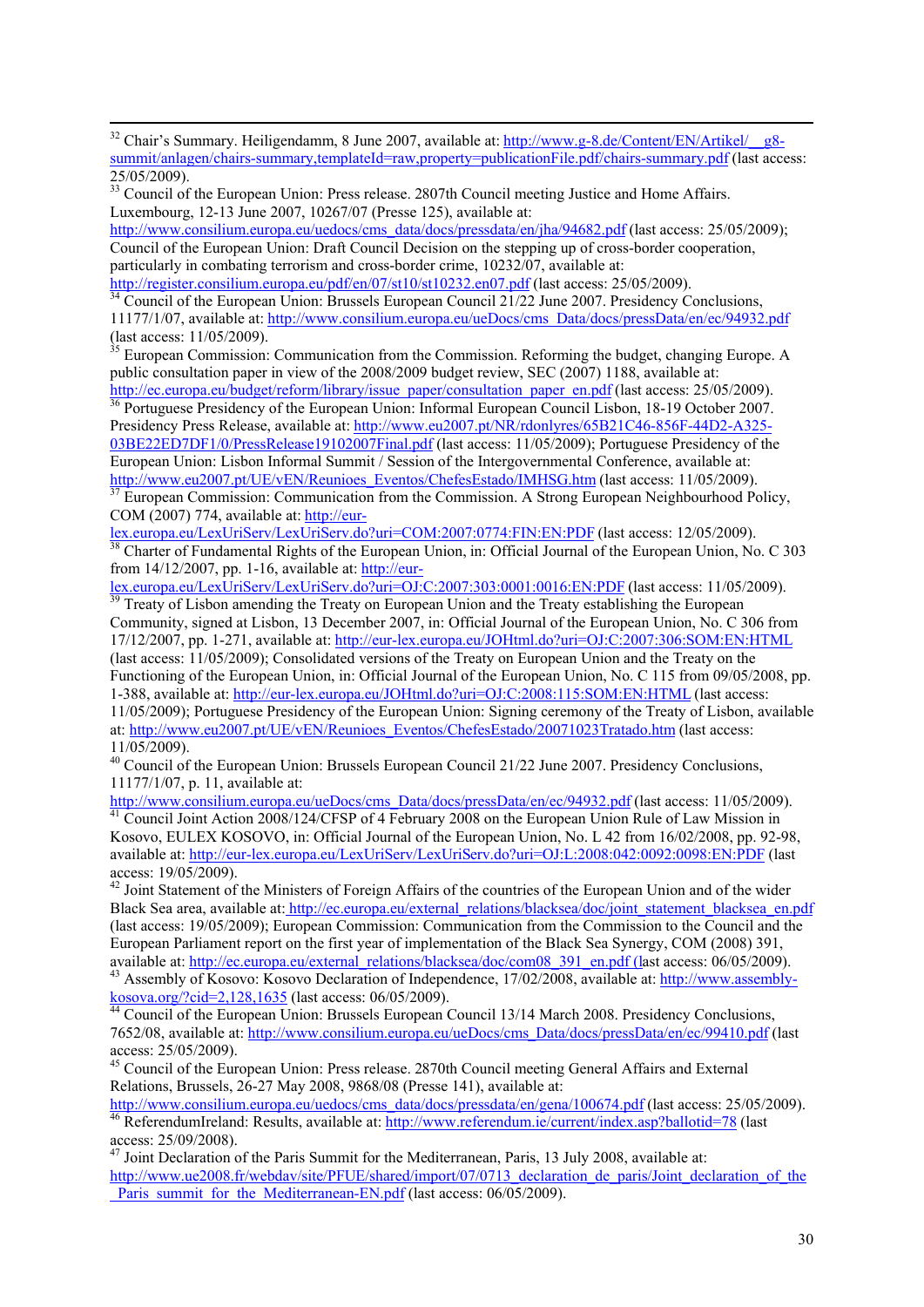48 Council of the European Union: Council Decision on the signature, on behalf of the European Community, and on the provisional application of certain provisions of the Protocol between the European Union, the European Community, the Swiss Confederation and the Principality of Liechtenstein on the accession of the Principality of Liechtenstein to the Agreement between the European Union, the European Community and the Swiss Confederation on the Swiss Confederation's association with the implementation, application and development of the Schengen acquis, 16459/06 and 16461/06, available at:

http://register.consilium.europa.eu/pdf/en/06/st16/st16459.en06.pdf and

http://register.consilium.europa.eu/pdf/en/06/st16/st16461.en06.pdf (last access: 11/05/2009); Council of the European Union: 2853rd Council meeting Justice and Home Affairs, press release, 6796/08 (Presse 48), available at: http://www.consilium.europa.eu/ueDocs/cms\_Data/docs/pressdata/en/jha/99114.pdf (last access: 11/05/2009).

49 Final Statement, Marseille, 3-4 November 2008, available at:

[http://ue2008.fr/webdav/site/PFUE/shared/import/1103\\_ministerielle\\_Euromed/Final\\_Statement\\_Mediterranean](http://ue2008.fr/webdav/site/PFUE/shared/import/1103_ministerielle_Euromed/Final_Statement_Mediterranean_Union_EN.pdf)<br>Union EN.pdf (last access: 06/05/2009).

 $\frac{U(1)(1)}{50}$  Council of the European Union: Brussels European Council 11 and 12 December 2008. Presidency Conclusions, 17271/1/08, available at: Conclusions, 17271/1/08, available at:

http://www.consilium.europa.eu/uedocs/cms\_data/docs/pressdata/en/ec/104692.pdf (last access: 11/05/2009).<br><sup>51</sup> Ibid.

<sup>52</sup> Agreement between the European Union, the European Community and the Swiss Confederation on the Swiss Confederation's association with the implementation, application and development of the Schengen acquis, in: Official Journal of the European Union, No. L 53 from 27/02/2008, pp. 52-79, available at: http://eur-<br>lex.europa.eu/LexUriServ/LexUriServ.do?uri=OJ:L:2008:053:0052:0079:EN:PDF (last access: 11/05/2009).

European Parliament: Minutes of the sitting of Wednesday 17 December 2008,  $\vec{P6}$ \_PV(2008)12-17, pp. 5-7, available at: http://www.europarl.europa.eu/sides/getDoc.do?pubRef=-<br>
//EP//NONSGML+PV+20081217+SIT+DOC+PDF+V0//EN&language=EN (last access: 11/05/2009).

 $\frac{1}{54}$  Council of the European Union: Brussels European Council 19/20 June 2008. Presidency Conclusions, 11018/1/08, p. 11, available at:<br>http://www.consilium.europa.eu/uedocs/cms\_data/docs/pressdata/en/ec/101346.pdf (last access: 11/05/2009).

 $\frac{1}{55}$  European Commission: Communication from the Commission to the European Parliament, the Council, the European Economic and Social Committee and the Committee of the Regions. Towards a comprehensive climate change agreement in Copenhagen, COM (2009) 39, available at: http://eur-

lex.europa.eu/LexUriServ/LexUriServ.do?uri=COM:2009:0039:FIN:EN:PDF (last access: 11/05/2009).<br><sup>56</sup> Council of the European Union: Joint Declaration of the Prague Eastern Partnership Summit, 7 May 2009, Prague, press release, 8435/09 (Presse 78), available at:

http://www.consilium.europa.eu/uedocs/cms\_data/docs/pressdata/en/er/107589.pdf (last access: 11/05/2009).